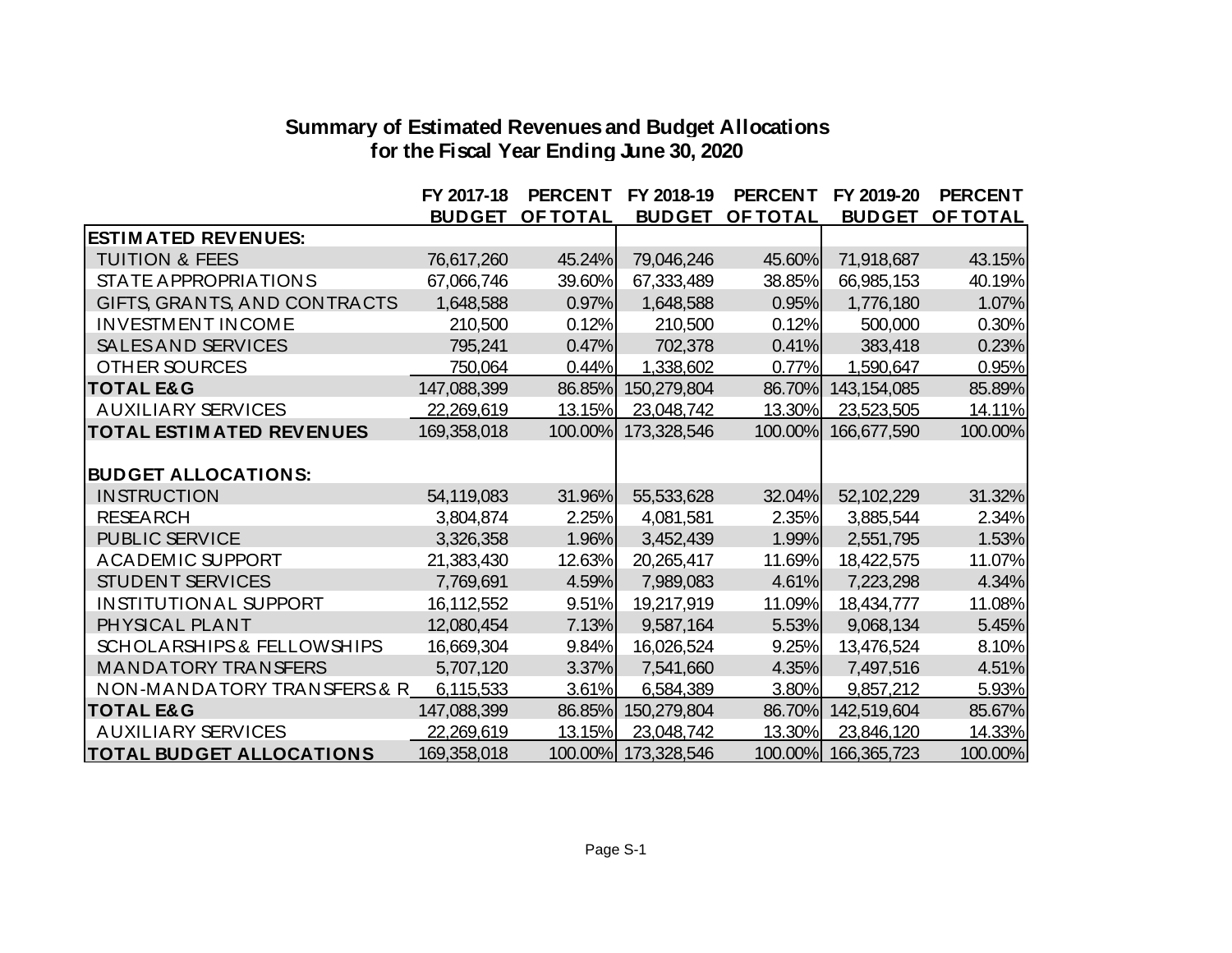# **Breakdown of Budget Allocations for the Fiscal Year Ending June 30, 2020**

|                                       | Salaries &   | <b>Fringe</b> |                      | <b>Debt</b>    |             |              |
|---------------------------------------|--------------|---------------|----------------------|----------------|-------------|--------------|
|                                       | <b>Wages</b> |               | Benefits Maintenance | <b>Service</b> | Other       | <b>Total</b> |
| <b>BUDGET ALLOCATIONS:</b>            |              |               |                      |                |             |              |
| <b>INSTRUCTION</b>                    | 38,814,630   | 8,671,672     | 4,615,927            |                |             | 52,102,229   |
| <b>RESEARCH</b>                       | 2,748,851    | 551,997       | 584,696              |                |             | 3,885,544    |
| <b>PUBLIC SERVICE</b>                 | 1,610,799    | 425,707       | 515,288              |                |             | 2,551,795    |
| <b>ACADEMIC SUPPORT</b>               | 7,700,562    | 1,697,887     | 5,733,938            |                | 3,290,188   | 18,422,575   |
| <b>STUDENT SERVICES</b>               | 4,718,964    | 1,252,882     | 1,251,452            |                |             | 7,223,298    |
| <b>INSTITUTIONAL SUPPORT</b>          | 12,824,959   | 4,290,469     | 4,609,537            |                | (3,290,188) | 18,434,777   |
| PHYSICAL PLANT                        | 3,328,192    | 991,172       | 4,748,770            |                |             | 9,068,134    |
| <b>SCHOLARSHIPS &amp; FELLOWSHIPS</b> |              |               |                      |                | 13,476,524  | 13,476,524   |
| <b>MANDATORY TRANSFERS</b>            |              |               |                      | 7,497,516      |             | 7,497,516    |
| NON-MANDATORY TRANSFERS               | (1,605,926)  | $\Omega$      | (110, 828)           |                | 11,573,966  | 9,857,212    |
| <b>TOTAL E&amp;G</b>                  | 70,141,031   | 17,881,787    | 21,948,780           | 7,497,516      | 25,050,490  | 142,519,604  |
| AUXILIARY SERVICES                    | 6,431,694    | 392,603       | 9,507,948            | 3,913,650      | 3,600,224   | 23,846,120   |
| <b>TOTAL BUDGET ALLOCATIONS</b>       | 76,572,726   | 18,274,390    | 31,456,728           | 11,411,166     | 28,650,714  | 166,365,724  |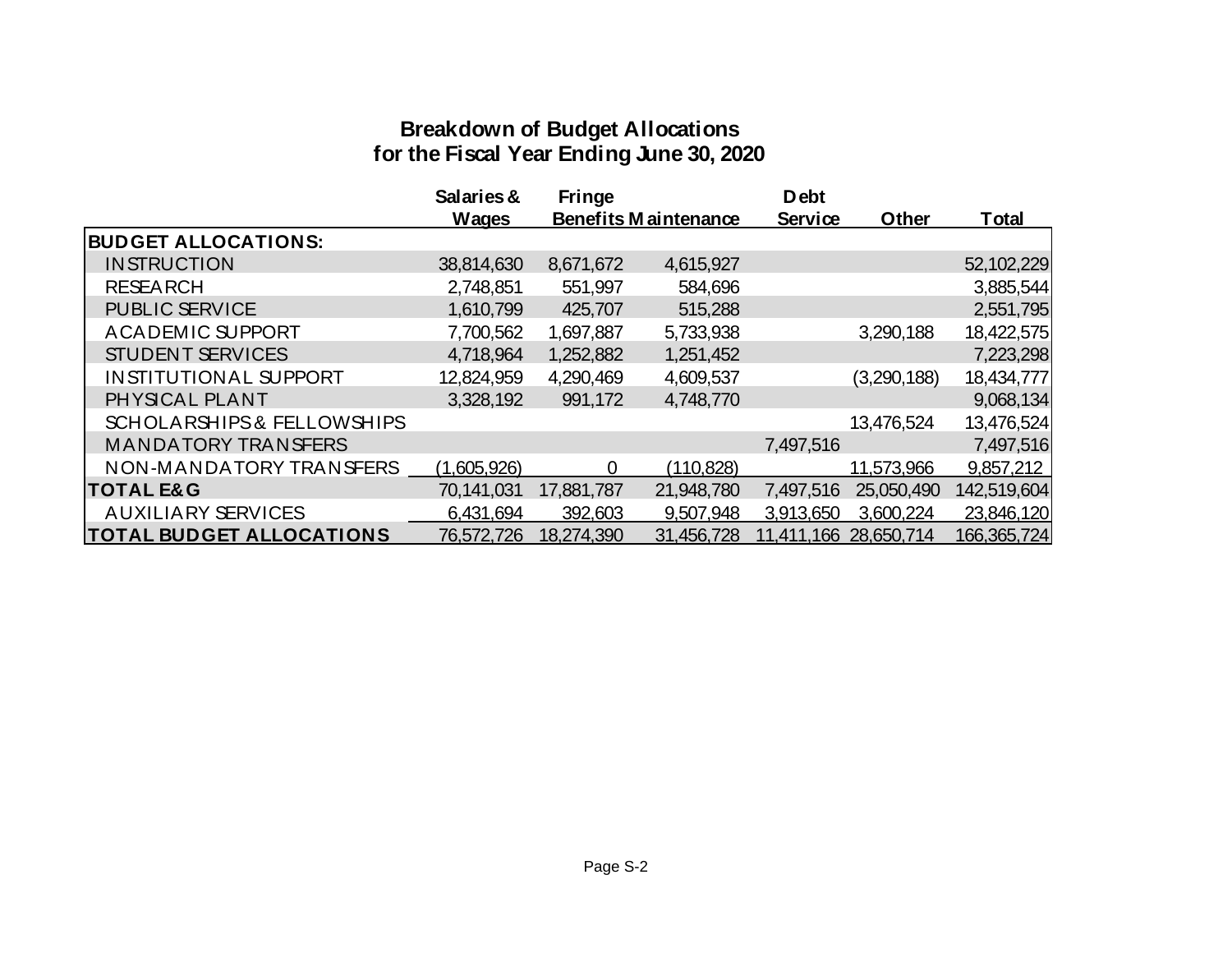| <b>Budget Allocation</b>            |            |             |             |                                                                     | FY 2019       | FY 2020       |
|-------------------------------------|------------|-------------|-------------|---------------------------------------------------------------------|---------------|---------------|
| <b>Current Unrestricted E&amp;G</b> |            |             |             |                                                                     | <b>Budget</b> | <b>Budget</b> |
| <b>FUND</b>                         | <b>ORG</b> | <b>ACCT</b> | <b>PROG</b> | <b>INSTRUCTION - COLLEGE OF SOCIAL SCIENCES &amp; COMMUNICATION</b> |               |               |
| 110000                              | 610910     | 610000      | 401100      | School of Public Affairs - Salaries                                 | 521,652       | 724,697       |
| 110000                              | 610910     | 710000      | 401100      | School of Public Affairs - Maintenance                              | 43,990        | 39,591        |
| 110000                              | 610910     | 710000      | 401100      | Presidential Studies Program                                        | 9,025         | 8,122         |
| 110000                              | 610910     | 710000      | 401100      | Center for Public Collaboration - Maintenance                       | 2,850         | 2,565         |
| 110000                              | 611010     | 610000      | 401100      | Psychology - Salaries                                               | 875,375       | 715,155       |
| 110000                              | 611010     | 710000      | 401100      | Psychology - Maintenance                                            | 12,711        | 23,233        |
| 110000                              | 611110     | 610000      | 401100      | Rhetoric & Writing - Salaries                                       | 1,403,605     | 1,287,087     |
| 110000                              | 611110     | 710000      | 401100      | Rhetoric & Writing - Maintenance                                    | 57,045        | 52,340        |
| 110000                              | 611110     | 710000      | 401100      | Writing & Humanities                                                | 4,449         | 4,004         |
| 110000                              | 611210     | 610000      | 401100      | Anthropology & Sociology - Salaries                                 | 696,699       | 765,719       |
| 110000                              | 611210     | 710000      | 401100      | Anthropology & Sociology - Maintenance                              | 14,257        | 12,831        |
| 110000                              | 611212     | 710000      | 401100      | Non Profit Leadership Studies - Maintenance                         | 16,245        | 14,620        |
| 110000                              | 640310     | 610000      | 401100      | Criminal Justice - Salaries                                         | 1,092,150     | 956,903       |
| 110000                              | 640310     | 710000      | 401100      | Criminal Justice - Maintenance                                      | 12,204        | 10,984        |
| 110000                              | 640511     | 610000      | 401100      | Master of Public Administration - Instruction - Salaries            | 685,204       | 320,931       |
| 110000                              | 640511     | 710000      | 401100      | Master of Public Administration - Instruction - Maintenance         | 5,756         | 5,180         |
| 110000                              | 641110     | 610000      | 401100      | Applied Communication - Salaries                                    | 758,809       | 705,627       |
| 110000                              | 641110     | 710000      | 401100      | Applied Communication - Maintenance                                 | 20,746        | 18,671        |
| 110000                              | 641111     | 710000      | 401100      | Speech Communication - Lab Maintenance                              | 3,011         | 2,710         |
| 110000                              | 641210     | 610000      | 401100      | School of Mass Communication - Salaries                             | 1,060,662     | 981,145       |
| 110000                              | 641210     | 710000      | 401100      | School of Mass Communication - Maintenance                          | 20,444        | 18,400        |
| 110000                              | 640000     | 610000      | 401100      | College of Social Sciences & Communication - Reserve                | 649,028       | 649,028       |
| 110000                              | 640000     | 710000      | 401100      | College of Social Sciences & Communication - College Technology     | 410,887       | 372,788       |
|                                     |            |             |             | TOTAL INSTRUCTION - COLLEGE OF SOCIAL SCIENCES & COMMUNICATION      | 8,376,805     | 7,692,331     |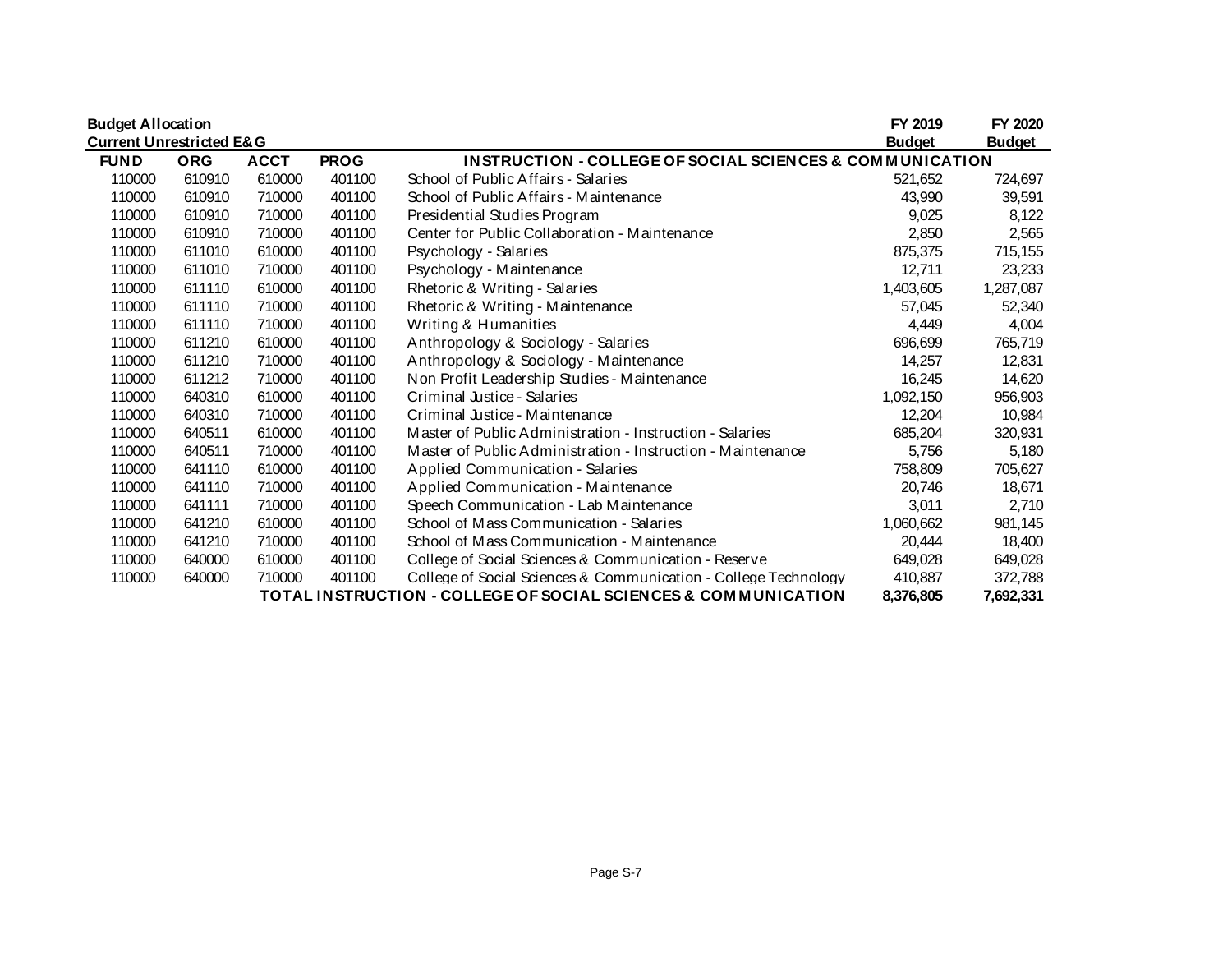| <b>Budget Allocation</b>            |            |             |             |                                                                    | FY 2019       | FY 2020       |
|-------------------------------------|------------|-------------|-------------|--------------------------------------------------------------------|---------------|---------------|
| <b>Current Unrestricted E&amp;G</b> |            |             |             |                                                                    | <b>Budget</b> | <b>Budget</b> |
| <b>FUND</b>                         | <b>ORG</b> | <b>ACCT</b> | <b>PROG</b> | <b>INSTRUCTION - COLLEGE OF EDUCATION &amp; HEALTH PROFESSIONS</b> |               |               |
| 110000                              | 630210     | 710000      | 401100      | Center for Applied Studies in Education (CASE) - Maintenance       | 2,517         | 2,265         |
| 110000                              | 630310     | 610000      | 401100      | School of Counseling, Human Performance & Rehabilitation - Salar   | 1,964,149     | 1,801,679     |
| 110000                              | 630310     | 710000      | 401100      | School of Counseling, Human Performance & Rehabilitation - Mair    | 44,203        | 39,783        |
| 110000                              | 630311     | 710000      | 401100      | Student Teaching Fee                                               | 28,472        | 25,625        |
| 110000                              | 630510     | 610000      | 401100      | STEM Education Center - Salaries                                   | 1,921,809     | 1,644,026     |
| 110000                              | 630510     | 710000      | 401100      | School of Education - Maintenance                                  | 37,061        | 33,355        |
| 110000                              | 630511     | 710000      | 401200      | Student Teaching Lab                                               | 8,500         | 7,650         |
| 110000                              | 630511     | 710000      | 401200      | Practicum Fee                                                      | 17,000        | 15,300        |
| 110000                              | 640210     | 610000      | 401100      | Audiology & Speech Pathology - Salaries                            | 771,731       | 292,685       |
| 110000                              | 640210     | 710000      | 401100      | Audiology & Speech Pathology - Maintenance                         | 11,106        | 9,995         |
| 110000                              | 640213     | 610000      | 401100      | Communication Science PHD - Salaries                               | 11,683        | 11,683        |
| 110000                              | 641010     | 610000      | 401100      | Department of Social Work - Salaries                               | 1,475,199     | 1,401,830     |
| 110000                              | 641010     | 710000      | 401100      | Department of Social Work - Maintenance                            | 26,195        | 23,575        |
| 110000                              | 641010     | 710000      | 401100      | Department of Social Work - Social Work Fee                        | 17,500        | 15,750        |
| 110000                              | 650610     | 610000      | 401100      | Nursing - Salaries                                                 | 2,064,650     | 2,022,104     |
| 110000                              | 650610     | 710000      | 401100      | Nursing - Maintenance                                              | 55,184        | 49,666        |
| 110000                              | 650610     | 710000      | 402000      | Clinical Nursing Fee - Salaries                                    | 53,976        | 49,557        |
| 110000                              | 650610     | 710000      | 402000      | Clinical Nursing Fee - Maintenance                                 | 267,804       | 245,443       |
| 110000                              | 630000     | 610000      | 401100      | College of Education & Health Professions-Lecturer/ Summer Scho    | 1,017,348     | 1,189,155     |
| 110000                              | 630000     | 710000      | 401100      | College of Education & Health Professions-College Technology Fe    | 400,069       | 409,999       |
|                                     |            |             |             | TOTAL INSTRUCTION - COLLEGE OF EDUCATION & HEALTH PROFESSIONS      | 10,196,155    | 9,291,124     |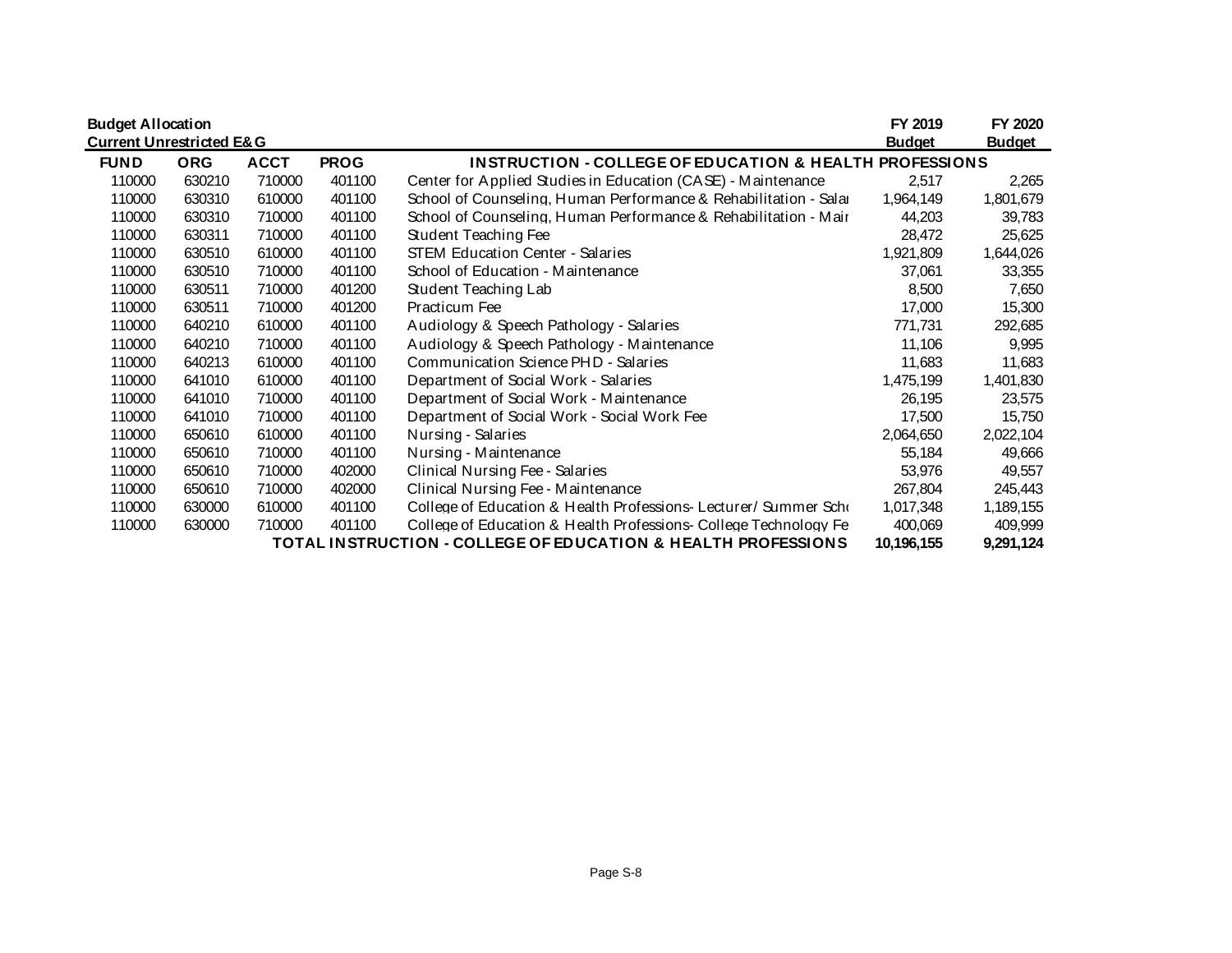| <b>Budget Allocation</b><br><b>Current Unrestricted E&amp;G</b> |            |             |             |                                                            | FY 2019<br><b>Budget</b> | FY 2020<br><b>Budget</b> |
|-----------------------------------------------------------------|------------|-------------|-------------|------------------------------------------------------------|--------------------------|--------------------------|
| <b>FUND</b>                                                     | <b>ORG</b> | <b>ACCT</b> | <b>PROG</b> | <b>INSTRUCTION - COLLEGE OF BUSINESS</b>                   |                          |                          |
| 110000                                                          | 620210     | 610000      | 401100      | Accounting - Salaries                                      | 1,090,845                | 763,382                  |
| 110000                                                          | 620210     | 710000      | 401100      | Accounting - Maintenance                                   | 10,905                   | 9,814                    |
| 110000                                                          | 620310     | 710000      | 401100      | College of Business - Business Administration Computer Lab | 8,084                    | 7,276                    |
| 110000                                                          | 620410     | 610000      | 401100      | Economics & Finance - Salaries                             | 1,498,280                | 1,435,640                |
| 110000                                                          | 620410     | 710000      | 401100      | Economics & Finance - Maintenance                          | 12,117                   | 10,905                   |
| 110000                                                          | 620610     | 610000      | 401100      | Management - Salaries                                      | 1,435,688                | 1,120,585                |
| 110000                                                          | 620610     | 710000      | 401100      | Management - Maintenance                                   | 12.117                   | 10,905                   |
| 110000                                                          | 620620     | 610000      | 401100      | Business Information Systems - Salaries                    | 910,569                  | 929,251                  |
| 110000                                                          | 620620     | 710000      | 401100      | Business Information Systems - Management                  | 9,694                    | 8,725                    |
| 110000                                                          | 620710     | 610000      | 401100      | Marketing & Advertising - Salaries                         | 684,698                  | 491,510                  |
| 110000                                                          | 620710     | 710000      | 401100      | Marketing & Advertising - Maintenance                      | 6,059                    | 5,453                    |
| 110000                                                          | 620720     | 610000      | 401100      | Center for Professional Sales - Salaries                   |                          | 167,345                  |
| 110000                                                          | 620720     | 710000      | 401100      | Center for Professional Sales - Maintenance                |                          | 1,000                    |
| 110000                                                          | 620910     | 610000      | 401100      | College of Business - Weekend MBA - Salaries               | 236,000                  | 236,000                  |
| 110000                                                          | 620910     | 710000      | 401100      | College of Business - Weekend MBA - Maintenance            | 264,000                  | 237,600                  |
| 110000                                                          | 620000     | 610000      | 401100      | College of Business - Lecturer/ Summer School Reserve      | 590,399                  | 590,399                  |
| 110000                                                          | 620000     | 710000      | 401100      | College of Business - College Technology Fee               | 215,924                  | 72,517                   |
|                                                                 |            |             |             | TOTAL INSTRUCTION - COLLEGE OF BUSINESS                    | 6,985,379                | 6,098,306                |

#### **INSTRUCTION - SCHOOL OF LAW**

|        |        |        |        | TOTAL INSTRUCTION - SCHOOL OF LAW              | 3.896.699 | 4.747.670 |
|--------|--------|--------|--------|------------------------------------------------|-----------|-----------|
| 110000 | 660000 | 610000 | 401100 | School of Law - Lecturer/Summer School Reserve | 519.118   | 524.439   |
| 110000 | 660000 | 710000 | 436300 | School of Law - Maintenance                    | 283.404   | 1.179.468 |
| 110000 | 660000 | 610000 | 401100 | School of Law - Salaries                       | 3.094.178 | 3.043.763 |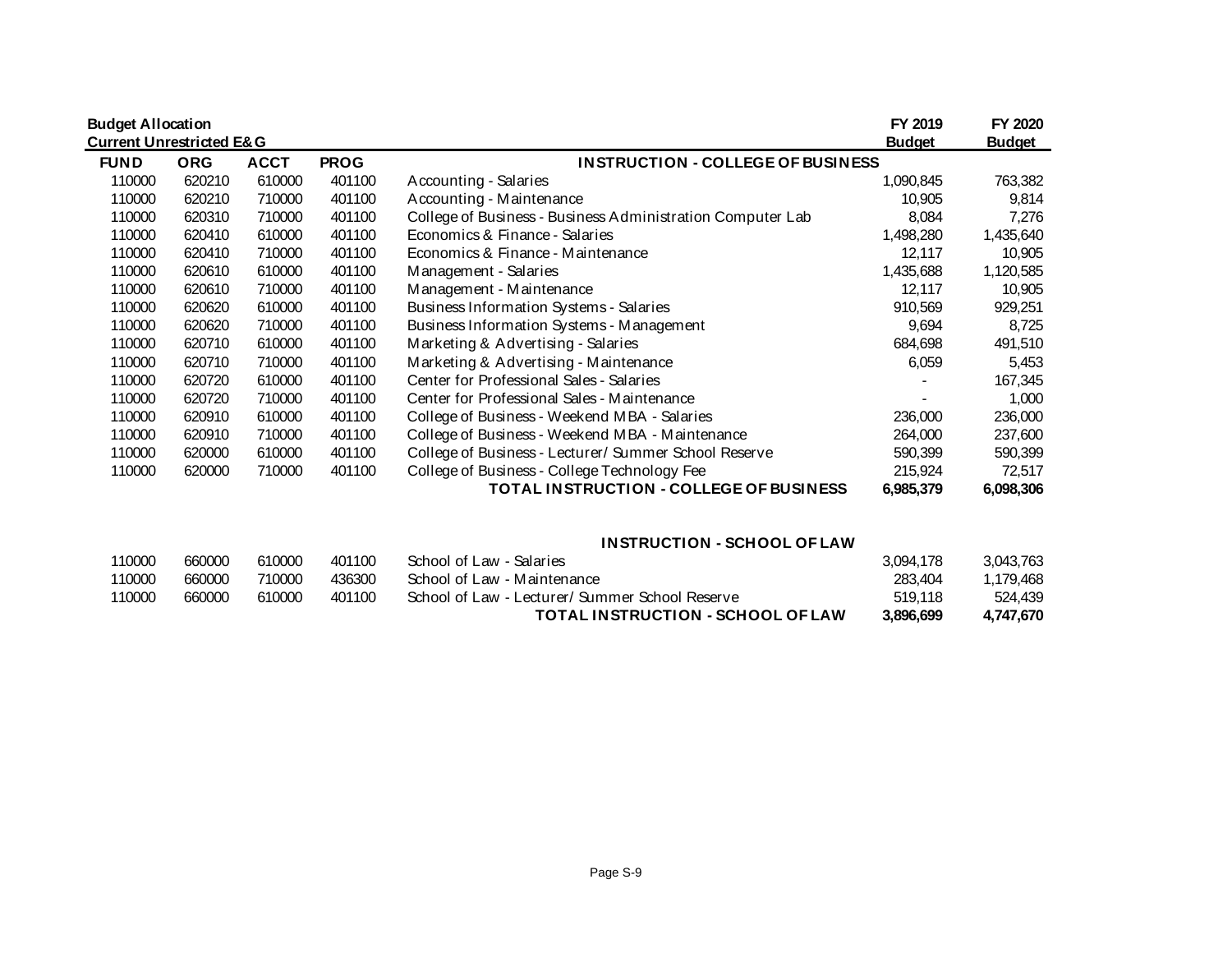| <b>Budget Allocation</b>            |            |             |             |                                                               | FY 2019       | FY 2020       |
|-------------------------------------|------------|-------------|-------------|---------------------------------------------------------------|---------------|---------------|
| <b>Current Unrestricted E&amp;G</b> |            |             |             |                                                               | <b>Budget</b> | <b>Budget</b> |
| <b>FUND</b>                         | <b>ORG</b> | <b>ACCT</b> | <b>PROG</b> | <b>INSTRUCTION - COLLEGE OF ARTS, LETTERS, AND SCIENCES</b>   |               |               |
| 110000                              | 610210     | 610000      | 401100      | Art & Design - Salaries                                       | 1,138,542     | 868,608       |
| 110000                              | 610210     | 710000      | 401100      | Art & Design - Maintenance                                    | 25,223        | 22,701        |
| 110000                              | 610211     | 710000      | 401100      | Art & Design - Materials Fee                                  | 30,729        | 30,729        |
| 110000                              | 610410     | 610000      | 401100      | English - Salaries                                            | 734,666       | 734,666       |
| 110000                              | 610410     | 710000      | 401100      | English - Maintenance                                         | 21,730        | 18,857        |
| 110000                              | 610510     | 610000      | 401100      | History - Salaries                                            | 1,226,362     | 1,186,923     |
| 110000                              | 610510     | 710000      | 401100      | History - Maintenance                                         | 25,480        | 22,932        |
| 110000                              | 610510     | 710000      | 401100      | Public History Program - Maintenance                          | 1,938         | 1,744         |
| 110000                              | 610610     | 610000      | 401100      | World Languages - Salaries                                    | 773,338       | 580,258       |
| 110000                              | 610610     | 710000      | 401100      | World Languages - Maintenance                                 | 18,204        | 15,784        |
| 110000                              | 610711     | 610000      | 401100      | Music - Salaries                                              | 1,115,144     | 852,341       |
| 110000                              | 610711     | 710000      | 401100      | Music - Maintenance                                           | 25,536        | 22,582        |
| 110000                              | 610712     | 710000      | 401100      | Music - Materials                                             | 16,502        | 16,502        |
| 110000                              | 610713     | 610000      | 401100      | Theatre Arts & Dance - Salaries                               | 791,051       | 791,051       |
| 110000                              | 610713     | 710000      | 401100      | Theatre Arts & Dance - Maintenance                            | 26,734        | 23,461        |
| 110000                              | 610810     | 610000      | 401100      | Philosophy & Interdisciplinary Studies - Salaries             | 556,683       | 556,683       |
| 110000                              | 610810     | 710000      | 401100      | Philosophy & Interdisciplinary Studies - Maintenance          | 10,013        | 8,612         |
| 110000                              | 650210     | 610000      | 401100      | Biology - Salaries                                            | 1,374,057     | 1,391,722     |
| 110000                              | 650210     | 710000      | 401100      | Biology - Maintenance                                         | 19,935        | 16,941        |
| 110000                              | 650310     | 610000      | 401100      | Chemistry - Salaries                                          | 1,165,903     | 1,076,796     |
| 110000                              | 650310     | 710000      | 401100      | Chemistry - Maintenance                                       | 19,444        | 17,500        |
| 110000                              | 650510     | 610000      | 401100      | Mathematics & Statistics - Salaries                           | 1,557,065     | 1,515,479     |
| 110000                              | 650510     | 710000      | 401100      | Mathematics & Statistics - Maintenance                        | 26,912        | 24,221        |
| 110000                              | 650710     | 610000      | 401100      | Physics & Astronomy - Salaries                                | 807,395       | 588,878       |
| 110000                              | 650710     | 710000      | 401100      | Physics & Astronomy - Maintenance                             | 22,139        | 19,925        |
| 110000                              | 650000     | 710000      | 401100      | <b>Experiential Learning Fee</b>                              | 11,848        | 10,663        |
| 110000                              | 650000     | 710000      | 401100      | Performance Arts Production Fees                              | 61,488        | 55,339        |
| 110000                              | 650000     | 710000      | 401100      | Student-Teacher Supervision Fee                               | 12,711        | 11,440        |
| 110000                              | 650000     | 710000      | 401100      | Secondary Education Initiatives                               | 9,241         | 8,317         |
| 110000                              | 650000     | 610000      | 401100      | College of Arts, Letters, & Sciences - Reserve                | 1,246,090     | 1,105,371     |
| 110000                              | 650000     | 710000      | 401100      | College of Arts, Letters, & Sciences - College Technology Fee | 757,992       | 620,499       |
|                                     |            |             |             | TOTAL INSTRUCTION - COLLEGE OF ARTS, LETTERS, & SCIENCES      | 13,630,096    | 12,217,526    |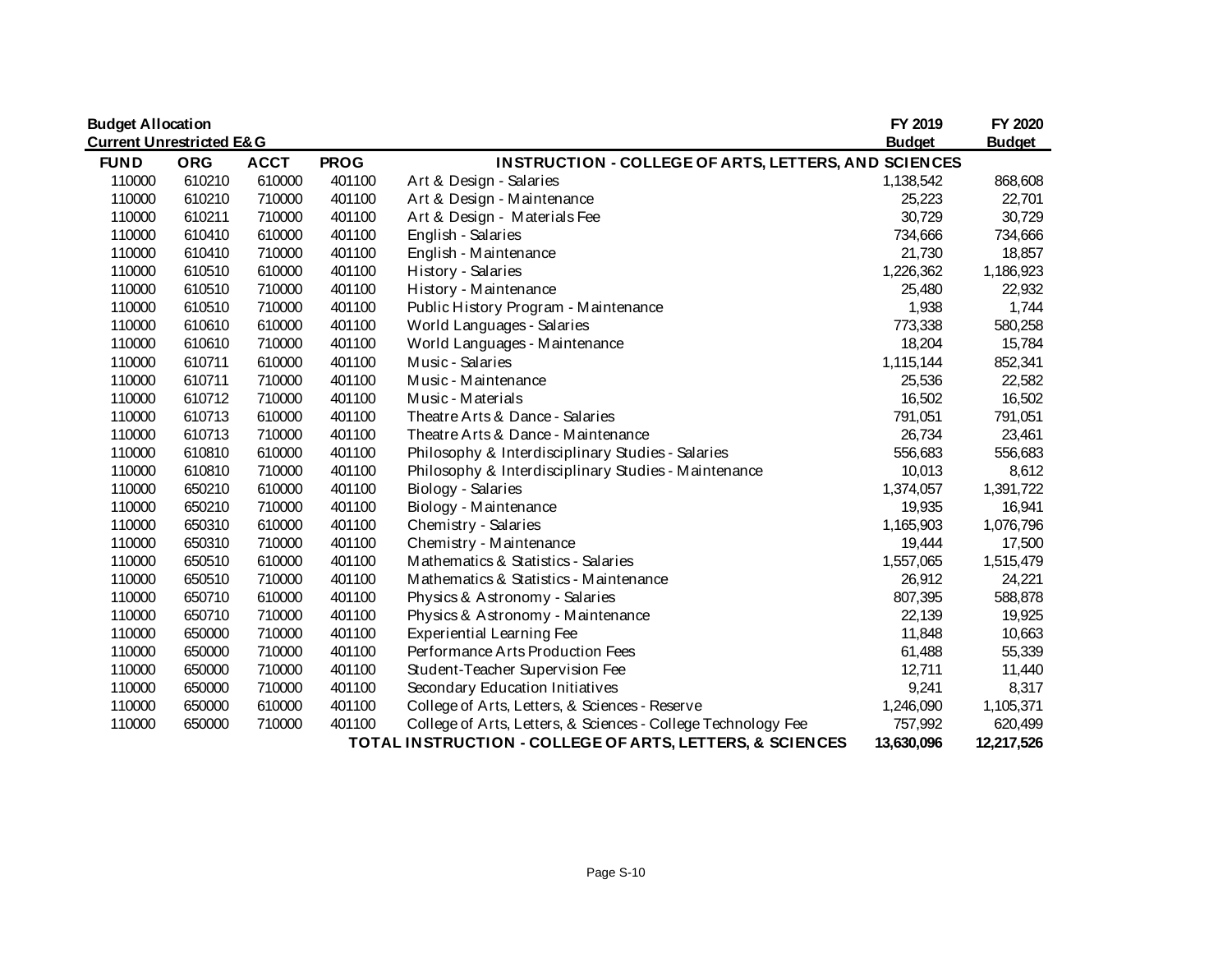| <b>Budget Allocation</b>                                                                |            |             |             |                                                                          | FY 2019       | FY 2020       |  |
|-----------------------------------------------------------------------------------------|------------|-------------|-------------|--------------------------------------------------------------------------|---------------|---------------|--|
| <b>Current Unrestricted E&amp;G</b>                                                     |            |             |             |                                                                          | <b>Budget</b> | <u>Budget</u> |  |
| <b>FUND</b>                                                                             | <b>ORG</b> | <b>ACCT</b> | <b>PROG</b> | <b>INSTRUCTION - COLLEGE OF ENGINEERING &amp; INFORMATION TECHNOLOGY</b> |               |               |  |
| 110000                                                                                  | 650410     | 610000      | 401100      | Earth Sciences - Salaries                                                | 542,988       | 461,631       |  |
| 110000                                                                                  | 650410     | 710000      | 401100      | Earth Sciences - Maintenance                                             | 14,263        | 13,237        |  |
| 110000                                                                                  | 670310     | 610000      | 401100      | Computer Sciences - Salaries                                             | 1,263,348     | 816,757       |  |
| 110000                                                                                  | 670310     | 710000      | 401100      | Computer Sciences - Maintenance                                          | 26,964        | 28,767        |  |
| 110000                                                                                  | 670410     | 610000      | 401100      | Engineering Technology - Salaries                                        | 1,028,401     | 992,346       |  |
| 110000                                                                                  | 670410     | 710000      | 401100      | Engineering Technology - Maintenance                                     | 32,800        | 29,520        |  |
| 110000                                                                                  | 670413     | 610000      | 401100      | Construction Mgmt & Civil Construction Engineering - Salaries            | 1,228,791     | 1,016,273     |  |
| 110000                                                                                  | 670413     | 710000      | 401100      | Construction Mamt & Civil Construction Engineering - Maintenan           | 31,067        | 27,960        |  |
| 110000                                                                                  | 670510     | 610000      | 401100      | Systems Engineering - Salaries                                           | 1,724,520     | 1,613,118     |  |
| 110000                                                                                  | 670510     | 710000      | 401100      | Systems Engineering - Maintenance                                        | 53,288        | 47,959        |  |
| 110000                                                                                  | 670610     | 610000      | 401100      | Information Science - Salaries                                           | 1,543,263     | 1,537,863     |  |
| 110000                                                                                  | 670610     | 710000      | 401100      | Information Science - Maintenance                                        | 42,621        | 38,359        |  |
| 110000                                                                                  | 670611     | 610000      | 401100      | Information Technology Minor - Salaries                                  | 72,336        | 81,491        |  |
| 110000                                                                                  | 670611     | 710000      | 401100      | Information Technology Minor - Maintenance                               | 22,344        | 10,954        |  |
| 110000                                                                                  | 670000     | 610000      | 401100      | College of Engineering & Information Technology - Reserve                | 863,869       | 853,134       |  |
| 110000                                                                                  | 670000     | 710000      | 402000      | College of Engineering & Information Technology - Technology Fe          | 248,167       | 221,893       |  |
| TOTAL INSTRUCTION - COLLEGE OF ENGINEERING & INFORMATION TECH<br>8,739,030<br>7,791,261 |            |             |             |                                                                          |               |               |  |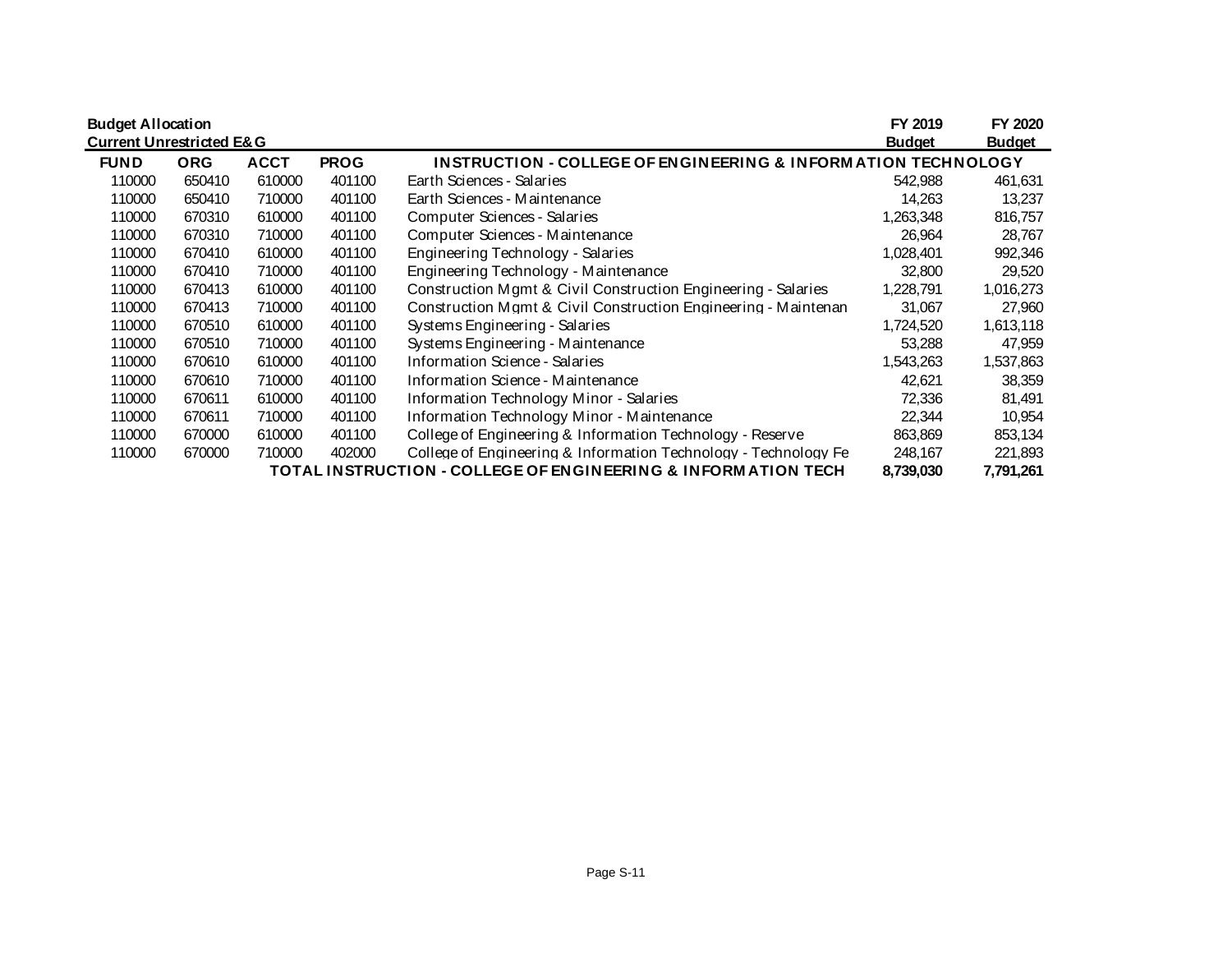|             | <b>Budget Allocation</b><br><b>Current Unrestricted E&amp;G</b> |             |             |                                                             |            |            |
|-------------|-----------------------------------------------------------------|-------------|-------------|-------------------------------------------------------------|------------|------------|
| <b>FUND</b> | <b>ORG</b>                                                      | <b>ACCT</b> | <b>PROG</b> | <b>INSTRUCTION - OTHER</b>                                  |            |            |
| 110000      | 510100                                                          | 610000      | 401100      | Integrated IT - Salaries                                    |            | 250.814    |
| 110000      | 120820                                                          | 610000      | 401200      | E Learning & Scholarly Technology & Resources - Salaries    | 1,270,960  | 1,723,764  |
| 110000      | 120820                                                          | 710000      | 401200      | SSCH Transfer to Departments                                | 268,625    | 257,250    |
| 110000      | 120820                                                          | 710000      | 401200      | E Learning & Scholarly Technology & Resources - Maintenance | 263,090    | 188,697    |
| 110000      | 120820                                                          | 710000      | 438200      | <b>Innovation Fund</b>                                      | 31,748     | 25,658     |
| 110000      | 700300                                                          | 610000      | 406000      | Concurrent Enrollment - Salaries                            |            | 67,706     |
| 110000      | 700300                                                          | 710000      | 451000      | Concurrent Enrollment - Maintenance                         | 68,872     | 54,985     |
| 110000      | 120900                                                          | 610000      | 401200      | Benton Campus - Salaries                                    | 483,576    | 398,717    |
| 110000      | 120900                                                          | 710000      | 401200      | Benton Campus - Maintenance                                 | 122,849    | 125,699    |
| 110000      | 700000                                                          | 799999      | 401100      | Provost Instructional Reserve                               | 995,000    | 897,529    |
| 110000      | 700000                                                          | 610000      | 401100      | Vice Chancellor & Provost - Lecturer/ Summer School Reserve | 46,440     | 46,440     |
| 110000      | 720200                                                          | 610000      | 404000      | Extended Education - Salaries                               | 76,200     | 81,010     |
| 110000      | 720200                                                          | 710000      | 404000      | Extended Education - Maintenance                            | 23,000     | 20,700     |
| 110000      | 780600                                                          | 610000      | 401100      | Study Abroad - Salaries                                     | 105,476    | 105,476    |
| 110000      | 780600                                                          | 710000      | 401100      | Study Abroad - Maintenance                                  | 22,500     | 19,568     |
|             |                                                                 |             |             | <b>TOTAL INSTRUCTION - OTHER</b>                            | 3,778,336  | 4,264,012  |
|             |                                                                 |             |             | <b>TOTAL INSTRUCTION</b>                                    | 55,602,500 | 52,102,229 |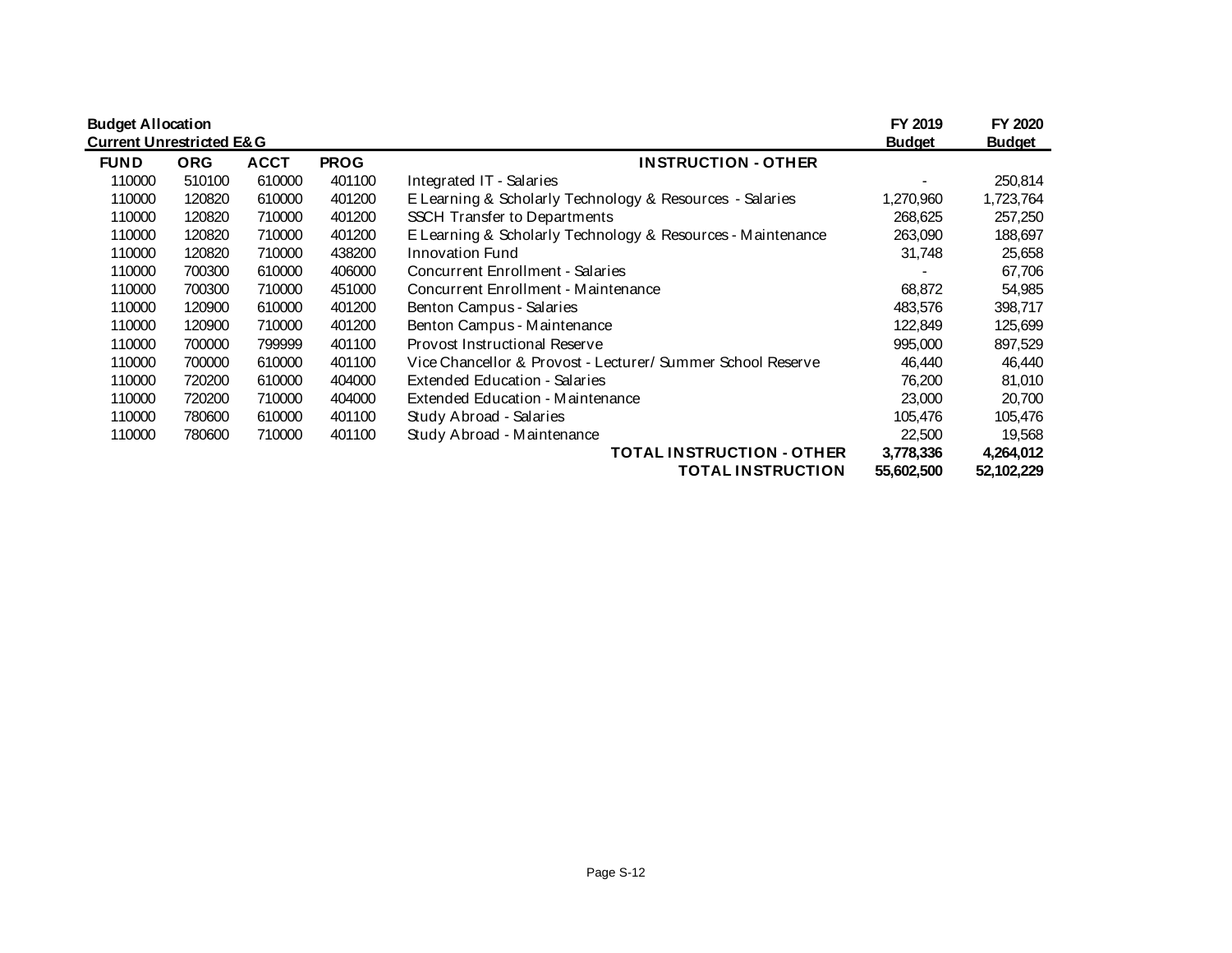| <b>Budget Allocation</b>            | FY 2019       | FY 2020       |
|-------------------------------------|---------------|---------------|
| <b>Current Unrestricted E&amp;G</b> | <b>Budget</b> | <b>Budget</b> |

| <b>FUND</b> | <b>ORG</b> | <b>ACCT</b> | <b>PROG</b> | <b>RESEARCH</b>                                            |         |         |
|-------------|------------|-------------|-------------|------------------------------------------------------------|---------|---------|
| 110000      | 650212     | 610000      | 412000      | Biology - Basic Animal Services - Salaries                 | 49,408  | 49,408  |
| 110000      | 650212     | 710000      | 412000      | Biology - Basic Animal Services - Maintenance              | 8,186   | 7,367   |
| 110000      | 730000     | 610000      | 411000      | Graduate Assistants                                        | 719,594 | 654,964 |
| 110000      | 000001     | 710000      | 411000      | Tech Park                                                  | 25,000  | 25,000  |
| 110000      | 730200     | 610000      | 411000      | Research & Sponsored Programs - Support Fund - Salaries    | 67,956  | 67,956  |
| 110000      | 730200     | 710000      | 411000      | Research & Sponsored Programs - Support Fund - Maintenance | 47,079  | 42,371  |
| 110000      | 730200     | 799999      | 411000      | Research & Sponsored Programs - Research Equipment Match   | 56,687  | 40,784  |
| 110000      | 730200     | 610000      | 412000      | Research & Sponsored Programs - Salaries                   | 665,070 | 655,153 |
| 110000      | 730200     | 710000      | 412000      | Research & Sponsored Programs - Maintenance                | 40,000  | 36,000  |
| 110000      | 730500     | 610000      | 411000      | Graduate Institute of Technology Research - Salaries       | 139,673 | 112,429 |
| 110000      | 730500     | 710000      | 411000      | Graduate Institute of Technology Research - Maintenance    | 67,897  | 61,107  |
| 110000      | 760500     | 610000      | 411000      | Research Compliance - Salaries                             | 207,267 | 207,267 |
| 110000      | 760500     | 710000      | 411000      | Research Compliance - Maintenance                          | 20,000  | 18,000  |
| 110000      | 760300     | 610000      | 412000      | Nanotechnology - Salaries                                  | 616,720 | 663,115 |
| 110000      | 760300     | 710000      | 411000      | Nanotechnology - Maintenance                               | 241,634 | 217,471 |
| 110000      | 760310     | 610000      | 412000      | Tech Launch - Salaries                                     | 67,675  | 50,756  |
| 110000      | 760310     | 710000      | 412000      | Tech Launch - Maintenance                                  | 113,122 | 101,810 |
| 110000      | 760400     | 610000      | 412000      | Emerging Analytics Center - Salaries                       | 889,961 | 839,801 |
| 110000      | 760400     | 710000      | 412000      | Emerging Analytics Center - Maintenance                    | 38,651  | 34,786  |
|             |            |             |             |                                                            |         |         |

**TOTAL RESEARCH 4,081,581 3,885,544**

Page S-13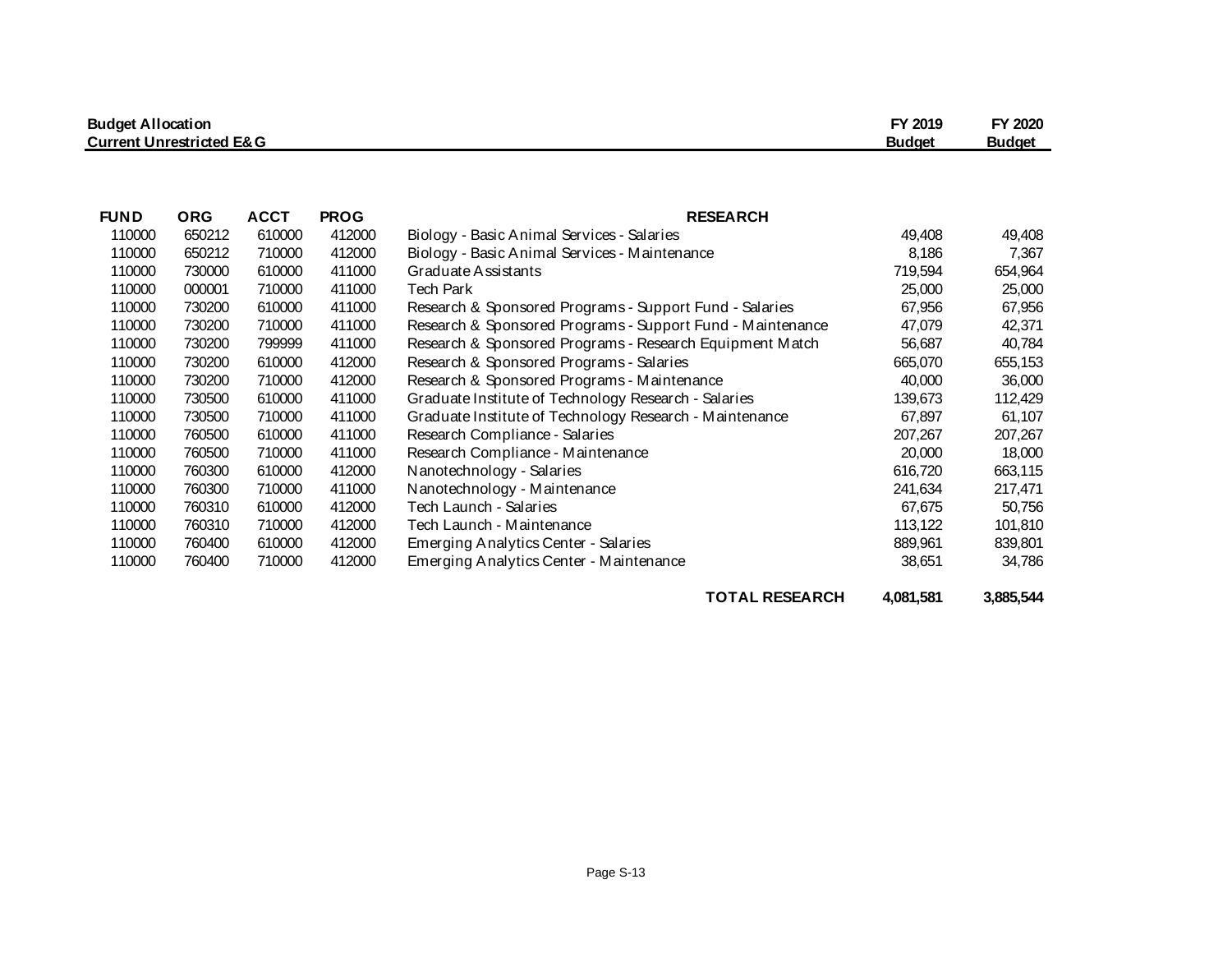| <b>Budget Allocation</b><br><b>Current Unrestricted E&amp;G</b> |            |             |             |                                                                | FY 2019<br><b>Budget</b> | FY 2020<br><b>Budget</b> |
|-----------------------------------------------------------------|------------|-------------|-------------|----------------------------------------------------------------|--------------------------|--------------------------|
| <b>FUND</b>                                                     | <b>ORG</b> | <b>ACCT</b> | <b>PROG</b> | <b>PUBLIC SERVICE</b>                                          |                          |                          |
|                                                                 |            |             |             |                                                                |                          |                          |
| 110000                                                          | 100200     | 710000      | 421000      | Staff Senate - Maintenance                                     | 5,750                    | 5,175                    |
| 110000                                                          | 100300     | 610000      | 421000      | Institute on Race and Ethnicity - Salaries                     | 212,981                  | 77,073                   |
| 110000                                                          | 100300     | 710000      | 421000      | Institute on Race and Ethnicity - Maintenance                  | 59,990                   | 53,991                   |
| 110000                                                          | 430000     | 610000      | 421000      | Children International - Salaries                              | 95,372                   | 94,799                   |
| 110000                                                          | 430000     | 710000      | 421000      | Children International - Maintenance                           | 17,419                   | 16,250                   |
| 110000                                                          | 620510     | 610000      | 421000      | Arkansas Economic Development Institute - Salaries             | 550,265                  | 518,231                  |
| 110000                                                          | 620510     | 710000      | 421000      | Arkansas Economic Development Institute - Maintenance          | 57,547                   | 51,792                   |
| 110000                                                          | 620510     | 710000      | 421000      | Regionalism Center - Maintenance                               | 27,075                   | 24,367                   |
| 110000                                                          | 620515     | 610000      | 421000      | AR Economic Development - Research, Education, Assessment - Sa | 1,055,678                | 913,065                  |
| 110000                                                          | 620515     | 710000      | 421000      | AR Economic Development - Research, Education, Assessment - M  | 88,946                   | 80,051                   |
| 110000                                                          | 620810     | 610000      | 421000      | Arkansas Small Business and Technology Development Center - Se | 594,079                  | 0                        |
| 110000                                                          | 620810     | 710000      | 421000      | Arkansas Small Business and Technology Development Center - M  | 65,570                   |                          |
| 110000                                                          | 640512     | 610000      | 421000      | Institute of Government - Research - Salaries                  | 81,854                   |                          |
| 110000                                                          | 100300     | 710000      | 421000      | Racial Attitudes Study                                         | 27,500                   | 24,750                   |
| 110000                                                          | 640710     | 610000      | 421000      | <b>KLRE/ KUAR - Salaries</b>                                   | 112,151                  | 112,151                  |
| 110000                                                          | 640710     | 710000      | 421000      | KLRE/ KUAR - Maintenance                                       | 93,990                   | 81,771                   |
| 110000                                                          | 641210     | 710000      | 421000      | Cable TV - Maintenance                                         | 7,895                    | 7,105                    |
| 110000                                                          | 740300     | 610000      | 421000      | Wiggins Gallery - Salaries                                     | 15,120                   | 15,120                   |
| 110000                                                          | 740300     | 710000      | 421000      | Wiggins Gallery - Maintenance                                  | 8,000                    | 7,200                    |
| 110000                                                          | 740400     | 610000      | 421000      | UA Little Rock Downtown - Salaries                             |                          | 67,945                   |
| 110000                                                          | 740400     | 710000      | 421000      | UA Little Rock Downtown - Maintenance                          |                          | 129,500                  |
| 110000                                                          | 760100     | 610000      | 421000      | Sequoyah National Research Center - Salaries                   | 238,122                  | 238,122                  |
| 110000                                                          | 760100     | 710000      | 421000      | Sequoyah National Research Center - Maintenance                | 37,134                   | 33,336                   |
|                                                                 |            |             |             | <b>TOTAL PUBLIC SERVICE</b>                                    | 3,452,439                | 2,551,795                |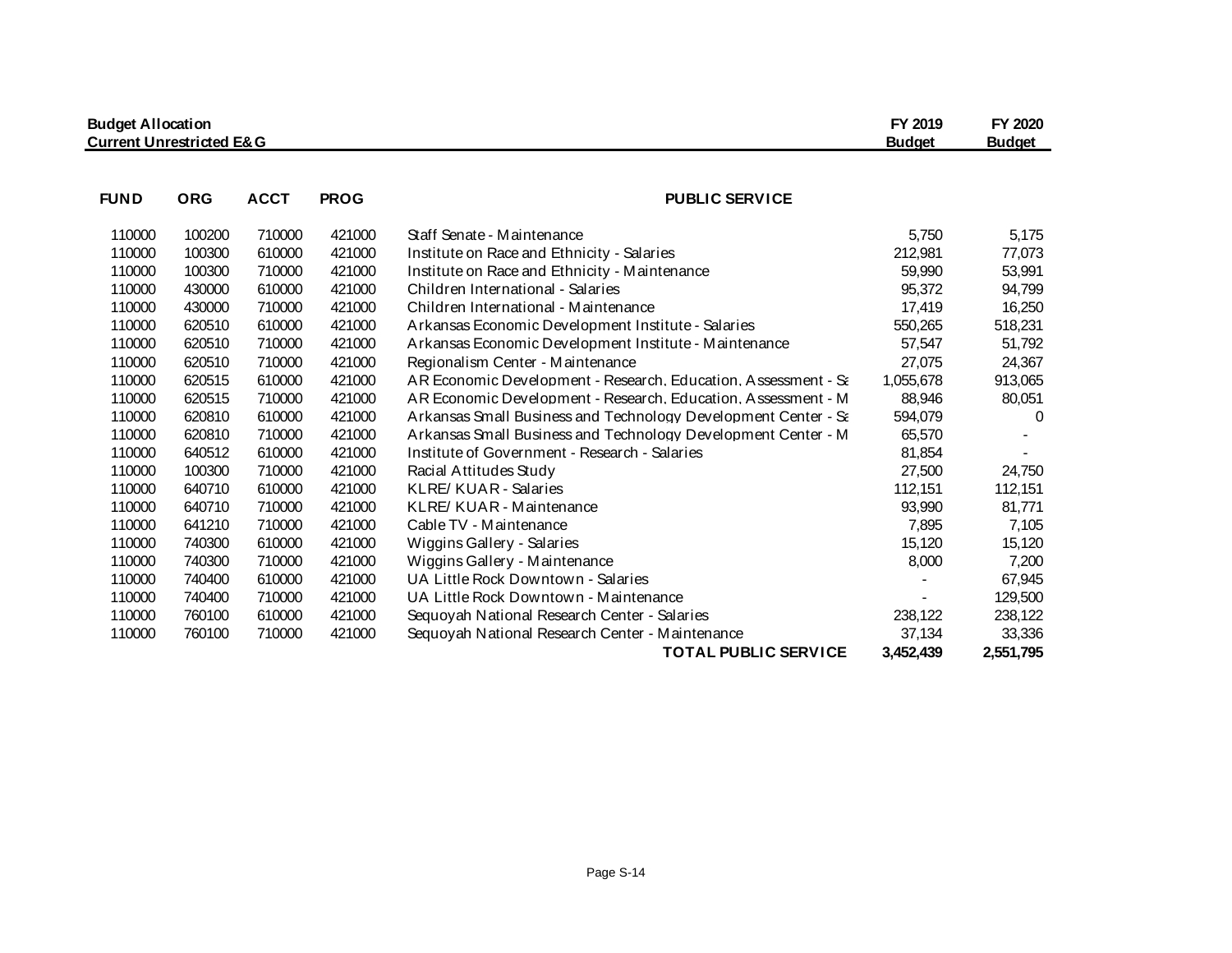|                                     | <b>Budget Allocation</b> |             |             |                                                                 |               | FY 2020       |
|-------------------------------------|--------------------------|-------------|-------------|-----------------------------------------------------------------|---------------|---------------|
| <b>Current Unrestricted E&amp;G</b> |                          |             |             |                                                                 | <b>Budget</b> | <b>Budget</b> |
| <b>FUND</b>                         | <b>ORG</b>               | <b>ACCT</b> | <b>PROG</b> | <b>ACADEMIC SUPPORT</b>                                         |               |               |
| 110000                              | 510100                   | 610000      | 436300      | Integrated IT - Salaries                                        |               | 655,652       |
| 110000                              | 120830                   | 710000      | 436300      | Learning Management Software Lic.                               | 354,539       | 298,000       |
| 110000                              | 120830                   | 610000      | 434000      | Scholarly Technology and Resources - Salaries                   | 558,280       |               |
| 110000                              | 120830                   | 710000      | 434000      | Scholarly Technology and Resources - Maintenance                | 28,500        |               |
| 110000                              | 320110                   | 710000      | 436300      | General Institutional Recruitment                               | 185,000       | 166,500       |
| 110000                              | 510012                   | 610000      | 434000      | Instructional Technology - Salaries                             | 78,943        |               |
| 110000                              | 510012                   | 710000      | 434000      | Instructional Technology - Maintenance                          | 613,173       | 768,536       |
| 110000                              | 510012                   | 710000      | 434000      | Instructional Technology - Learning Management Systems          |               | 24,000        |
| 110000                              | 610612                   | 610000      | 435000      | Intensive English Language Program - Salaries                   | 457,785       | 200,140       |
| 110000                              | 610612                   | 710000      | 435000      | Intensive English Language Program - Maintenance                | 103,081       | 69,468        |
| 110000                              | 610714                   | 710000      | 435000      | Theatre Arts & Dance - Productions - Maintenance                | 33,300        | 29,970        |
| 110000                              | 611910                   | 610000      | 431000      | Center for Arkansas History and Culture - Salaries              | 274,342       | 274,342       |
| 110000                              | 611910                   | 710000      | 431000      | Center for Arkansas History and Culture - Maintenance           | 154,473       | 138,941       |
| 110000                              | 620100                   | 610000      | 436300      | College of Business - Dean - Salaries                           | 677,289       | 677,289       |
| 110000                              | 620100                   | 710000      | 436300      | Dean College of Business - Maintenance                          | 35,531        | 30,978        |
| 110000                              | 620410                   | 710000      | 433000      | Electronic Data Bases                                           | 4,150         | 3,735         |
| 110000                              | 621100                   | 610000      | 436300      | COB Student Services - Salaries                                 | 205,846       | 205,846       |
| 110000                              | 621100                   | 710000      | 436300      | COB Student Services - Maintenance                              | 2,550         | 2,295         |
| 110000                              | 630810                   | 610000      | 436300      | College of Education & Health Professions Advising & Support Ce | 322,938       | 322,938       |
| 110000                              | 630810                   | 710000      | 463600      | College of Education & Health Professions Advising & Support Ce | 25,778        | 23,200        |
| 110000                              | 630100                   | 610000      | 436300      | College of Education & Health Professions - Dean - Salaries     | 705,857       | 632,436       |
| 110000                              | 630100                   | 710000      | 436300      | College of Education & Health Professions - Dean - Maintenance  | 52,105        | 46,894        |
| 110000                              | 630412                   | 610000      | 435000      | Gifted Programs - Salaries                                      | 9,034         | 9,034         |
| 110000                              | 630412                   | 710000      | 435000      | Gifted Programs - Maintenance                                   | 68,220        | 61,498        |
| 110000                              | 640100                   | 610000      | 436300      | College of Social Sciences & Communication - Dean - Salaries    | 684,224       | 575,030       |
| 110000                              | 640100                   | 710000      | 436300      | College of Social Sciences & Communication - Dean - Maintenance | 54,462        | 49,016        |
| 110000                              | 641210                   | 710000      | 436300      | University Television - Maintenance                             | 22,325        | 20,092        |
| 110000                              | 640212                   | 610000      | 435000      | Speech & Hearing Clinic - Salaries                              | 2,213         | 2,213         |
| 110000                              | 640212                   | 710000      | 435000      | Speech & Hearing Clinic - Maintenance                           | 24,100        | 24,100        |
| 110000                              | 650100                   | 610000      | 436300      | College of Arts, Letters, & Sciences - Dean - Salaries          | 759,482       | 582,415       |
| 110000                              | 650100                   | 710000      | 436300      | College of Arts, Letters, & Sciences - Dean - Maintenance       | 59,745        | 53,770        |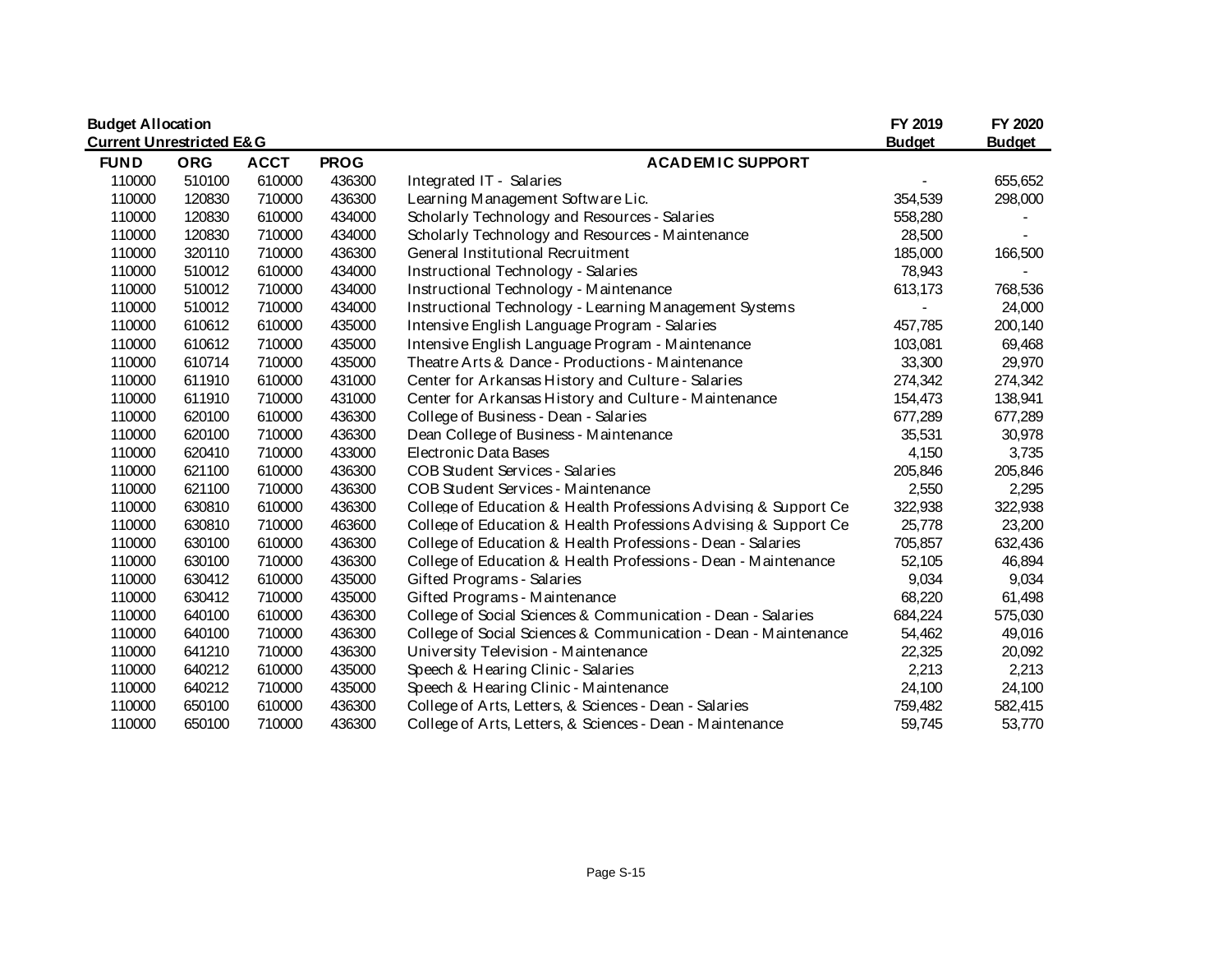| <b>Budget Allocation</b>            |            |             |             |                                                                   | FY 2019       | FY 2020       |
|-------------------------------------|------------|-------------|-------------|-------------------------------------------------------------------|---------------|---------------|
| <b>Current Unrestricted E&amp;G</b> |            |             |             |                                                                   | <b>Budget</b> | <b>Budget</b> |
| <b>FUND</b>                         | <b>ORG</b> | <b>ACCT</b> | <b>PROG</b> | <b>ACADEMIC SUPPORT (Cont.)</b>                                   |               |               |
| 110000                              | 670100     | 610000      | 436300      | College of Engineering & Information Technology - Dean - Salaries | 1,076,890     | 960,959       |
| 110000                              | 670100     | 710000      | 436300      | College of Engineering & Information Technology - Dean - Mainter  | 46,669        | 43,002        |
| 110000                              | 670511     | 710000      | 435000      | Senior Capstone Design                                            | 5,000         |               |
|                                     |            |             |             | Academic Computing Allocation                                     | 3,636,915     | 3,290,188     |
| 110000                              | 670612     | 610000      | 435000      | IT Certificate Program - Salaries                                 | 8,673         |               |
| 110000                              | 790000     | 710000      | 436200      | Accreditation and Program Review                                  | 39,890        | 35,901        |
| 110000                              | 700000     | 710000      | 436300      | Other Academic Support/ Faculty Excellence                        | 29,729        | 28,236        |
| 110000                              | 700000     | 710000      | 437000      | Professional Development                                          | 4,106         | 3,695         |
| 110000                              | 710000     | 710000      | 436100      | Assessment - Maintenance                                          | 50,178        | 44,997        |
| 110000                              | 710000     | 610000      | 437000      | Academy for Teaching & Learning Excellence - Salaries             | 13,932        | 39,810        |
| 110000                              | 710000     | 710000      | 437000      | Academy for Teaching & Learning Excellence - Maintenance          | 38,000        | 13,842        |
| 110000                              | 730100     | 610000      | 436300      | Graduate School - Dean - Salaries                                 | 596,138       | 651,620       |
| 110000                              | 730100     | 710000      | 436300      | Graduate School - Dean - Maintenance                              | 71,591        | 64,432        |
| 110000                              | 740000     | 610000      | 431000      | Ottenheimer Library - Salaries                                    | 1,504,037     | 1,117,576     |
| 110000                              | 740000     | 710000      | 431000      | Ottenheimer Library - Maintenance                                 | 63,949        | 57,554        |
| 110000                              | 740000     | 710000      | 431000      | Library Materials                                                 | 178,606       | 160,745       |
| 110000                              | 740000     | 710000      | 431000      | Library / Library Fee                                             | 1,251,490     | 1,122,959     |
| 110000                              | 740000     | 710000      | 431000      | Library / Technology                                              | 221,477       | 198,608       |
| 110000                              | 741000     | 610000      | 431000      | UALR Collections and Archives - Dean - Salaries                   | 305,157       | 208,530       |
| 110000                              | 780200     | 610000      | 436300      | TRIO/SSS/McNair - Salaries                                        | 37,811        | 36,684        |
| 110000                              | 780200     | 710000      | 436300      | TRIO/ SSS/ McNair - Maintenance                                   | 40,823        | 40,823        |
|                                     |            |             |             | SUBTOTAL ACADEMIC SUPPORT                                         | 15,778,327    | 14,068,490    |
| <b>FUND</b>                         | <b>ORG</b> | <b>ACCT</b> | <b>PROG</b> | LAW SCHOOL ACADEMIC SUPPORT (Cont.)                               |               |               |
| 110000                              | 660000     | 710000      | 436300      | Law School Admissions, Transcript & Drop/ Add                     | 200           | 180           |
| 110000                              | 660000     | 710000      | 436300      | Law College Fee                                                   | 521,761       | 487,827       |
| 110000                              | 660000     | 790700      | 436300      | School of Law - Administrative Support Charge                     | 1,334,400     | 1,331,662     |
| 110000                              | 660100     | 610000      | 436300      | Dean School of Law - Salaries                                     | 1,380,668     | 1,446,308     |
| 110000                              | 660210     | 610000      | 431000      | Law Library - Salaries                                            | 1,037,836     | 799,626       |
| 110000                              | 660210     | 710000      | 431000      | Law Library - Maintenance                                         | 21,000        | 18,900        |
| 110000                              | 660210     | 710000      | 431000      | Law Library Fee                                                   | 132,287       | 126,963       |
| 110000                              | 660211     | 710000      | 431000      | Law School Technology Fee                                         | 58,939        | 142,620       |
|                                     |            |             |             | LAW SCHOOL ACADEMIC SUPPORT                                       | 4,487,091     | 4,354,086     |
|                                     |            |             |             | TOTAL ACADEMIC SUPPORT                                            | 20,265,417    | 18,422,575    |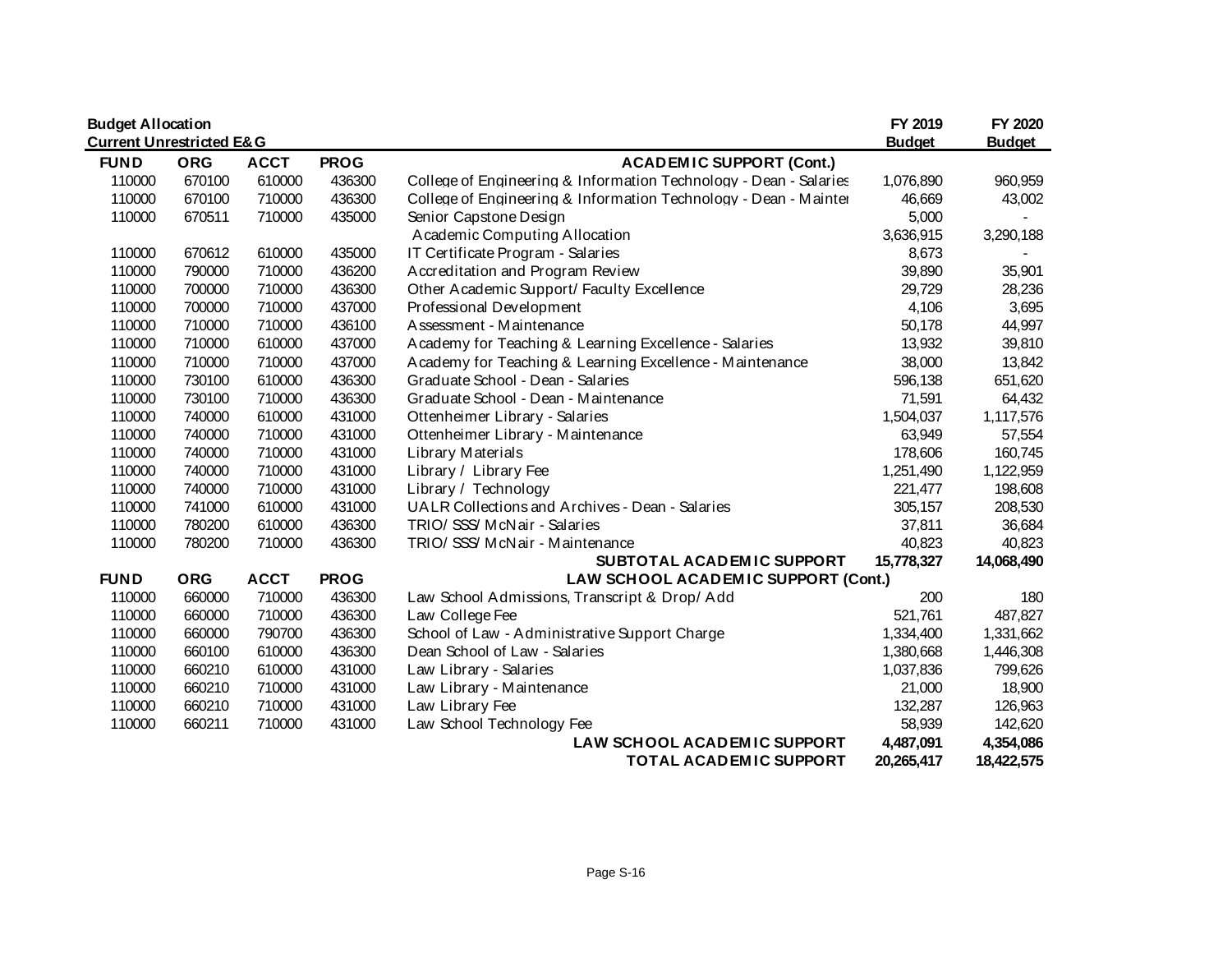| <b>Budget Allocation</b>            |               |               |        |                                                     |         | FY 2020 |
|-------------------------------------|---------------|---------------|--------|-----------------------------------------------------|---------|---------|
| <b>Current Unrestricted E&amp;G</b> | <b>Budget</b> | <b>Budget</b> |        |                                                     |         |         |
|                                     |               |               |        |                                                     |         |         |
|                                     |               |               |        | <b>STUDENT SERVICES</b>                             |         |         |
| 110000                              | 510100        | 610000        | 441000 | Integrated IT - Salaries                            |         | 343,044 |
| 110000                              | 210200        | 610000        | 441000 | African American Male Initiative - Salaries         | 54,999  | 67,194  |
| 110000                              | 210200        | 710000        | 441000 | African American Male Initiative - Maintenance      | 20,000  | 10,000  |
| 110000                              | 210000        | 610000        | 441000 | Student Affairs Initiatives - Salaries              |         | 81,900  |
| 110000                              | 210000        | 710000        | 441000 | Student Affairs Initiatives - Maintenance           | 12,000  |         |
| 110000                              | 230000        | 610000        | 441000 | Student Development - Salaries                      | 281,932 | 187,763 |
| 110000                              | 230000        | 710000        | 441000 | Student Development - Maintenance                   | 20,000  | 20,000  |
| 110000                              | 230000        | 710000        | 441000 | Mental Health Intervention                          | 20,000  | 20,000  |
| 110000                              | 230110        | 610000        | 441000 | Student Experience Center - Salaries                | 121,348 | 39,448  |
| 110000                              | 230110        | 710000        | 441000 | Student Experience Center - Maintenance             | 16,500  | 15,015  |
| 110000                              | 230150        | 610000        | 441000 | Orientation Program - Salaries                      | 32,760  | 24,840  |
| 110000                              | 230150        | 710000        | 441000 | Orientation Program - Maintenance                   | 98,742  | 93,084  |
| 110000                              | 230200        | 610000        | 441000 | Disability Resource Center - Salaries               | 393,448 | 393,448 |
| 110000                              | 230200        | 710000        | 441000 | Disability Resource Center - Maintenance            | 16,000  | 15,840  |
| 110000                              | 230200        | 710000        | 441000 | Disability Resource Center - Academic Accommodation | 35,150  | 60,150  |
| 110000                              | 230400        | 610000        | 441000 | Health Services - Salaries                          | 218,464 | 149,352 |
| 110000                              | 230410        | 610000        | 441000 | Health Services Fee - Salaries                      | 376,856 | 368,889 |
| 110000                              | 230410        | 710000        | 441000 | Health Services Fee - Maintenance                   | 211,443 | 298,983 |
| 110000                              | 230400        | 710000        | 441000 | Health Care Incentives                              | 20,093  | 18,285  |
| 110000                              | 230600        | 610000        | 441000 | Chancellor's Leadership Corps - Salaries            | 55,020  | 59,340  |
| 110000                              | 230600        | 710000        | 441000 | Chancellor's Leadership Corps - Maintenance         | 20,000  | 14,200  |
| 110000                              | 240300        | 610000        | 441000 | Counseling Services - Salaries                      | 308,051 | 308,051 |
| 110000                              | 240300        | 710000        | 441000 | Counseling Services - Maintenance                   | 17,000  | 16,870  |
| 110000                              | 240500        | 610000        | 441000 | Testing Services - Salaries                         | 241,896 | 241,896 |
| 110000                              | 240500        | 710000        | 441000 | Testing Services - Maintenance                      | 85,732  | 77,159  |

Page S-17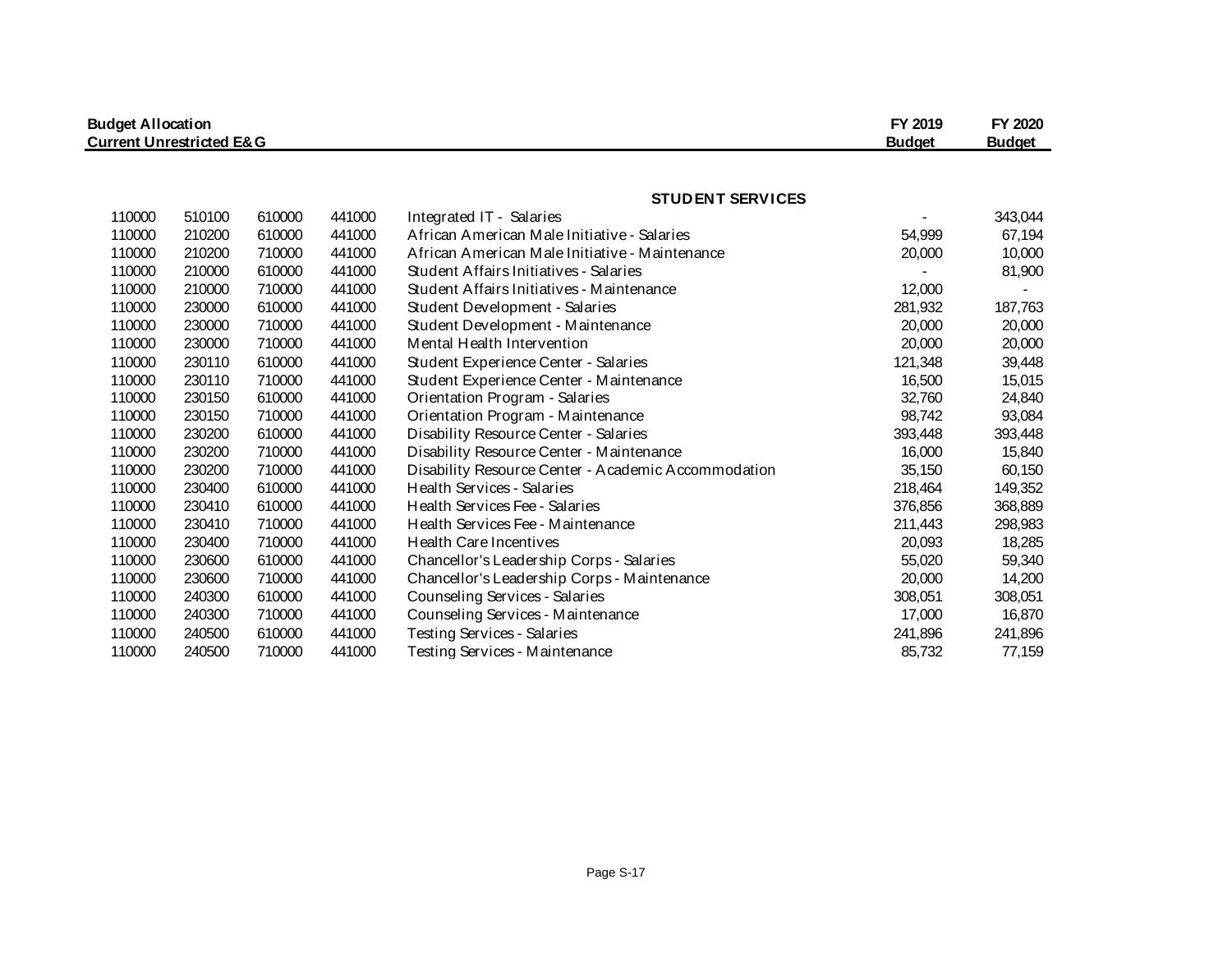| <b>Budget Allocation</b>            |            |             |             |                                                           | FY 2019       | FY 2020       |
|-------------------------------------|------------|-------------|-------------|-----------------------------------------------------------|---------------|---------------|
| <b>Current Unrestricted E&amp;G</b> |            |             |             |                                                           | <b>Budget</b> | <b>Budget</b> |
| <b>FUND</b>                         | <b>ORG</b> | <b>ACCT</b> | <b>PROG</b> | <b>STUDENT SERVICES (Cont.)</b>                           |               |               |
| 110000                              | 240500     | 710000      | 441000      | Developmental Testing                                     | 9,250         | 8,325         |
| 110000                              | 320440     | 610000      | 441000      | Campus Shuttle Service - Salaries                         | 67,877        |               |
| 110000                              | 320440     | 710000      | 441000      | Campus Shuttle Service - Maintenance                      | 132,123       |               |
| 110000                              | 410100     | 610000      | 441000      | Career Center - Salaries                                  | 54,811        | 54,811        |
| 110000                              | 720000     | 610000      | 441000      | Donaghey Scholars Program - Salaries                      | 169,563       | 169,563       |
| 110000                              | 720000     | 710000      | 441000      | Donaghey Scholars Program - Maintenance                   | 19,006        | 17,105        |
| 110000                              | 730000     | 710000      | 441000      | Graduate Student Success Program                          | 22,494        | 20,171        |
| 110000                              | 730000     | 710000      | 441000      | Graduate School Applications                              | 67,687        | 15,000        |
| 110000                              | 780400     | 610000      | 441000      | Trojan Academic Advising and Support Center - Salaries    | 660,077       | 522,982       |
| 110000                              | 780400     | 710000      | 441000      | Trojan Academic Advising and Support Center - Maintenance | 26,145        | 23,530        |
| 110000                              | 780410     | 610000      | 441000      | PEAW - Salaries                                           | 88,851        | 88,851        |
| 110000                              | 780410     | 710000      | 441000      | PEAW Fee                                                  | 26,190        | 25,355        |
| 110000                              | 810200     | 610000      | 441000      | Admissions - Salaries                                     | 1,075,301     | 875,081       |
| 110000                              | 810200     | 710000      | 441000      | Admissions - Maintenance                                  | 270,000       | 259,632       |
| 110000                              | 810100     | 610000      | 441000      | Financial Aid - Salaries                                  | 1,025,998     | 804,104       |
| 110000                              | 810100     | 710000      | 441000      | Financial Aid - Maintenance                               | 95,000        | 86,450        |
| 110000                              | 810110     | 610000      | 441000      | Records and Registration - Salaries                       | 926,465       | 810,059       |
| 110000                              | 810110     | 710000      | 441000      | Records and Registration - Maintenance                    | 42,436        | 38,192        |
| 110000                              | 810130     | 610000      | 441000      | Military Student Success Center - Salaries                | 144,897       | 197,309       |
| 110000                              | 810130     | 710000      | 441000      | Military Student Success Center - Maintenance             | 10,000        | 9,100         |
| 110000                              | 810110     | 710000      | 441000      | Commencement Expense                                      | 81,324        | 72,926        |
| 110000                              | 810220     | 710000      | 441000      | Doctoral Commencement Expense                             | 3,515         | 3,163         |
| 110000                              | 810400     | 610000      | 441000      | Office of Transfer Support Services - Salaries            | 278,487       | 183,921       |
| 110000                              | 810400     | 710000      | 441000      | Office of Transfer Support Services - Maintenance         | 8,952         | 8,057         |
|                                     |            |             |             | SUBTOTAL STUDENT SERVICES                                 | 7,983,883     | 7,218,438     |
| 110000                              | 660000     | 710000      | 441000      | Law School Orientation                                    | 5,200         | 4,860         |
|                                     |            |             |             | <b>LAW SCHOOL STUDENT SERVICES</b>                        | 5,200         | 4,860         |
|                                     |            |             |             | <b>TOTAL STUDENT SERVICES</b>                             | 7,989,083     | 7,223,298     |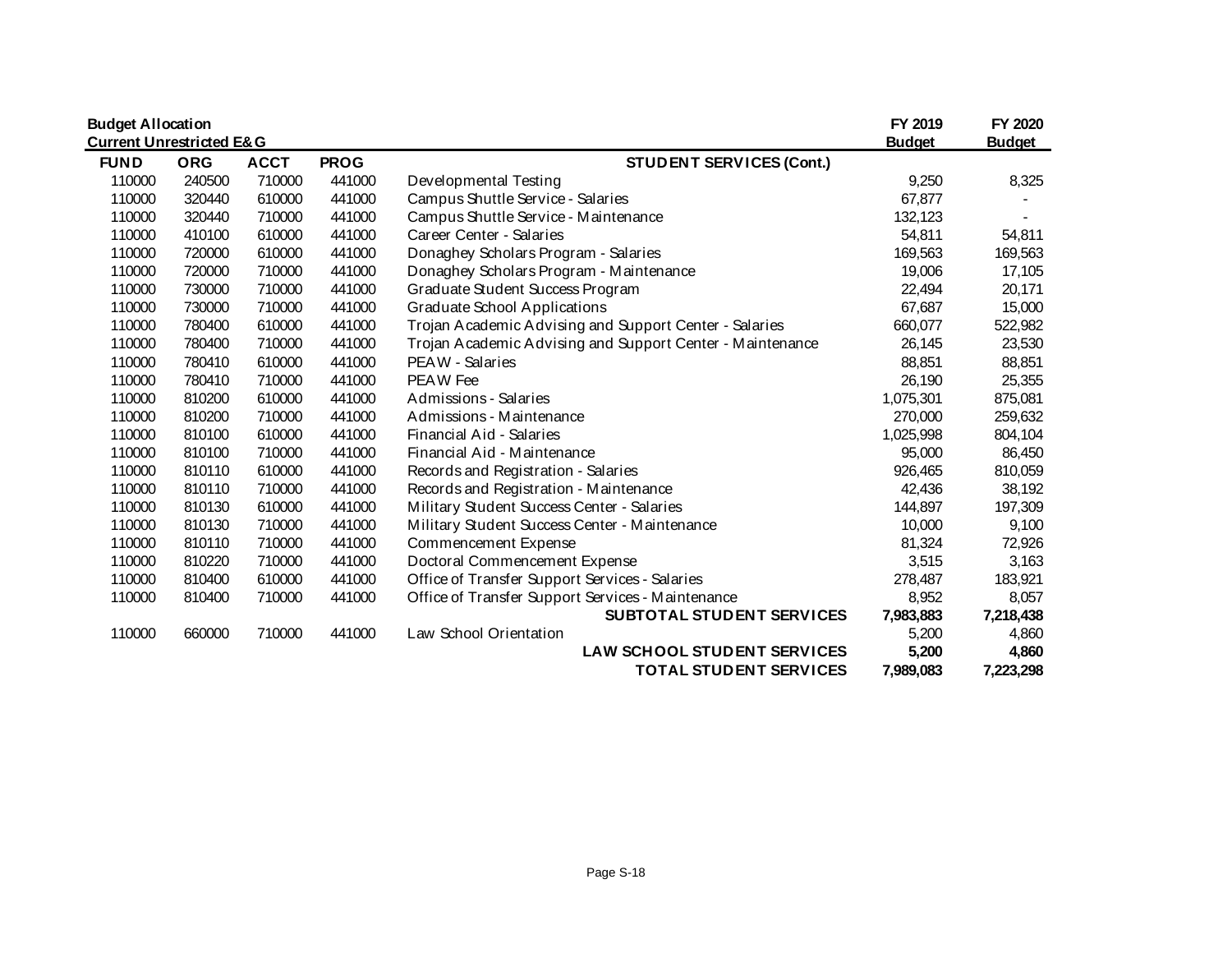| <b>Budget Allocation</b> | <b>Current Unrestricted E&amp;G</b> |             |             |                                                                   | FY 2019<br><b>Budget</b> | FY 2020<br><b>Budget</b> |
|--------------------------|-------------------------------------|-------------|-------------|-------------------------------------------------------------------|--------------------------|--------------------------|
| <b>FUND</b>              | <b>ORG</b>                          | <b>ACCT</b> | <b>PROG</b> | <b>INSTITUTIONAL SUPPORT</b>                                      |                          |                          |
| 110000                   | 510100                              | 610000      | 451000      | Integrated IT - Salaries                                          |                          | 109,108                  |
| 110000                   | 000001                              | 690000      | 451000      | <b>Compensated Absences</b>                                       | 125,000                  | 75,000                   |
| 110000                   | 000001                              | 710000      | 451000      | Uncollectible Accounts                                            | 1,000,000                |                          |
| 110000                   | 000001                              | 710000      | 451000      | Bank Service Charges                                              | 310,000                  | 310,000                  |
| 110000                   | 000001                              | 710000      | 451000      | General Institution                                               | 45,125                   |                          |
| 110000                   | 000001                              | 710000      | 451000      | System Charges                                                    | 482,620                  | 510,000                  |
| 110000                   | 000001                              | 710000      | 451000      | <b>Institutional Dues</b>                                         | 275,000                  | $\blacksquare$           |
| 110000                   | 000001                              | 710000      | 451000      | Maintenance for Gift Revenue                                      | 231,068                  | 231,068                  |
| 110000                   | 000001                              | 710000      | 451000      | Membership/ Institutional Dues                                    |                          | 275,000                  |
| 110000                   | 000001                              | 710000      | 451000      | <b>Billing &amp; Collection Costs</b>                             |                          | 500,000                  |
| 110000                   | 000001                              | 790700      | 452000      | Administrative Support Charge - Law                               | (1,334,400)              | (1,331,662)              |
| 110000                   | 000001                              | 790700      | 452000      | Administrative Support Charge - Organized Activities & Special Pu | (220,000)                | (220,000)                |
| 110000                   | 000001                              | 790710      | 451000      | Energy Project Allocated Charges                                  | (663,780)                | (663,780)                |
| 110000                   | 000001                              | 799999      | 451000      | Health Insurance Reserve                                          | 172,000                  |                          |
| 110000                   | 000001                              | 640000      | 451000      | <b>UALR Employee Discount</b>                                     | 635,000                  | 460,000                  |
| 110000                   | 000001                              | 640000      | 451000      | UALR Spouse/ Dependent Discount                                   |                          | 165,000                  |
| 110000                   | 000001                              | 690000      | 451000      | Workers Compensation                                              | 49,875                   | 55,000                   |
| 110001                   | 000001                              | 710000      | 411000      | GASB 68 Pension Expense                                           |                          | 850,000                  |
| 110002                   | 000001                              | 710000      | 411000      | GASB 75 OPEB Expense                                              | $\overline{\phantom{a}}$ | 350,000                  |
| 110003                   | 000001                              | 710000      | 411000      | GASB 75 Contribution Expense                                      |                          | 50,000                   |
| 110000                   | 000001                              | 710000      | 451000      | Admin & General Expense                                           |                          | 50,000                   |
| 110000                   | 000001                              | 710000      | 451000      | Admin & General Expense                                           |                          | 50,000                   |
| 110000                   | 000001                              | 640000      | 451000      | Employee Assistance Program                                       | 33,000                   | 37,500                   |
| 110000                   | 000001                              | 640000      | 451000      | DSC Fac/ Staff Use                                                | 152,000                  | 152,000                  |
| 110000                   | 000001                              | 710000      | 451000      | <b>Collection Fees</b>                                            | 10,000                   | $\overline{\phantom{0}}$ |
| 110000                   | 000001                              | 619999      | 451000      | Minimum wage increase                                             | $\blacksquare$           | 125,296                  |
| 110000                   | 100000                              | 610000      | 451000      | Chancellor - Salaries                                             | 597,463                  | 826,752                  |
| 110000                   | 100000                              | 710000      | 451000      | Chancellor - Maintenance                                          | 51,451                   | 46,306                   |
| 110000                   | 100100                              | 710000      | 451000      | Board of Visitors                                                 | 3,415                    | 3,073                    |
| 110000                   | 100500                              | 610000      | 451000      | Title IX - Salaries                                               | 91,716                   | 91,716                   |
| 110000                   | 100500                              | 710000      | 451000      | Title IX - Maintenance                                            | 19,000                   | 17,100                   |
| 110000                   | 100600                              | 710000      | 451000      | Diversity Programs - Maintenance                                  | 4,263                    | 3,837                    |
| 110000                   | 120100                              | 610000      | 451000      | Budget - Salaries                                                 | 150,546                  | 150,546                  |
| 110000                   | 120100                              | 710000      | 451000      | Budget - Maintenance                                              | 1,643                    | 1,479                    |
| 110000                   | 120700                              | 610000      | 451000      | Institutional Research & Analytics - Salaries                     | 793,839                  | 709,120                  |
| 110000                   | 120700                              | 710000      | 451000      | Institutional Research & Analytics - Maintenance                  | 124,787                  | 31,308                   |
| 110000                   | 120900                              | 610000      | 451000      | Benton Campus - Distributed Learning - Salaries                   | 50,894                   | 50,894                   |
| 110000                   | 180000                              | 610000      | 451000      | University Advancement - Vice Chancellor - Salaries               | 1,415,577                | 1,604,917                |
| 110000                   | 180000                              | 710000      | 451000      | University Advancement - Mage Chancellor - Maintenance            | 95,746                   | 147,247                  |
| 110000                   | 100000                              | 710000      | 451000      | Chancellor's Suite in Stephens Center                             | 20,000                   | 18,000                   |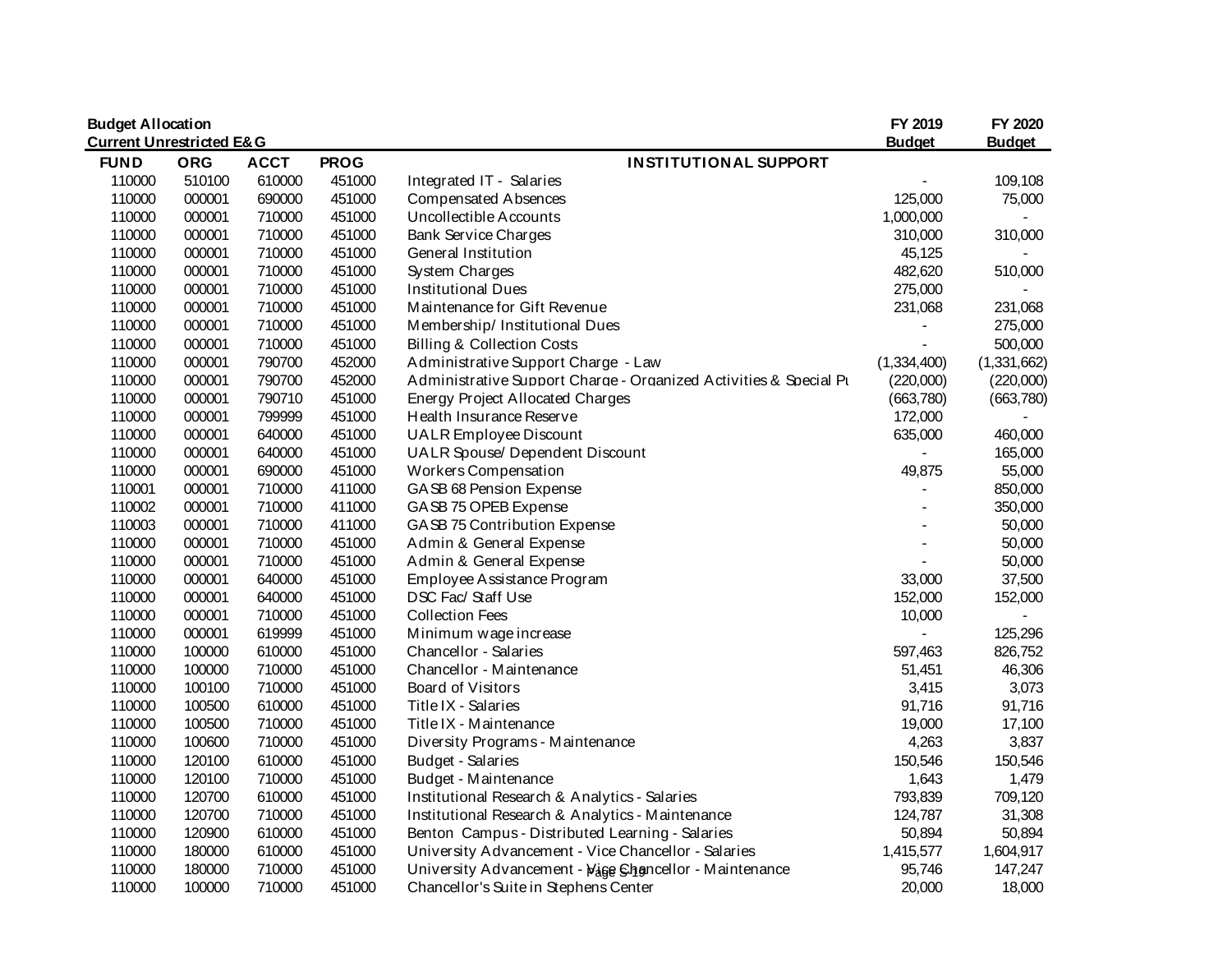| <b>Budget Allocation</b>            |        |               |               |                             | FY 2019 | FY 2020        |
|-------------------------------------|--------|---------------|---------------|-----------------------------|---------|----------------|
| <b>Current Unrestricted E&amp;G</b> |        | <b>Budget</b> | <b>Budget</b> |                             |         |                |
| 110000                              | 180100 | 610000        | 451000        | Alumni Office - Salaries    | 327.968 |                |
| 110000                              | 180100 | 710000        | 451000        | Alumni Office - Maintenance | 60.084  | $\blacksquare$ |
| 110000                              | 100410 | 710000        | 451000        | Advertising and Recruitment | 481.935 | 453.741        |
| 110000                              | 100410 | 710000        | 451000        | Bulletins & Brochures       | 10.811  | 9,730          |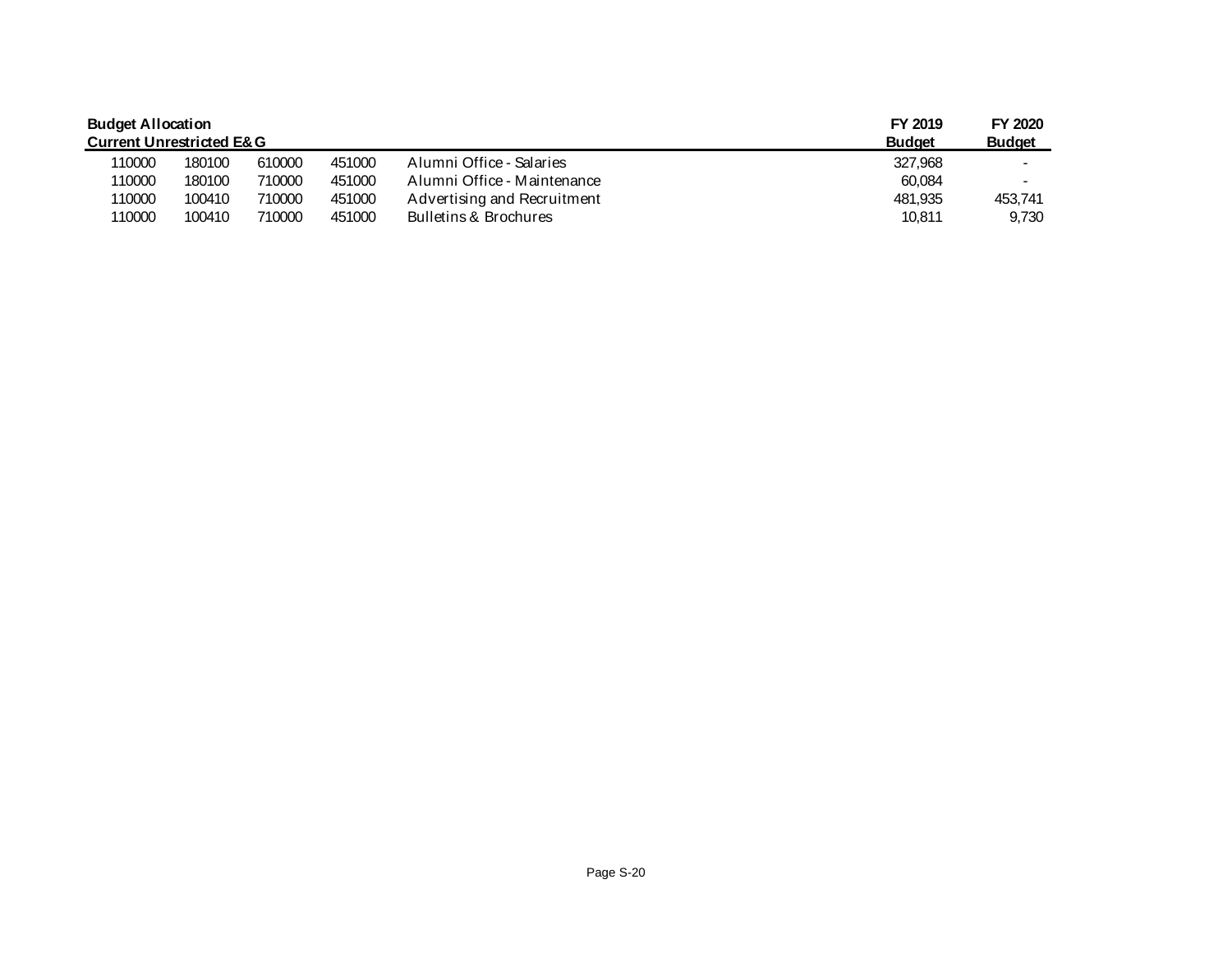| <b>Budget Allocation</b>            |            |             |             |                                                                   | FY 2019       | FY 2020       |
|-------------------------------------|------------|-------------|-------------|-------------------------------------------------------------------|---------------|---------------|
| <b>Current Unrestricted E&amp;G</b> |            |             |             |                                                                   | <b>Budget</b> | <b>Budget</b> |
| <b>FUND</b>                         | <b>ORG</b> | <b>ACCT</b> | <b>PROG</b> | <b>INSTITUTIONAL SUPPORT (Cont.)</b>                              |               |               |
| 110000                              | 100410     | 610000      | 451000      | Communications and Marketing - Salaries                           | 881,606       | 926,229       |
| 110000                              | 100410     | 710000      | 451000      | Communications and Marketing - Maintenance                        | 88,045        | 72,939        |
| 110000                              | 100415     | 710000      | 451000      | Office of Digital Strategy - Advertising and Recruitment          | 90,250        | 81,225        |
| 110000                              | 160300     | 610000      | 451000      | Athletics - Sports Information Director - Salaries                | 81,354        | 58,382        |
| 110000                              | 160300     | 710000      | 451000      | Athletics - Sports Information Director - Maintenance             | 73,100        | 65,790        |
| 110000                              | 210000     | 610000      | 451000      | Student Affairs - Vice Chancellor - Salaries                      | 701,555       | 251,420       |
| 110000                              | 210000     | 710000      | 451000      | Student Affairs - Vice Chancellor - Maintenance                   | 32,539        | 24,689        |
| 110000                              | 230000     | 710000      | 451000      | Student Development - Maintenance                                 | 12,000        | 5,000         |
| 110000                              | 310000     | 610000      | 451000      | Finance & Administration Vice Chancellor - Salaries               | 546,877       | 546,877       |
| 110000                              | 310000     | 710000      | 451000      | Vice Chancellor for Finance & Administration - Maintenance        | 31,260        | 28,134        |
| 110000                              | 320100     | 610000      | 451000      | Human Resources - Salaries                                        | 793,976       | 760,812       |
| 110000                              | 320100     | 710000      | 451000      | Human Resources - Maintenance                                     | 85,972        | 77,375        |
| 110000                              | 320500     | 610000      | 451000      | Public Safety - Salaries                                          | 1,646,227     | 1,299,815     |
| 110000                              | 320500     | 710000      | 451000      | Public Safety - Maintenance                                       | 146,854       | 168,405       |
| 110000                              | 320505     | 610000      | 451000      | Stephens Center Security - Salaries                               | 65,000        | 65,000        |
| 110000                              | 320505     | 710000      | 451000      | Stephens Center Security - Maintenance                            | 10,000        | 9,000         |
| 110000                              | 320500     | 610000      | 451000      | Public Safety - Coop. Ext. - Salaries                             | 86,075        | 86,075        |
| 110000                              | 320500     | 710000      | 451000      | Public Safety - Coop. Ext. - Maintenance                          | 19,571        | 17,614        |
| 110000                              | 310200     | 610000      | 451000      | Safety - Salaries                                                 | 412,201       | 414,967       |
| 110000                              | 310200     | 710000      | 451000      | Safety - Maintenance                                              | 72,799        | 63,489        |
| 110000                              | 320510     | 710000      | 451000      | Public Safety Parking Management                                  | 70,200        | 63,180        |
| 110000                              | 330000     | 610000      | 451000      | Finance and Administration - Associate Vice Chancellor - Salaries | 160,654       | 160,654       |
| 110000                              | 330000     | 710000      | 451000      | Associate Vice Chancellor for Finance - Maintenance               | 10,000        | 9,000         |
| 110000                              | 330100     | 610000      | 451000      | Financial Services - Salaries                                     | 985,595       | 949,982       |
| 110000                              | 330100     | 710000      | 451000      | Financial Services - Maintenance                                  | 48,679        | 43,811        |
| 110000                              | 330100     | 710000      | 452000      | Telephone Communications                                          | 586           | 527           |
| 110000                              | 330200     | 610000      | 451000      | Procurement Services - Salaries                                   | 368,565       | 306,065       |
| 110000                              | 330200     | 710000      | 451000      | Procurement Services - Maintenance                                | 13,562        | 12,206        |
| 110000                              | 330300     | 610000      | 451000      | Bursar - Salaries                                                 | 432,752       | 395,441       |
| 110000                              | 330300     | 710000      | 451000      | Bursar - Maintenance                                              | 155,539       | 139,985       |
| 110000                              | 330400     | 610000      | 451000      | Mail Services - Salaries                                          | 200,154       | 161,696       |
| 110000                              | 330400     | 710000      | 451000      | Mail Services - Maintenance                                       | 21,000        | 18,900        |
| 110000                              | 410000     | 610000      | 451000      | University Affairs - Salaries                                     | 161,557       | 161,557       |
| 110000                              | 410000     | 710000      | 451000      | University Affairs - Maintenance                                  | 155,242       | 171,218       |
| 110000                              | 460000     | 610000      | 451000      | University District - Salaries                                    | 116,541       | 116,541       |
| 110000                              | 460000     | 710000      | 451000      | University District - Maintenance                                 | 8,316         | 7,484         |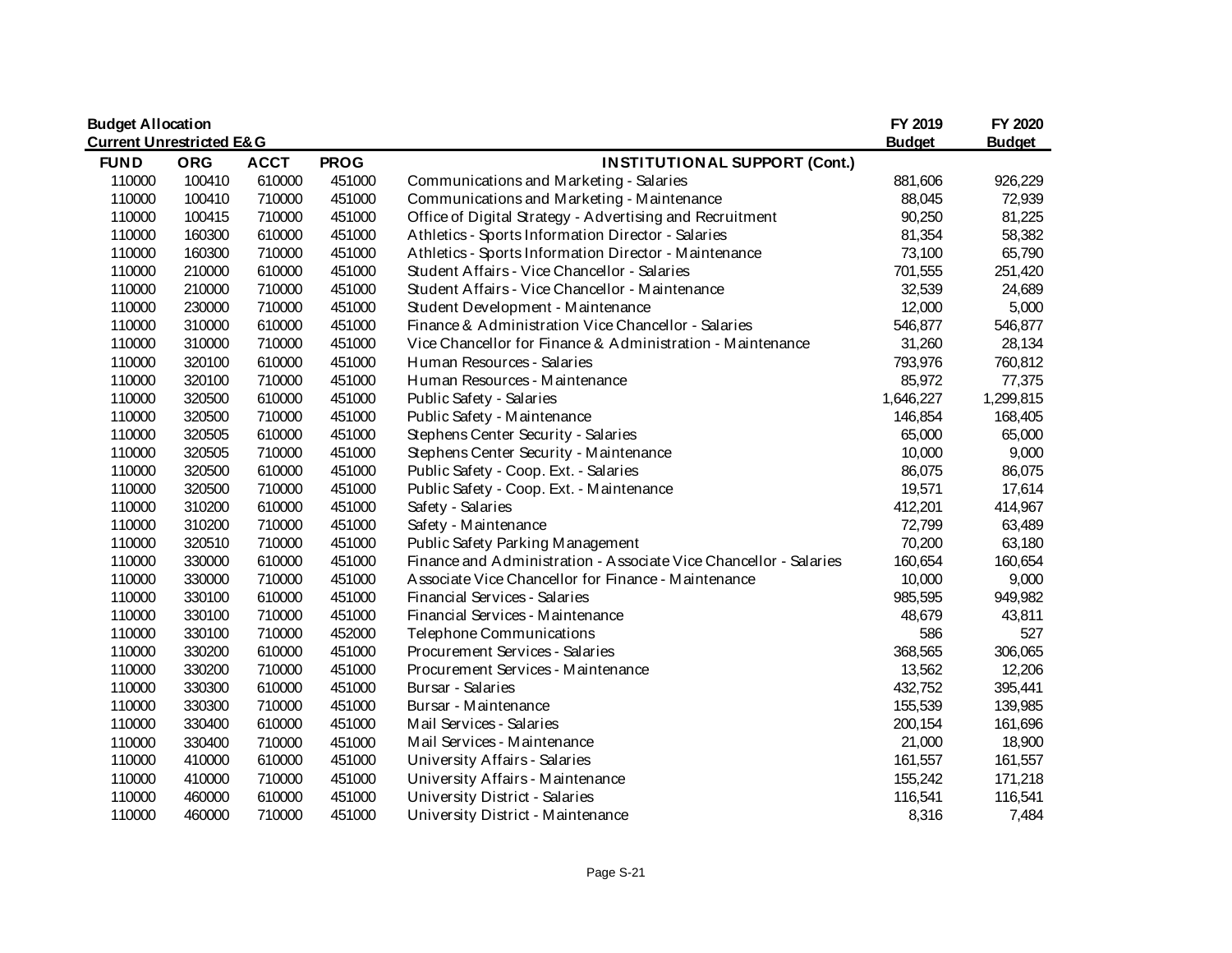| <b>Budget Allocation</b>            |            |             |             |                                                               | FY 2019       | FY 2020       |
|-------------------------------------|------------|-------------|-------------|---------------------------------------------------------------|---------------|---------------|
| <b>Current Unrestricted E&amp;G</b> |            |             |             |                                                               | <b>Budget</b> | <b>Budget</b> |
| <b>FUND</b>                         | <b>ORG</b> | <b>ACCT</b> | <b>PROG</b> | <b>INSTITUTIONAL SUPPORT (Cont.)</b>                          |               |               |
| 110000                              | 510100     | 610000      | 451000      | Information Technology Services - Salaries                    | 4,529,852     | 4,037,365     |
| 110000                              | 510100     | 710000      | 451000      | Information Technology Services - Maintenance                 | 1,065,402     | 1,024,462     |
|                                     |            |             |             | Academic Computing Allocation                                 | (3,636,915)   | (3,290,188)   |
| 110000                              | 510100     | 710000      | 451000      | Internet Related Fees                                         | 505,000       | 454,500       |
| 110000                              | 510200     | 710000      | 451000      | Information Services - Networks & Maintenance - Maintenance   | 2,059         |               |
| 110000                              | 510400     | 610000      | 451000      | Quality Initiative - Salaries                                 |               | 165,690       |
| 110000                              | 510400     | 710000      | 451000      | Quality Initiative - Maintenance                              |               | 126,495       |
| 110000                              | 700000     | 610000      | 451000      | Academic Affairs - Vice Chancellor and Provost - Salaries     | 1,146,659     | 1,133,415     |
| 110000                              | 700000     | 710000      | 451000      | A cademic Affairs - Vice Chancellor and Provost - Maintenance | 123,898       | 111,508       |
| 110000                              | 720100     | 610000      | 451000      | Community, Careers & Extended Education - Salaries            | 420,032       | 100,372       |
| 110000                              | 720100     | 710000      | 451000      | Community, Careers & Extended Education - Maintenance         | 73,750        | 34,875        |
| 110000                              | 720100     | 710000      | 451000      | Career Center - Maintenance                                   | 13,326        | 18,993        |
| 110000                              | 780000     | 710000      | 451000      | Advising & Retention Initiatives - Maintenance                | 25,300        | 22,770        |
| 110000                              | 810000     | 610000      | 451000      | Enrollment Management - Salaries                              | 217,798       | 182,430       |
| 110000                              | 810000     | 710000      | 451000      | Enrollment Management - Maintenance                           | 12,000        | 7,000         |
| 110000                              | 810500     | 710000      | 451000      | Information Services - Maintenance                            | 2,000         | 2,000         |
| 110000                              | 810300     | 610000      | 451000      | International Student Services - Salaries                     | 213,694       | 221,794       |
| 110000                              | 810300     | 710000      | 451000      | International Student Services - Maintenance                  | 37,000        | 26,170        |
|                                     |            |             |             | SUBTOTAL INSTITUTIONAL SUPPORT                                | 19,140,703    | 18,426,433    |
| 110000                              | 660000     | 640000      | 451000      | Employee Tuition Remission - Law School                       | 8,346         | 8,346         |
|                                     |            |             |             | LAW SCHOOL INSTITUTIONAL SUPPORT                              | 8,346         | 8,346         |
|                                     |            |             |             | TOTAL INSTITUTIONAL SUPPORT                                   | 19,149,047    | 18,434,777    |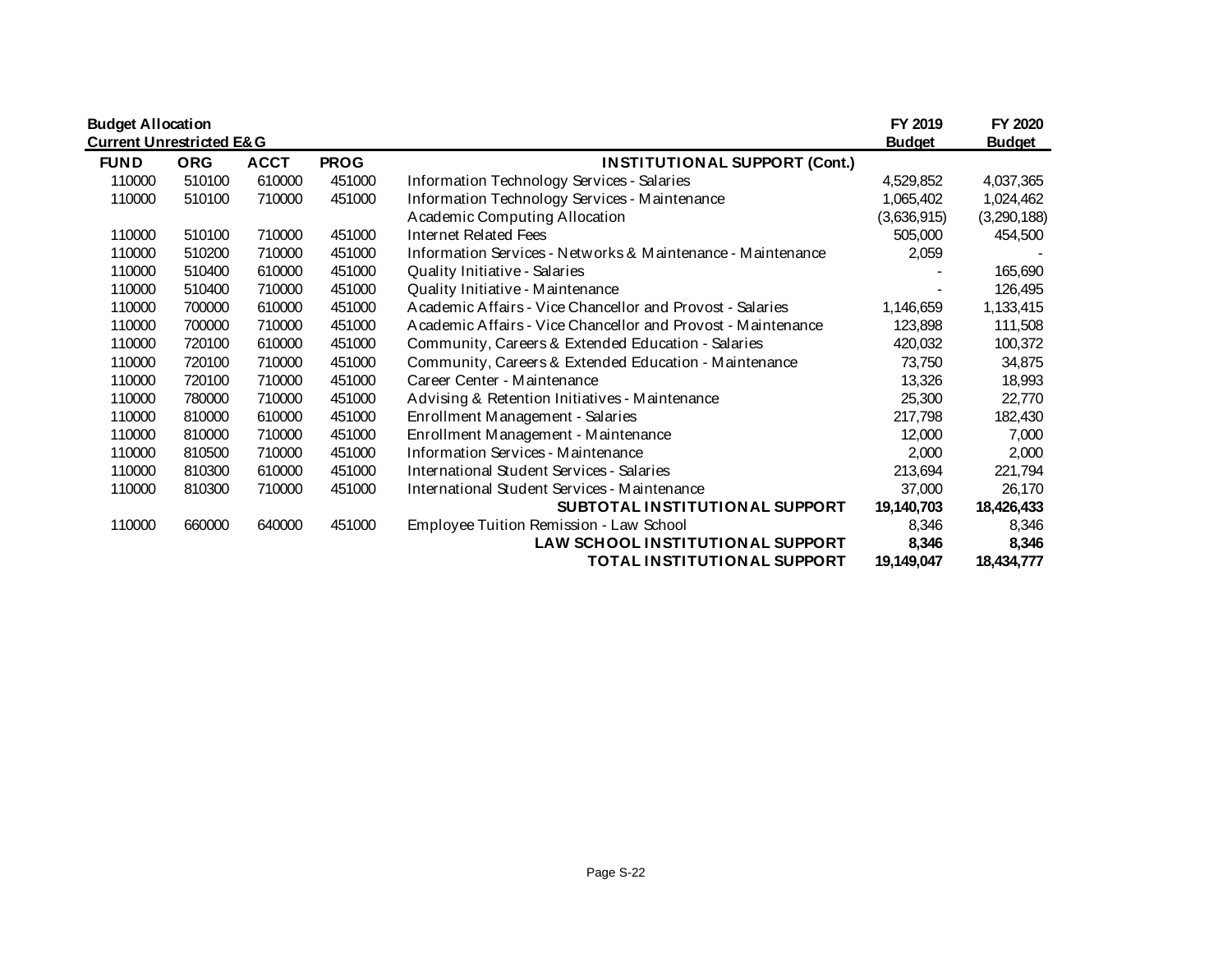| <b>Budget Allocation</b>            |        |        |        |                                                                   | FY 2019       | FY 2020       |  |  |  |  |
|-------------------------------------|--------|--------|--------|-------------------------------------------------------------------|---------------|---------------|--|--|--|--|
| <b>Current Unrestricted E&amp;G</b> |        |        |        |                                                                   | <b>Budget</b> | <b>Budget</b> |  |  |  |  |
|                                     |        |        |        | <b>OPERATION AND MAINTENANCE OF PLANT</b>                         |               |               |  |  |  |  |
| 110000                              | 100000 | 721310 | 463000 | Chancellor's Residence                                            | 5,000         | 4,500         |  |  |  |  |
| 110000                              | 320000 | 710000 | 463000 | Property & Casualty Insurance                                     | 420,000       | 420,000       |  |  |  |  |
| 110000                              | 320310 | 610000 | 463000 | Facilities Management - Associate Vice Chancellor - Salaries      | 183,147       | 183,147       |  |  |  |  |
| 110000                              | 320310 | 710000 | 463000 | Facilities Management - Administration - Maintenance              | 95,098        | 85,588        |  |  |  |  |
| 110000                              | 320320 | 610000 | 463000 | Facilities Management - Custodial - Salaries                      | 1,732,924     | 1,371,986     |  |  |  |  |
| 110000                              | 320320 | 710000 | 463000 | Facilities Management - Custodial - Maintenance                   | 112,921       | 115,000       |  |  |  |  |
| 110000                              | 320450 | 610000 | 463000 | Stephens Center Maintenance - Salaries                            | 43,910        | 43,910        |  |  |  |  |
| 110000                              | 320450 | 710000 | 463000 | Stephens Center Facilities - Maintenance                          | 180,000       | 162,000       |  |  |  |  |
| 110000                              | 320330 | 610000 | 463000 | Facilities Management - Electrical - Salaries                     | 313,558       | 263,093       |  |  |  |  |
| 110000                              | 320330 | 710000 | 463000 | Facilities Management - Electrical - Maintenance                  | 150,000       | 220,000       |  |  |  |  |
| 110000                              | 320340 | 610000 | 463000 | Facilities Management - Engineering - Salaries                    | 324,206       | 211,810       |  |  |  |  |
| 110000                              | 320340 | 790710 | 463000 | Facilities Management - Engineering - Allocated Project Charges   | (86, 717)     | (86, 717)     |  |  |  |  |
| 110000                              | 320350 | 610000 | 463000 | Facilities Management - Maintenance of Grounds - Salaries         | 568,271       | 325,565       |  |  |  |  |
| 110000                              | 320350 | 710000 | 463000 | Facilities Management - Maintenance of Grounds - Maintenance      | 73,696        | 66,326        |  |  |  |  |
| 110000                              | 320360 | 610000 | 463000 | Facilities Management - Mechanical - Salaries                     | 789,429       | 660,144       |  |  |  |  |
| 110000                              | 320360 | 710000 | 463000 | Facilities Management - Mechanical - Maintenance                  | 70,720        | 180,000       |  |  |  |  |
| 110000                              | 320480 | 610000 | 463000 | Facilities Management - BAS - Salaries                            | 45,512        | 45,512        |  |  |  |  |
| 110000                              | 320480 | 710000 | 463000 | Facilities Management - BAS - Maintenance                         | 105,234       | 280,000       |  |  |  |  |
| 110000                              | 320470 | 610000 | 463000 | Facilities Management - Operations - Salaries                     | 168,417       | 168,417       |  |  |  |  |
| 110000                              | 320470 | 710000 | 463000 | Facilities Management - Operations - Maintenance                  | 172,000       | 154,800       |  |  |  |  |
| 110000                              | 320370 | 710000 | 461000 | Utilities                                                         | 2,652,102     | 2,962,077     |  |  |  |  |
| 110000                              | 320380 | 610000 | 463000 | Facilities Management - Motor Pool - Salaries                     | 75,021        | 75,021        |  |  |  |  |
| 110000                              | 320380 | 710000 | 463000 | Facilities Management - Motor Pool - Maintenance                  | 46,000        | 41,400        |  |  |  |  |
| 110000                              | 320390 | 610000 | 463000 | Facilities Management - Structural - Salaries                     | 376,470       | 291,095       |  |  |  |  |
| 110000                              | 320390 | 710000 | 463000 | Facilities Management - Structural - Maintenance                  | 25,750        | 23,175        |  |  |  |  |
| 110000                              | 320400 | 610000 | 463000 | Facilities Management - Warehouse - Salaries                      | 63,607        | 37,344        |  |  |  |  |
| 110000                              | 320400 | 710000 | 463000 | Facilities Management - Warehouse - Maintenance                   | 16,000        | 14,400        |  |  |  |  |
| 110000                              | 320420 | 610000 | 463000 | Facilities Management - Construction & Planning - Salaries        | 263,878       | 198,253       |  |  |  |  |
| 110000                              | 320420 | 710000 | 463000 | Facilities Management - Construction & Planning - Maintenance     | 39,000        | 35,088        |  |  |  |  |
| 110000                              | 320430 | 610000 | 463000 | Facilities Management - Environmental Health and Safety - Salarie | 286,831       | 254,963       |  |  |  |  |
| 110000                              | 320430 | 710000 | 463000 | Facilities Management - Environmental Health and Safety - Mainte  | 65,500        | 58,950        |  |  |  |  |
| 110000                              | 320490 | 610000 | 463000 | Facilities Management - Support Services - Salaries               | 196,144       | 189,107       |  |  |  |  |
| 110000                              | 310000 | 710000 | 463000 | Sustainability Committee                                          | 13,537        | 12,183        |  |  |  |  |
|                                     |        |        |        | TOTAL OPERATION AND MAINTENANCE OF PLANT                          | 9,587,164     | 9,068,134     |  |  |  |  |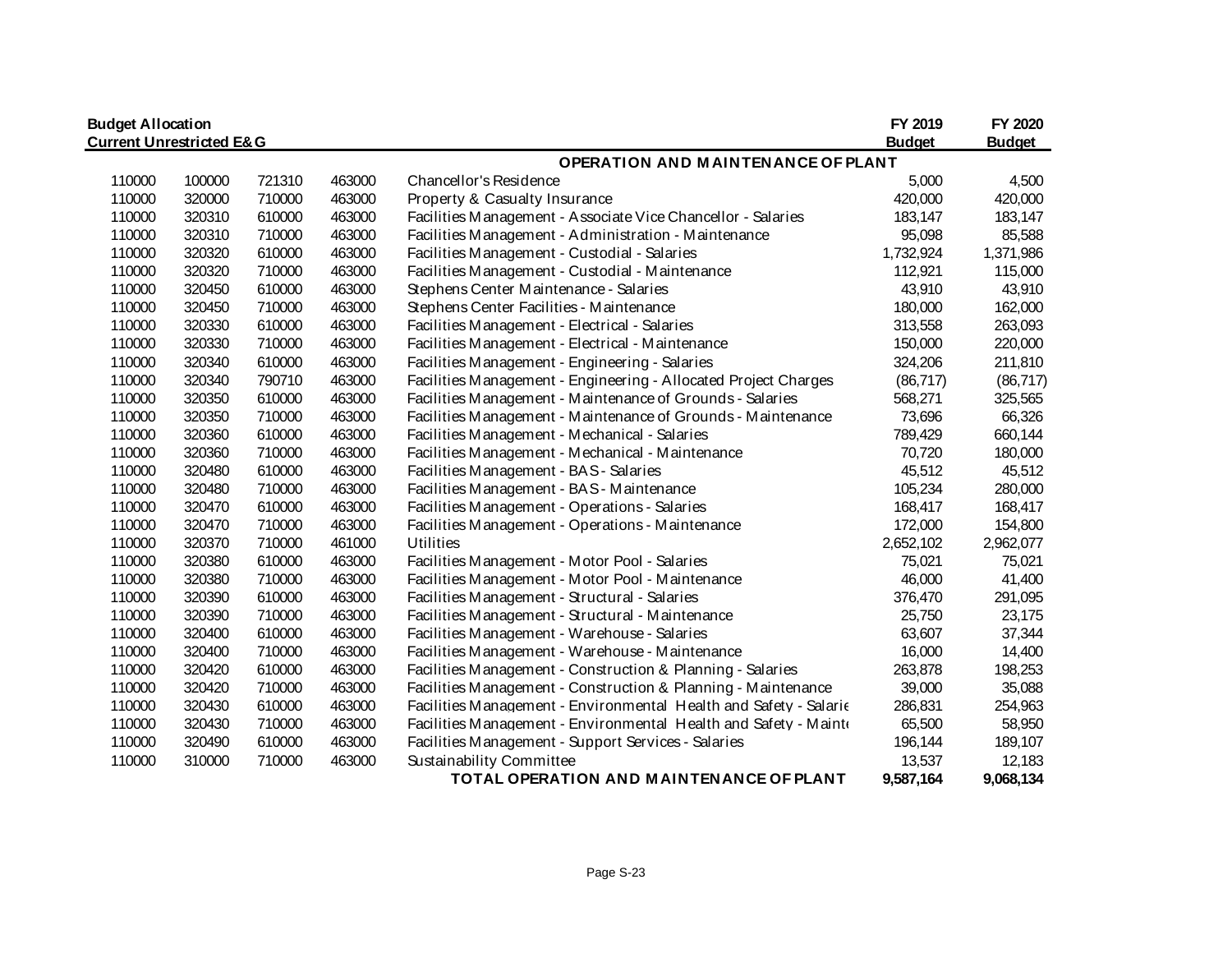| <b>Budget Allocation</b><br><b>Current Unrestricted E&amp;G</b> |            |                                                                   |        |                                                                 | FY 2019<br><b>Budget</b> | FY 2020<br><b>Budget</b> |
|-----------------------------------------------------------------|------------|-------------------------------------------------------------------|--------|-----------------------------------------------------------------|--------------------------|--------------------------|
| <b>FUND</b>                                                     | <b>ORG</b> | <b>SCHOLARSHIPS AND FELLOWSHIPS</b><br><b>ACCT</b><br><b>PROG</b> |        |                                                                 |                          |                          |
| 110000                                                          | 120820     | 760000                                                            | 471000 | E Learning                                                      | 29,250                   | 29,250                   |
| 110000                                                          | 650000     | 760000                                                            | 471000 | Arts Grants-in-Aid                                              | 130,478                  | 130,478                  |
| 110000                                                          | 650000     | 760000                                                            | 471000 | Pep Band                                                        | 61,548                   | 61,548                   |
| 110000                                                          | 620000     | 760000                                                            | 471000 | Harper Boyd Matching                                            | 55,822                   | 55,822                   |
| 110000                                                          | 670000     | 760000                                                            | 471000 | Donaghey College of Engineering & Information Tech Scholarships | 333,714                  | 333,714                  |
| 110000                                                          | 670100     | 760000                                                            | 471000 | Outreach Scholarships                                           | 3,000                    | 3,000                    |
| 110000                                                          | 720000     | 760000                                                            | 471000 | Donaghey Scholars                                               | 832,000                  | 832,000                  |
| 110000                                                          | 730000     | 760000                                                            | 471000 | Graduate Assistants                                             | 1,225,742                | 1,225,742                |
| 110000                                                          | 760400     | 760000                                                            | 471000 | Emerging Analytics Center Scholarship                           | 47,470                   | 47,470                   |
| 110000                                                          | 780600     | 760000                                                            | 471000 | Internationalize Scholarship                                    | 7,500                    | 7,500                    |
| 110000                                                          | 810100     | 760000                                                            | 471000 | Entering Scholarships                                           | 6,600,000                | 4,050,000                |
| 110000                                                          | 810100     | 760000                                                            | 471000 | East Scholarships/Stipends                                      | 200,000                  | 200,000                  |
| 110000                                                          | 810100     | 760000                                                            | 471000 | Graduate Incentive Scholarship                                  | 150,000                  | 150,000                  |
| 110000                                                          | 810100     | 760000                                                            | 471000 | High School Concurrent                                          | 3,850,000                | 3,850,000                |
|                                                                 |            |                                                                   |        | SUBTOTAL SCHOLARSHIPS AND FELLOWSHIPS                           | 13,526,524               | 10,976,524               |
| 110000                                                          | 660000     | 760200                                                            | 471000 | School of Law - General Scholarship                             | 2,500,000                | 2,500,000                |
|                                                                 |            |                                                                   |        | LAW SCHOOL SCHOLARSHIPS AND FELLOWSHIPS                         | 2,500,000                | 2,500,000                |
|                                                                 |            |                                                                   |        | TOTAL SCHOLARSHIPS AND FELLOWSHIPS                              | 16,026,524               | 13,476,524               |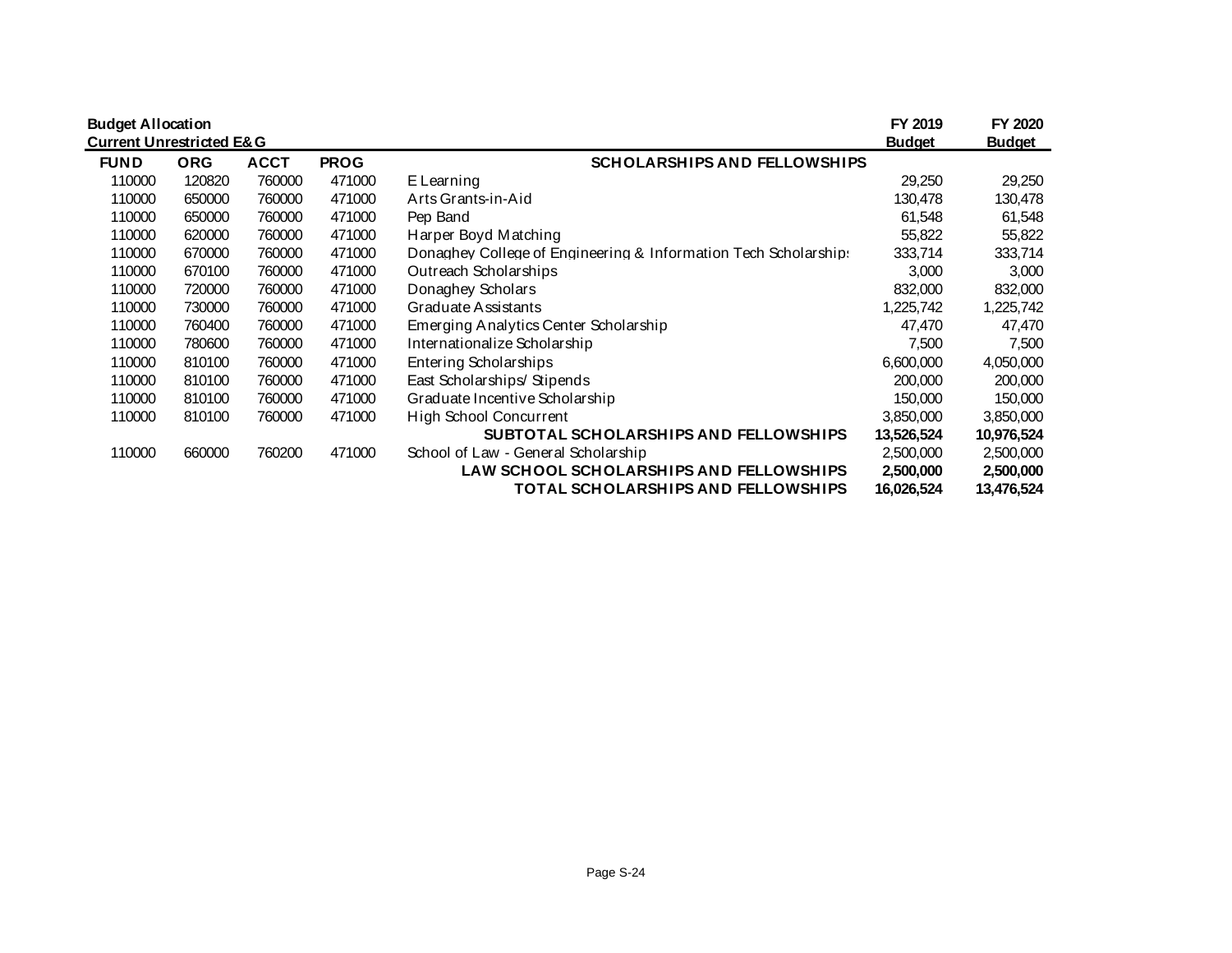| <b>Budget Allocation</b><br><b>Current Unrestricted E&amp;G</b> |            |             |             |                                                             | FY 2019<br><b>Budget</b> | FY 2020<br><b>Budget</b> |
|-----------------------------------------------------------------|------------|-------------|-------------|-------------------------------------------------------------|--------------------------|--------------------------|
| <b>FUND</b>                                                     | <b>ORG</b> | <b>ACCT</b> | <b>PROG</b> | NON-MANDATORY TRANSFERS/RESERVES                            |                          |                          |
| 110000                                                          | 000001     | 820000      | 900000      | Funded Depreciation Reserve                                 | 14,726                   |                          |
| 110000                                                          | 000001     | 820000      | 900000      | Transfer to TRIO                                            | 3,000                    | 3,000                    |
| 110000                                                          | 000001     | 820000      | 900000      | Tech Fee Transfer                                           | 865,145                  | 768,536                  |
| 110000                                                          | 000001     | 820000      | 900000      | Student Fee Transfer - Student Union Operations - Auxiliary | 652,889                  | 652,889                  |
| 110000                                                          | 000001     | 820000      | 900000      | Gender Equity Transfer                                      | 1,601,626                |                          |
| 110000                                                          | 100000     | 619999      | 451000      | Contingency - Salaries                                      | (5,520,681)              | (1,855,926)              |
| 110000                                                          | 100000     | 799996      | 451000      | Contingency - Maintenance                                   | 297,006                  | 61,946                   |
| 110000                                                          | 120000     | 610000      | 451000      | Length of Service Awards                                    | 250,000                  | 250,000                  |
| 110000                                                          | 310000     | 820000      | 900000      | <b>Facilities Fee</b>                                       | 2,021,914                | 1,556,995                |
| 110000                                                          | 320000     | 820000      | 900000      | Plant Reserve                                               | 28,500                   | 28,500                   |
| 110000                                                          | 320000     | 820000      | 900000      | Facilities Management - Regulatory                          | 33,250                   | 33,250                   |
| 110000                                                          | 320370     | 810000      | 900000      | Transfer from Athletics - Facilities                        | (27, 857)                | (27, 857)                |
| 110000                                                          | 000001     | 820000      | 900000      | Transfer to DSC Facilities                                  | 148,829                  | 145,170                  |
| 110000                                                          | 000001     | 820000      | 900000      | Transfer to Plant                                           | 2,000,000                | 2,000,000                |
| 110000                                                          | 000001     | 820000      | 900000      | Transfer to Provost Research Fund                           | 15,000                   |                          |
| 110000                                                          | 000001     | 820000      | 900000      | A cademic Rents                                             | 521,626                  | 521,626                  |
| 110000                                                          | 000001     | 820000      | 900000      | Student Fee Transfer - Men's & Women's Non-Revenue Sports   | 1,188,823                | 2,900,000                |
| 110000                                                          | 000001     | 820000      | 900000      | Parking Reserve                                             | 107,278                  | 100,000                  |
| 110000                                                          | 000002     | 820000      | 900000      | UA System Infrastructure                                    | 2,076,170                | 1,997,937                |
| 110000                                                          | 620810     | 820000      | 900000      | Transfer to Restricted Funds - ASBTDC                       |                          | 653,092                  |
| 110000                                                          | 700000     | 820000      | 900000      | Classroom Renovation                                        | 91,675                   | 91,675                   |
| 110000                                                          | 740400     | 810000      | 900000      | Transfer in from Donaghey                                   |                          | (115, 515)               |
| 110000                                                          | 510100     | 810000      | 900000      | trans in from plant                                         |                          | (65,600)                 |
| 110000                                                          | 000001     | 710000      | 451000      | Reduce maintenance for transfer to designated               |                          | (172, 774)               |
| 110000                                                          | 000001     | 820000      | 900000      | Transfer to Designated Funds                                |                          | 174,774                  |
|                                                                 |            |             |             | SUBTOTAL NON-MANDATORY TRANSFERS/RESERVES                   | 6,368,919                | 9,701,718                |
| 110000                                                          | 660000     | 820000      | 900000      | School of Law Renewal and Replacement                       | 160,080                  | 185,840                  |
| 110000                                                          | 660000     | 820000      | 900000      | Law School Facility Fee Transfer - Donaghey Student Center  | 12,000                   | 12,000                   |
| 110000                                                          | 660000     | 820000      | 900000      | Law School Safety Fee                                       | 25,725                   | 26,826                   |
| 110000                                                          | 660000     | 820000      | 900000      | Law School Parking Reserve                                  | 13,505                   | 13,958                   |
| 110000                                                          | 660000     | 820000      | 900000      | Law yers A ssistance Program                                | 4,160                    | 4,370                    |
| 110000                                                          | 660211     | 810000      | 900000      | Transfer In from Designated                                 |                          | (87,500)                 |
|                                                                 |            |             |             | LAW SCHOOL NON-MANDATORY TRANSFERS /RESERVES                | 215,470                  | 155,494                  |
|                                                                 |            |             |             | TOTAL NON-MANDATORY TRANSFERS/RESERVES                      | 6,584,389                | 9,857,212                |
|                                                                 |            |             |             | <b>MANDATORY TRANSFERS</b>                                  |                          |                          |
| 110000                                                          | 000001     | 824000      | 800000      | Transfers for Debt Retirement                               | 7,541,660                | 7,497,516                |
|                                                                 |            |             |             | <b>TOTAL MANDATORY TRANSFERS</b>                            | 7,541,660                | 7,497,516                |
|                                                                 |            |             |             | Page S-25<br>TOTAL EDUCATIONAL & GENERAL ALLOCATIONS        | 150,279,804              | 142,519,604              |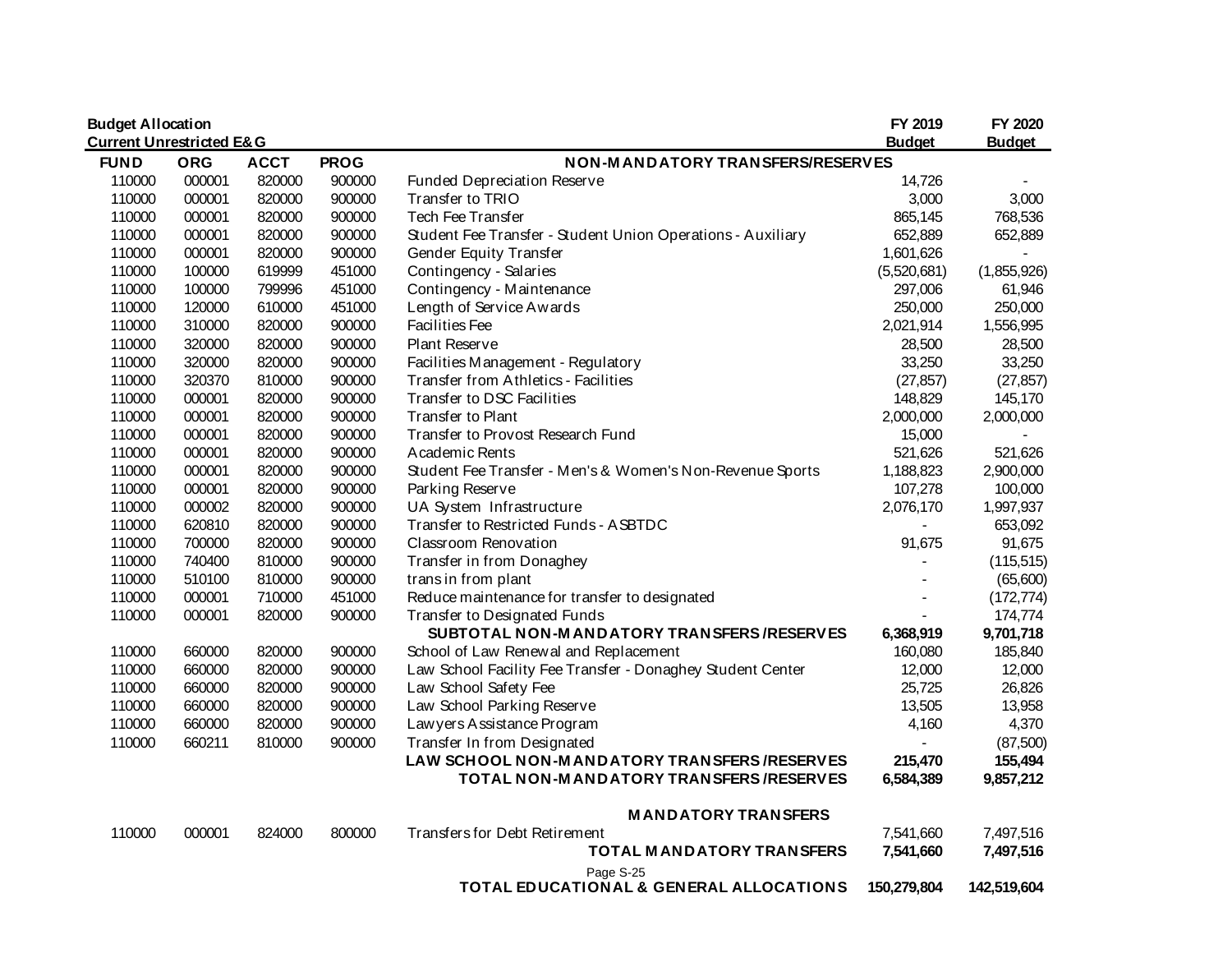|                                     |            |             |             |                                         | FY 2019       | FY 2020       |
|-------------------------------------|------------|-------------|-------------|-----------------------------------------|---------------|---------------|
| <b>Current Unrestricted E&amp;G</b> |            |             |             |                                         | <b>Budget</b> | <b>Budget</b> |
| <b>FUND</b>                         | <b>ORG</b> | <b>ACCT</b> | <b>PROG</b> | <b>TUITION AND FEES</b>                 |               |               |
| 110000                              | 000001     | 510200      | 101110      | General Registration - Fall             | 29,138,483    | 25,003,258    |
| 110000                              | 000001     | 510300      | 101110      | General Registration - Spring           | 25,932,535    | 22,698,843    |
| 110000                              | 000001     | 510350      | 101110      | General Registration - Summer I         | 3,476,375     | 3,407,789     |
| 110000                              | 000001     | 510600      | 101110      | General Registration - Summer II        | 2,425,387     | 2,200,456     |
| 110000                              | 000001     | 510900      | 101110      | Tuition - Concurrent                    | 364,842       | 380,000       |
| 110000                              | 120900     | 510200      | 101110      | Benton Campus - Fall                    | 248,745       | 317,060       |
| 110000                              | 120900     | 510300      | 101110      | Benton Campus - Spring                  | 408,574       | 347,199       |
| 110000                              | 620910     | 510100      | 101120      | Weekend MBA                             | 500,000       | 500,000       |
|                                     |            |             |             | <b>SUBTOTAL TUITION</b>                 | 62,494,942    | 54,854,605    |
| 110000                              | 000001     | 514000      | 101110      | Tuition Remission/ Waivers              | (1,600,000)   | (963, 127)    |
| 110000                              | 000001     | 513400      | 101130      | Cross Classification Tuition Adjustment |               | (4,500)       |
| 110000                              | 000001     | 513600      | 101110      | Contiguous State Discount               | (1,850,000)   | (1,978,327)   |
| 110000                              | 000001     | 513700      | 101110      | Non-resident Waivers                    | (2, 150, 000) | (2,251,241)   |
| 110000                              | 000001     | 513800      | 101110      | Over 60 Waiver                          | (850,000)     | (1,047,295)   |
|                                     |            |             |             | <b>TOTAL TUITION</b>                    | 56,044,942    | 48,610,115    |
| 110000                              | 000001     | 515900      | 102000      | <b>Facilities Fee</b>                   | 2,768,464     | 2,703,095     |
| 110000                              | 000001     | 516000      | 102000      | General Fee                             | 3,547,095     | 3,335,995     |
| 110000                              | 000001     | 516000      | 102000      | <b>General Fee Student Activities</b>   | (484, 481)    | (480, 822)    |
| 110000                              | 000001     | 516150      | 102000      | <b>Health Services Fee</b>              | 692,116       | 667,872       |
| 110000                              | 000001     | 517000      | 102000      | UA System Infrastructure Fee            | 2,076,170     | 1,997,937     |
| 110000                              | 000001     | 516250      | 102000      | Technology Infrastructure Fee           | 692,116       | 692,116       |
| 110000                              | 000001     | 516250      | 102000      | Technology Infrastructure Fee           | 865,145       | 844,956       |
| 110000                              | 000001     | 515950      | 102000      | Safety Fee                              | 485,000       | 478,456       |
| 110000                              | 000001     | 515670      | 102000      | College Technology Fee                  | 2,439,038     | 2,141,186     |
|                                     |            |             |             | <b>SUBTOTAL MANDATORY FEES</b>          | 13,080,663    | 12,380,791    |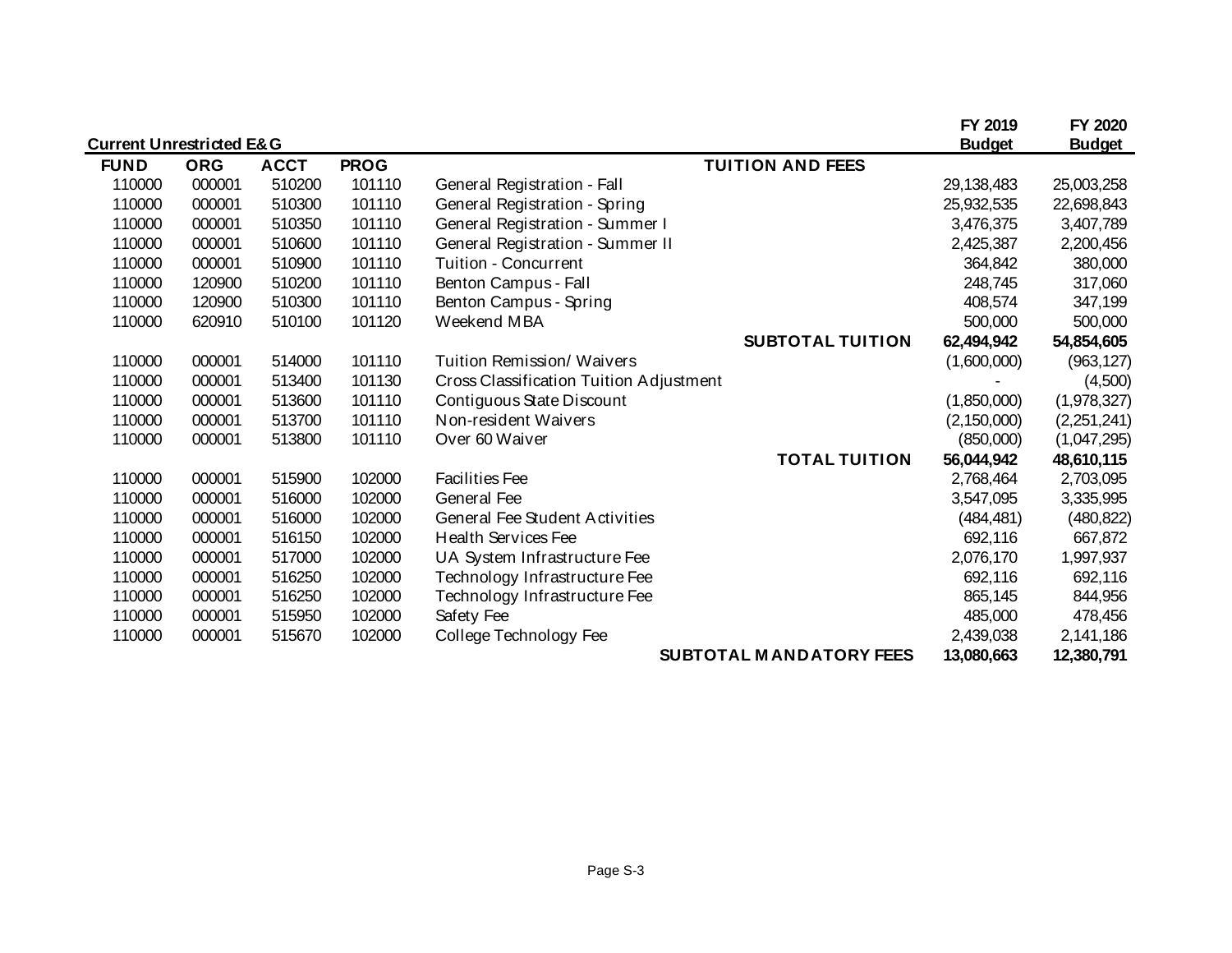| <b>Current Unrestricted E&amp;G</b> |            |             |             |                                       | FY 2019<br><b>Budget</b> | FY 2020<br><b>Budget</b> |
|-------------------------------------|------------|-------------|-------------|---------------------------------------|--------------------------|--------------------------|
| <b>FUND</b>                         | <b>ORG</b> | <b>ACCT</b> | <b>PROG</b> | <b>TUITION AND FEES (Cont.)</b>       |                          |                          |
| 110000                              | 000001     | 515680      | 102000      | DE Technology Fee                     | 1,969,000                | 1,909,188                |
| 110000                              | 000001     | 516100      | 102000      | Doctoral Commencement                 | 10,000                   | 2,085                    |
| 110000                              | 810300     | 516310      | 102000      | International Student Fee             | 152,896                  | 152,896                  |
| 110000                              | 610712     | 515400      | 102000      | Music Fee                             | 18,940                   | 18,940                   |
| 110000                              | 610211     | 515700      | 102000      | Art Studio Materials Fee              | 34,824                   | 34,824                   |
| 110000                              | 650610     | 516800      | 102000      | <b>Clinical Nursing Fee</b>           | 321,780                  | 321,780                  |
| 110000                              | 650000     | 516550      | 102000      | Performance Arts Production Fees      | 61,488                   | 61,488                   |
| 110000                              | 000001     | 515200      | 102000      | Application Fee - Undergrad           | 250,000                  | 260,000                  |
| 110000                              | 000001     | 515250      | 102000      | Application Fee - Grad                | 75,000                   | 15,000                   |
| 110000                              | 000001     | 516200      | 102000      | Installment Payment Plan Fee          | 180,000                  | 162,640                  |
| 110000                              | 000001     | 516302      | 102000      | Fee - Install Pay Plan Late Fall      |                          | 109,349                  |
| 110000                              | 000001     | 516350      | 102000      | Student Late Payment Fee              | 240,000                  | 148,235                  |
| 110000                              | 000001     | 517050      | 102000      | Fee - Research & Writing              |                          | 3,000                    |
| 110000                              | 630511     | 516700      | 102000      | Student Teaching Lab Fees             | 48,995                   | 48,995                   |
| 110000                              | 641010     | 516750      | 102000      | Social Work Fee                       | 18,950                   | 18,950                   |
| 110000                              | 650000     | 516850      | 102000      | <b>Experiential Learning Fee</b>      | 33,830                   | 33,830                   |
|                                     |            |             |             | SUBTOTAL NON-MANDATORY FEES           | 3,415,703                | 3,301,200                |
|                                     |            |             |             | SUBTOTAL TUITION AND FEES             | 72,541,308               | 64,292,106               |
| 110000                              | 660000     | 510200      | 101130      | Law School Tuition - Fall             | 2,775,424                | 3,337,115                |
| 110000                              | 660000     | 510300      | 101130      | Law School Tuition - Spring           | 2,553,390                | 3,103,517                |
| 110000                              | 660000     | 510500      | 101130      | Law School Tuition - Summer           | 251,192                  | 202,276                  |
| 110000                              | 660000     | 515650      | 102000      | Law College Fee                       | 521,761                  | 542,029                  |
| 110000                              | 660000     | 516950      | 102000      | Law yers Assistance Program Fee       | 4,160                    | 4,370                    |
| 110000                              | 660211     | 515670      | 102000      | Law School Technology Enhancement Fee | 58,939                   | 61,244                   |
| 110000                              | 660000     | 515950      | 102000      | Law School Safety Fee                 | 25,725                   | 26,826                   |
| 110000                              | 660000     | 515500      | 102000      | Law Assessment Fee                    | 4,580                    | 4,695                    |
| 110000                              | 660210     | 516600      | 102000      | Law Library Fee                       | 132,287                  | 141,069                  |
| 110000                              | 660000     | 515900      | 102000      | Law School Facilities Fee             | 172,080                  | 197,840                  |
|                                     |            |             |             | LAW SCHOOL TUITION AND MANDATORY FEES | 6,499,538                | 7,620,981                |
| 110000                              | 660000     | 516500      | 102000      | Law School Orientation Fee            | 5,200                    | 5,400                    |
| 110000                              | 660000     | 515800      | 102000      | Law School Drop/ Add Fee              | 200                      | 200                      |
|                                     |            |             |             | LAW SCHOOL NON-MANDATORY FEES         | 5,400                    | 5,600                    |
|                                     |            |             |             | <b>TOTAL TUITION AND FEES</b>         | 79,046,246               | 71,918,687               |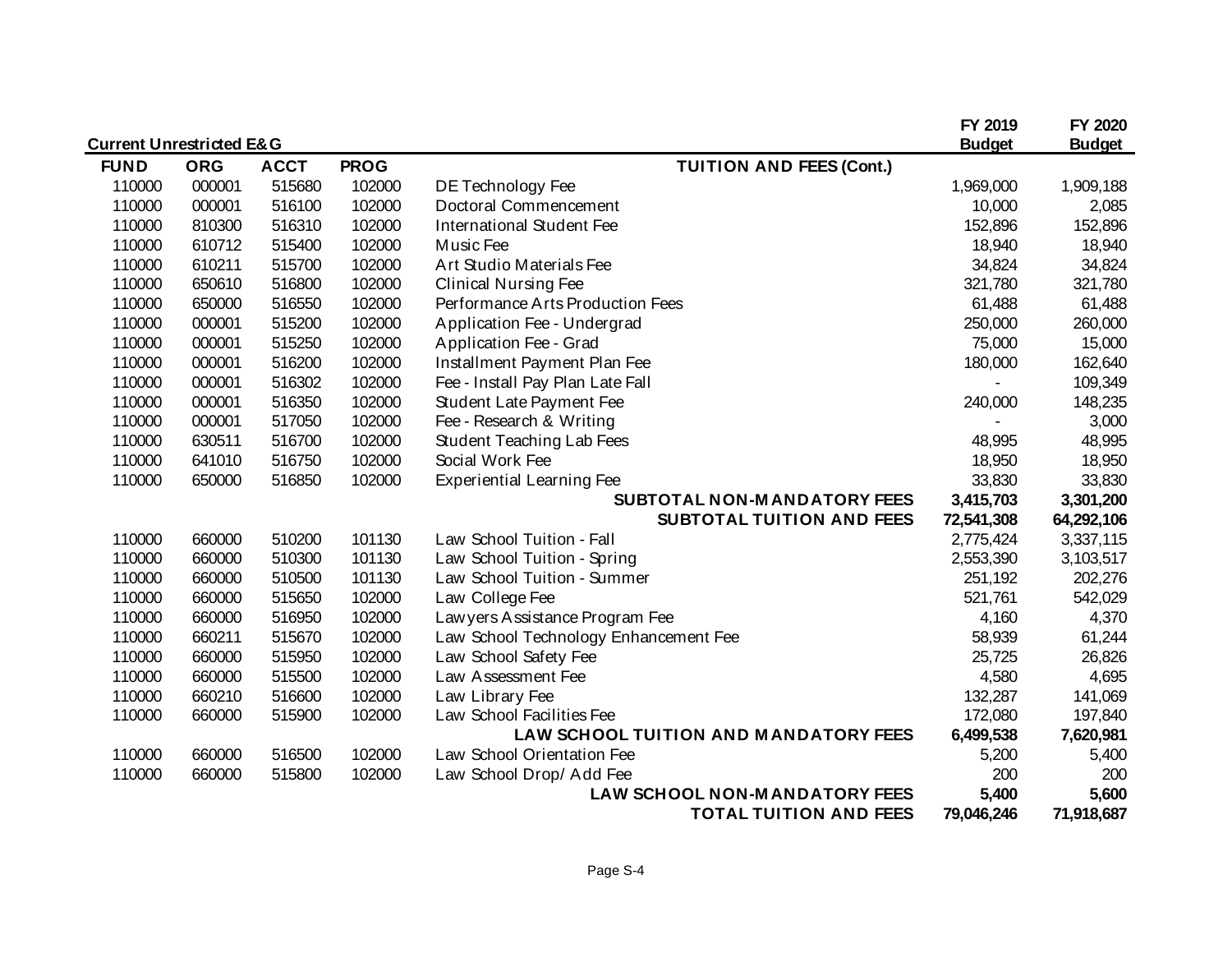|                                     | FY 2019       | Y 2020        |
|-------------------------------------|---------------|---------------|
| <b>Current Unrestricted E&amp;G</b> | <b>Budget</b> | <b>Budget</b> |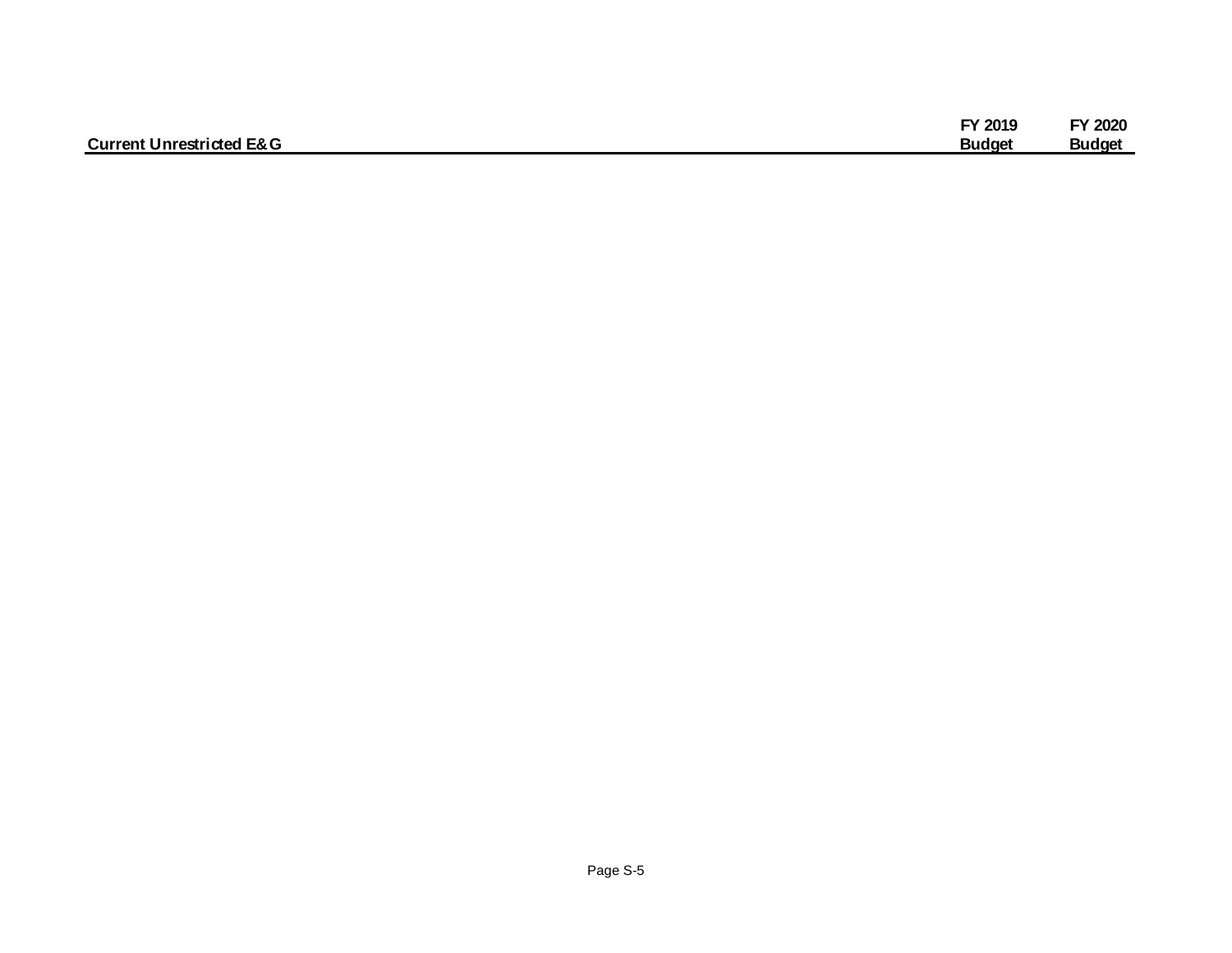| <b>Current Unrestricted E&amp;G</b> |            |             |             |                                                              | FY 2019<br><b>Budget</b> | FY 2020<br><b>Budget</b> |
|-------------------------------------|------------|-------------|-------------|--------------------------------------------------------------|--------------------------|--------------------------|
|                                     |            |             |             | <b>STATE APPROPRIATIONS</b>                                  |                          |                          |
| 110000                              | 000001     | 521100      | 110000      | UALR State Appropriations (A)                                | 57,067,263               | 56,775,735               |
| 110000                              | 000001     | 521300      | 110000      | <b>Educational Excellence</b>                                | 5,671,862                | 5,668,981                |
|                                     |            |             |             | SUBTOTAL STATE APPROPRIATIONS                                | 62,739,125               | 62,444,716               |
| 110000                              | 660000     | 521100      | 110000      | UALR's Allocation of State Appropriation - School of Law (A) | 3,687,834                | 3,668,995                |
| 110000                              | 660000     | 521300      | 110000      | Educational Excellence - School of Law                       | 366,530                  | 366,344                  |
| 110000                              | 660000     | 521400      | 110000      | Legal Education - School of Law                              | 540,000                  | 505,098                  |
|                                     |            |             |             | LAW SCHOOL STATE APPROPRIATIONS                              | 4,594,364                | 4,540,437                |
|                                     |            |             |             | <b>TOTAL STATE APPROPRIATIONS</b>                            | 67,333,489               | 66,985,153               |
|                                     |            |             |             | GIFTS, GRANTS, AND CONTRACTS                                 |                          |                          |
| 110000                              | 000001     | 530300      | 120000      | Indirect Cost Recovery - Federal                             | 960,883                  | 1,163,910                |
| 110000                              | 000001     | 531100      | 120000      | Contract Income - State                                      |                          | 81,750                   |
| 110000                              | 000001     | 531300      | 120000      | Indirect Cost Recovery - State                               | 530,000                  | 320,443                  |
| 110000                              | 000001     | 532200      | 120000      | Contract Income - Other                                      |                          | 4,431                    |
| 110000                              | 000001     | 532500      | 120000      | Indirect Cost Recovery - Other                               | 50,000                   | 100,000                  |
| 110000                              | 320500     | 531100      | 120000      | Coop Ext DPS Services                                        | 105,646                  | 105,646                  |
| 110000                              | 510200     | 532200      | 120000      | Information Technology Services - Networks & Maintenance     | 2,059                    |                          |
|                                     |            |             |             | TOTAL GIFTS, GRANTS, AND CONTRACTS                           | 1,648,588                | 1,776,180                |
|                                     |            |             |             | <b>INVESTMENT INCOME</b>                                     |                          |                          |
| 110000                              | 000001     | 570000      | 130000      | Investment Income                                            | 210,500                  | 500,000                  |
|                                     |            |             |             | TOTAL INVESTMENT INCOME                                      | 210,500                  | 500,000                  |
| <b>FUND</b>                         | <b>ORG</b> | <b>ACCT</b> | <b>PROG</b> | <b>SALES AND SERVICES</b>                                    |                          |                          |
| 110000                              | 610612     | 540100      | 140000      | Intensive English Language Program                           | 560,866                  | 274,880                  |
| 110000                              | 630412     | 540100      | 140000      | <b>Gifted Programs</b>                                       | 77,254                   | 77,253                   |
| 110000                              | 640212     | 540100      | 140000      | Speech & Hearing Clinic                                      | 31,285                   | 31,285                   |
| 110000                              | 670612     | 540100      | 140000      | IT Certificate Program                                       | 8,673                    |                          |
|                                     |            |             |             | <b>TOTAL SALES AND SERVICES</b>                              | 678,078                  | 383,418                  |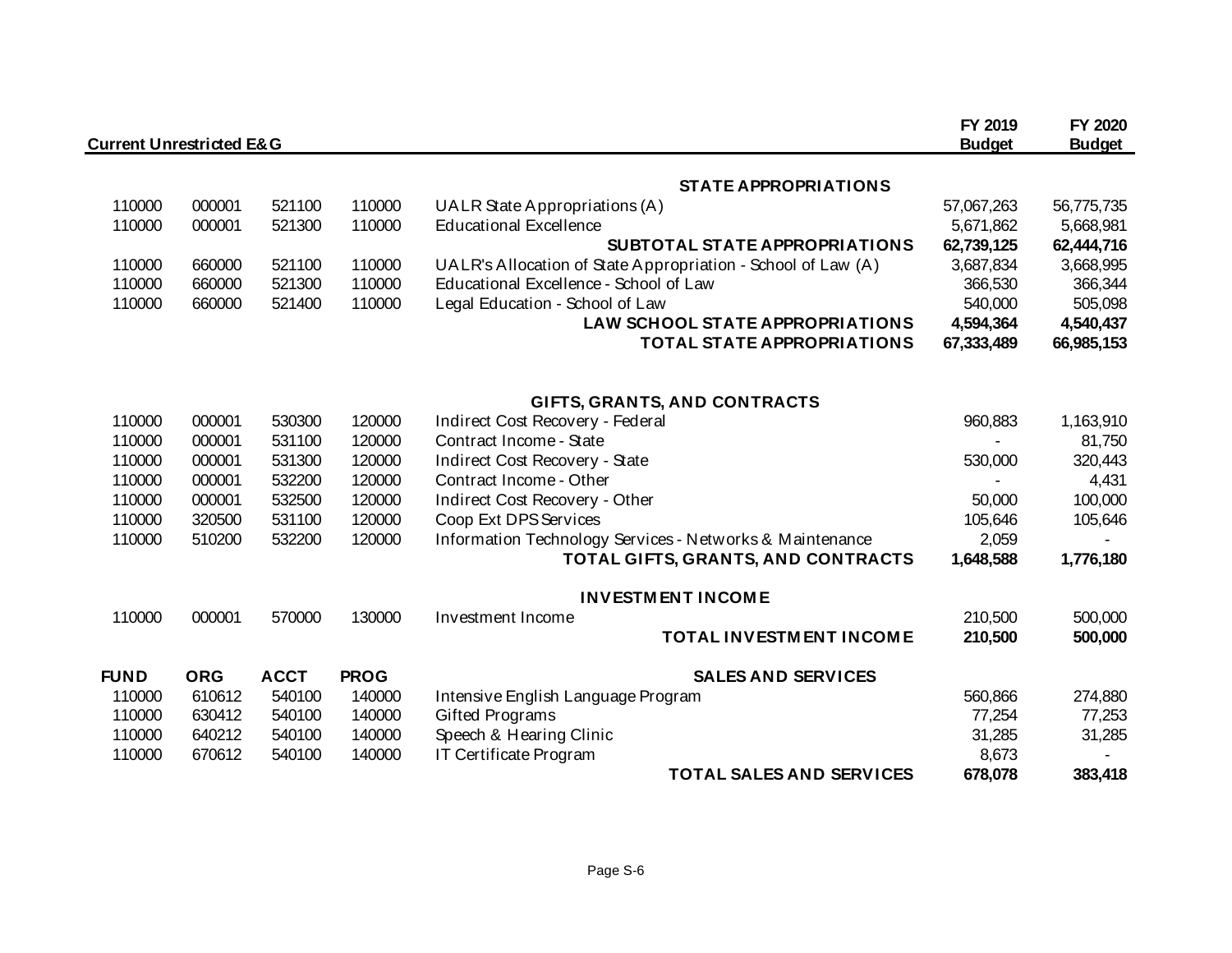|                                     |        |        |        |                                                 | FY 2019       | FY 2020       |
|-------------------------------------|--------|--------|--------|-------------------------------------------------|---------------|---------------|
| <b>Current Unrestricted E&amp;G</b> |        |        |        |                                                 | <b>Budget</b> | <b>Budget</b> |
|                                     |        |        |        | <b>OTHER SOURCES</b>                            |               |               |
| 110000                              | 000001 | 560800 | 150000 | <b>Transcript Fees</b>                          | 70,000        | 41,800        |
| 110000                              | 000001 | 560805 | 150000 | Fee - Transcript Parchment                      |               | 5,000         |
| 110000                              | 000001 | 560500 | 150000 | Fee - ID Replacement                            |               | 11,549        |
| 110000                              | 000001 | 562500 | 150000 | Administration Charge on Endowments             | 22,000        | 38,500        |
| 110000                              | 000001 | 560700 | 150000 | <b>Returned Check Fee</b>                       | 3,100         | 5,625         |
| 110000                              | 000001 | 562200 | 150000 | Sales Tax Rebate                                | 55,000        | 55,000        |
| 110000                              | 000001 | 562200 | 150000 | Miscellaneous Income                            | 120,000       | 120,000       |
| 110000                              | 000001 | 562200 | 150000 | Miscellaneous Income - Transfer from Foundation | 88,388        | 175,000       |
| 110000                              | 000001 | 562230 | 150000 | Fidelity Forfeiture Account Revenue             |               | 35,000        |
| 110000                              | 000001 | 562240 | 150000 | TIAA CREF Forfeiture Account Reveue             |               | 35,000        |
| 110000                              | 000001 | 562250 | 150000 | Bridge Loan Processing Fee                      |               | 470           |
| 110000                              | 000001 | 532100 | 120000 | Funded from Foundation                          | 701,609       | 728,209       |
| 110000                              | 320500 | 562200 | 150000 | Other Income                                    |               | 236           |
| 110000                              | 320500 | 562330 | 150000 | Faculty/ Staff Parking Fee                      | 100,000       | 100,000       |
| 110000                              | 320500 | 562310 | 150000 | Parking Deck/Meters                             | 85,000        | 85,000        |
| 110000                              | 320500 | 562350 | 150000 | <b>Student Parking Fees</b>                     | 20,000        | 20,000        |
| 110000                              | 320500 | 562360 | 150000 | <b>Traffic Violations</b>                       | 60,000        | 60,000        |
| 110000                              | 320500 | 562750 | 150000 | eStem Reimbursement Revenue                     |               | 36,000        |
| 110000                              | 610714 | 540300 | 140000 | <b>Theater Productions</b>                      | 24,300        | 24,300        |
|                                     |        |        |        | <b>SUBTOTAL OTHER SOURCES</b>                   | 1,349,397     | 1,576,689     |
| 110000                              | 660000 | 562340 | 150000 | Law School Student Parking Fee                  | 13,505        | 13,958        |
|                                     |        |        |        | <b>LAW SCHOOL OTHER SOURCES</b>                 | 13,505        | 13,958        |
|                                     |        |        |        | <b>TOTAL OTHER SOURCES</b>                      | 1,362,902     | 1,590,647     |
|                                     |        |        |        |                                                 |               |               |

**TOTAL ESTIM ATED REVENUES 150,279,804 143,154,085**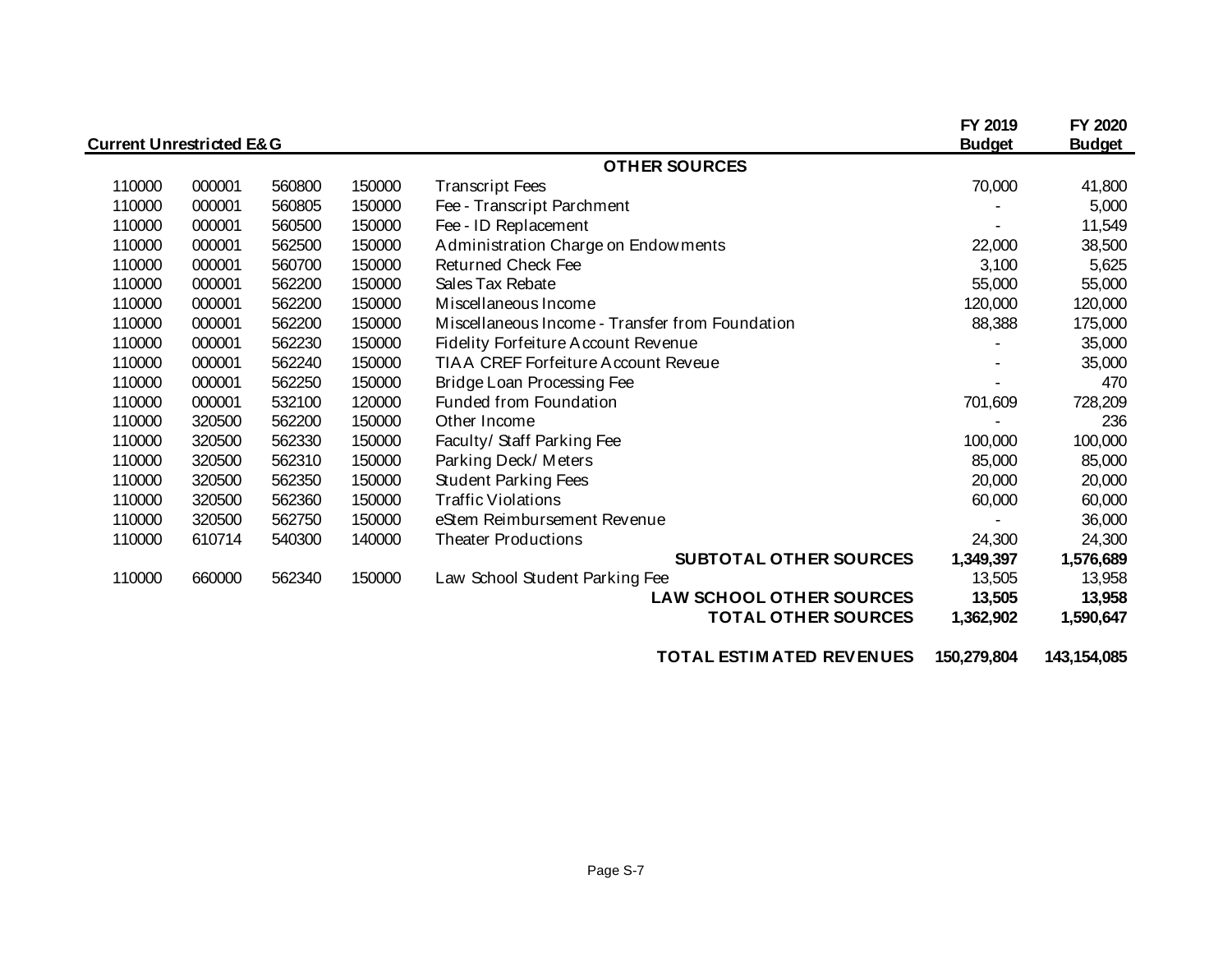| <b>Source of Revenue</b>              |            |             |             |                                                           | FY 2019       | FY 2020       |
|---------------------------------------|------------|-------------|-------------|-----------------------------------------------------------|---------------|---------------|
| <b>Current Unrestricted Auxiliary</b> |            |             |             |                                                           | <b>Budget</b> | <b>Budget</b> |
| <b>FUND</b>                           | <b>ORG</b> | <b>ACCT</b> | <b>PROG</b> | <b>ATHLETICS</b>                                          |               |               |
| 190000                                | 160000     | 550451      | 200000      | Conference Distribution                                   | 285,000       | 285,000       |
| 190000                                | 160000     | 550451      | 200000      | <b>NCAA Opportunity Fund</b>                              | 17,000        | 17,000        |
| 190000                                | 160000     | 532100      | 200000      | UA Foundation Transfer                                    | 350,000       | 509,222       |
| 190000                                | 160000     | 532100      | 200000      | UA Foundation Transfer (Academic/ Nutrition Support)      |               | 20,000        |
| 190000                                | 160000     | 811000      | 900000      | Student Fee Transfer - Men's & Women's Non-Revenue Sports | 2,350,782     | 2,900,000     |
| 190000                                | 160000     | 812000      | 900000      | Other Auxiliary Profits Transfer                          |               | 350,000       |
| 190000                                | 160000     | 550617      | 200000      | Student Athletic Fee Assessment - Fall                    | 4,106,859     | 1,980,868     |
| 190000                                | 160000     | 550618      | 200000      | Student Athletic Fee Assessment - Spring                  |               | 1,859,590     |
| 190000                                | 160000     | 550619      | 200000      | Student Athletic Fee Assessment - Summer                  |               | 202,129       |
| 190000                                | 160000     | 550610      | 200000      | Athletic Fee (Law School)                                 | 100,000       |               |
| 190000                                | 160000     | 811000      | 900000      | Gender Equity Transfer                                    | 439,667       |               |
| 190000                                | 160000     | 590000      |             | Transfer In                                               | 223,497       | 225,000       |
| 190000                                | 160000     | 551000      | 200000      | NCAA Academic Enhancement                                 | 134,667       | 134,667       |
| 190000                                | 160000     | 550452      | 200000      | NCAA Academic Distribution                                | 79,790        | 50,000        |
| 190000                                | 160000     | 550452      | 200000      | <b>NCAA Distribution</b>                                  |               | 79,790        |
| 190000                                | 160000     | 532200      | 200000      | Pepsi Income                                              | 75,000        | 75,000        |
| 190000                                | 160000     | 532300      | 200000      | Gifts & Donations - Other                                 |               | 300,000       |
| 190000                                | 160000     | 550050      | 200000      | Sponsorships                                              | 285,000       | 305,000       |
| 190000                                | 160000     | 562200      | 200000      | Scholarship Book Sell Back                                | 3,000         | 3,000         |
| 190000                                | 160000     | 562200      | 200000      | Other Income                                              | 25,000        | 25,000        |
| 190000                                | 160010     | 550451      | 200000      | NCAA Opportunity Fund - Sports Medicine                   | 15,000        | 15,000        |
| 190000                                | 160030     | 532100      | 200000      | <b>UA Foundation Transfer</b>                             |               | 17,500        |
| 190000                                | 160200     | 532100      | 200000      | UA Foundation Transfer                                    |               | 5,000         |
| 190000                                | 160410     | 550100      | 200000      | Baseball - Gate Receipts                                  | 6,300         | 6,300         |
| 190000                                | 160410     | 532100      | 200000      | Baseball - UA Foundation Transfer                         | 33,420        | 33,420        |
| 190000                                | 160410     | 550700      | 200000      | Baseball - Game Guarantee                                 | 4,000         | 10,000        |
| 190000                                | 160420     | 550100      | 200000      | Basketball - Gate Receipts                                | 523,500       | 423,500       |
| 190000                                | 160420     | 532100      | 200000      | Basketball - UA Foundation Transfer                       | 125,000       | 62,500        |
| 190000                                | 160420     | 550700      | 200000      | Basketball - Game Guarantees                              | 220,000       | 220,000       |
| 190000                                | 160440     | 562200      | 200000      | Men's Golf - Entry Fees                                   | 25,500        | 25,500        |
| 190000                                | 160460     | 562200      | 200000      | Track - Entry Fees                                        | 2,700         | 5,000         |
| 190000                                | 160470     | 550100      | 200000      | Men's Wrestling - Gate Receipts                           |               | 10,000        |
| 190000                                | 160470     | 532100      | 200000      | Men's Wrestling - UA Foundation Transfer                  | 90,000        | 100,000       |
| 190000                                | 160610     | 550100      | 200000      | Women's Basketball - Gate Receipts                        | 40,000        | 40,000        |
| 190000                                | 160610     | 532100      | 200000      | Women's Basketball - UA Foundation Transfer               | 25,000        | 110,528       |
| 190000                                | 160630     | 532100      | 200000      | <b>UA Foundation Transfer</b>                             |               | 10,000        |
| 190000                                | 160630     | 562200      | 200000      | Women's Golf - Entry Fees                                 | 21,400        | 21,400        |
| 190000                                | 160640     | 532100      | 200000      | Women's Soccer - UA Foundation Transfer                   | 3,500         | 6,500         |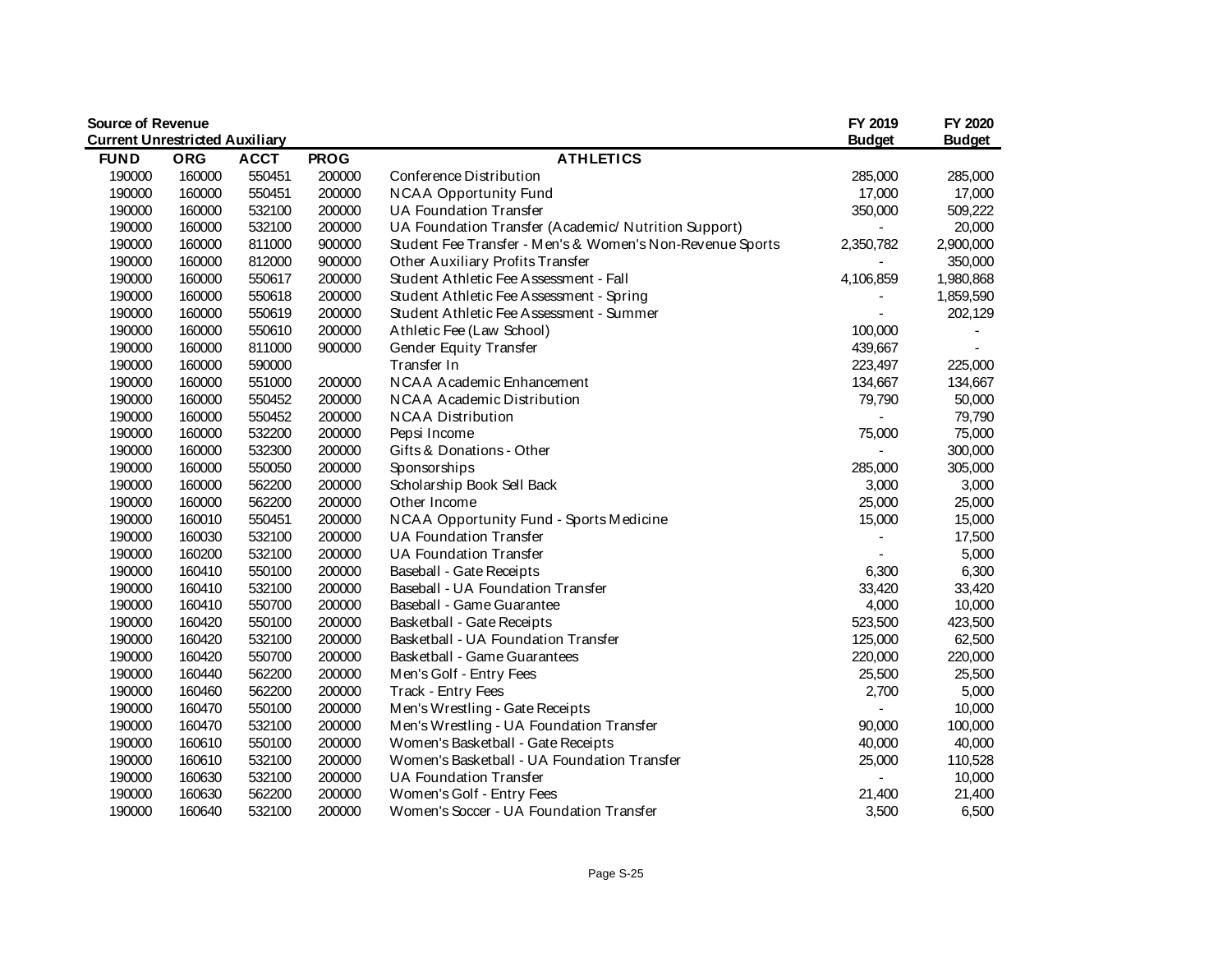| <b>Source of Revenue</b><br><b>Current Unrestricted Auxiliary</b> |            |             |             |                                                      | FY 2019       | FY 2020       |
|-------------------------------------------------------------------|------------|-------------|-------------|------------------------------------------------------|---------------|---------------|
| <b>FUND</b>                                                       | <b>ORG</b> | <b>ACCT</b> | <b>PROG</b> | <b>ATHLETICS</b>                                     | <b>Budget</b> | <b>Budget</b> |
| 190000                                                            | 160650     | 532100      | 200000      | Swimming - UA Foundation Transfer                    | 12,500        | 12,500        |
| 190000                                                            | 160680     | 550100      | 200000      | Volleyball - Gate Receipts                           | 5,200         | 6,200         |
| 190000                                                            | 160680     | 532100      | 200000      | Volleyball - UA Foundaton Transfer                   | 12,000        | 75,552        |
|                                                                   |            |             |             | <b>TOTAL AUXILIARIES - ATHLETICS</b>                 | 9,640,282     | 10,537,667    |
|                                                                   |            |             |             |                                                      |               |               |
|                                                                   |            |             |             | <b>STUDENT ORGANIZATIONS</b>                         |               |               |
| 195025                                                            | 230130     | 550000      | 200000      | Forum - Advertising Sales                            | 15,000        | 15,000        |
| 195045                                                            | 230130     | 550605      | 200000      | Student Government Association - Activity Fee        | 425,944       | 425,944       |
| 195055                                                            | 660000     | 550605      | 200000      | Student Bar Association - Activity Fee               | 17,150        | 17,820        |
|                                                                   |            |             |             | <b>TOTAL STUDENT ORGANIZATIONS</b>                   | 458,094       | 458,764       |
|                                                                   |            |             |             | <b>UALR HOUSING</b>                                  |               |               |
| 194000                                                            | 230510     | 551300      | 200000      | Rental Houses - Income                               | 49,000        | 84,000        |
| 194000                                                            | 230520     | 551460      | 200000      | Housing Deposit Forfeitures                          |               | 500           |
| 194000                                                            | 230510     | 551920      | 200000      | Internal Income - Rent of                            |               | 500           |
| 194000                                                            | 230520     | 515200      | 200000      | Residence Halls - Application Fee                    | 24,000        | 22,000        |
| 194000                                                            | 230520     | 550400      | 200000      | Residence Halls - Damages                            | 15,000        | 30,000        |
| 194000                                                            | 230520     | 550600      | 200000      | Residence Halls - Activity Fee                       | 40,000        | 31,000        |
| 194000                                                            | 230520     | 550625      | 200000      | Residence Halls - Laundry Fee                        | 38,000        | 29,000        |
| 194000                                                            | 230520     | 551410      | 200000      | Residence Halls Income - Fall                        | 2,209,063     | 1,755,000     |
| 194000                                                            | 230520     | 551420      | 200000      | Residence Halls Income - Spring                      | 1,999,222     | 1,550,000     |
| 194000                                                            | 230520     | 551430      | 200000      | Residence Halls Income - Summer                      | 2,900         | 62,000        |
| 194000                                                            | 230520     | 551450      | 200000      | Residence Halls - Guest Conference Housing           | 35,000        | 25,000        |
| 194000                                                            | 230520     | 551440      | 200000      | Residence Halls - Interim Housing                    | 12,000        | 10,000        |
| 194000                                                            | 230520     | 551460      | 200000      | Housing Deposit Forfeitures                          |               | 8,000         |
| 194000                                                            | 230520     | 551920      | 200000      | Residence Halls - Rent of Facilities                 | 65,000        | 60,000        |
| 194000                                                            | 230530     | 551410      | 200000      | University Village Income - Fall                     | 1,098,260     | 1,026,000     |
| 194000                                                            | 230530     | 551420      | 200000      | University Village Income - Spring                   | 1,073,494     | 1,012,000     |
| 194000                                                            | 230530     | 551430      | 200000      | University Village Income - Summer                   | 5,090         | 110,000       |
| 194000                                                            | 230530     | 551450      | 200000      | University Village Income - Guest Conference Housing | 17,000        | 20,000        |
| 194100                                                            | 230520     | 559100      | 200000      | Meal Plan Income - Fall                              | 1,598,148     | 1,598,148     |
| 194100                                                            | 230520     | 559100      | 200000      | Meal Plan Income - Spring                            | 1,521,852     | 1,521,852     |
|                                                                   |            |             |             | <b>TOTAL UALR HOUSING</b>                            | 9,803,029     | 8,955,000     |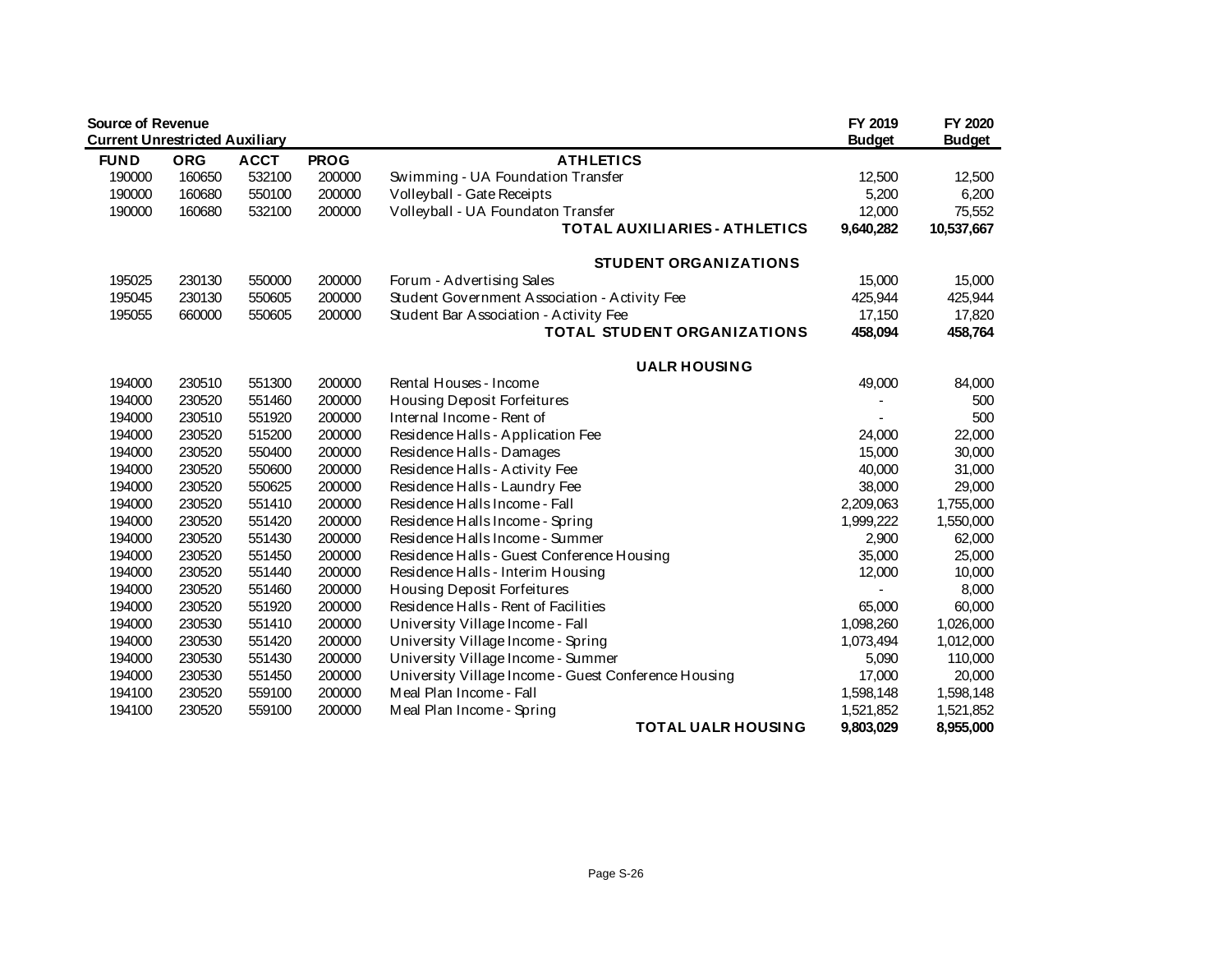| <b>Source of Revenue</b> | <b>Current Unrestricted Auxiliary</b> |        |        |                                           | FY 2019<br><b>Budget</b> | FY 2020<br><b>Budget</b> |
|--------------------------|---------------------------------------|--------|--------|-------------------------------------------|--------------------------|--------------------------|
|                          |                                       |        |        | <b>DUPLICATING CENTER</b>                 |                          |                          |
| 193000                   | 100420                                | 550500 | 200000 | <b>Duplicating Center</b>                 | 931,978                  | 864,842                  |
|                          |                                       |        |        | <b>TOTAL DUPLICATING CENTER</b>           | 931,978                  | 864,842                  |
|                          |                                       |        |        | <b>CONTRACT SERVICES</b>                  |                          |                          |
| 191300                   | 660000                                | 551700 | 200000 | Law School Vending Income                 | 4,100                    | 3,000                    |
| 191300                   | 660000                                | 532200 | 200000 | Law School Bookstore Commissions          | 8,975                    | 8,975                    |
|                          |                                       |        |        | <b>TOTAL CONTRACT SERVICES</b>            | 13,075                   | 11,975                   |
|                          |                                       |        |        | <b>DONAGHEY STUDENT CENTER</b>            |                          |                          |
| 192000                   | 230310                                | 810000 | 900000 | Law School                                | 12,000                   | 12,000                   |
| 192000                   | 230310                                | 551200 | 200000 | Building Rent Income                      | 60,000                   | 70,000                   |
| 192000                   | 230310                                | 551920 | 200000 | Rent of Facilities                        | 5,000                    | 25,000                   |
| 192000                   | 230310                                | 550900 | 200000 | Memberships                               | 100,692                  | 180,000                  |
| 192000                   | 230310                                | 810000 | 900000 | <b>DSC Facilities</b>                     |                          | 145,170                  |
| 192000                   | 230310                                | 810000 | 900000 | Student Fee Transfer - Facilities         | 335,652                  | 335,652                  |
| 192000                   | 230310                                | 810000 | 900000 | Student Fee Transfers                     | 317,237                  | 317,237                  |
| 192000                   | 230310                                | 810000 | 900000 | A cademic Rents                           | 521,626                  | 521,626                  |
| 192000                   | 230310                                | 550900 | 200000 | DSC Fac/Staff Use                         | 152,000                  | 152,000                  |
| 192000                   | 230310                                | 551820 | 200000 | Contract Income/ Dining Services          | 151,505                  | 160,000                  |
| 192000                   | 230310                                | 551810 | 200000 | Contract Income/Bookstore                 | 430,000                  | 300,000                  |
| 192000                   | 230310                                | 551700 | 200000 | Vending Income                            | 25,000                   | 25,000                   |
| 192000                   | 230310                                | 515100 | 200000 | <b>Student Activities</b>                 | 91,572                   | 91,572                   |
| 192000                   | 230310                                | 562750 | 200000 | eStem Reimbursement                       |                          | 60,000                   |
|                          |                                       |        |        | <b>TOTAL DONAGHEY STUDENT CENTER</b>      | 2,202,284                | 2,395,257                |
|                          |                                       |        |        | UNIVERSITY PLAZA                          |                          |                          |
| 196100                   | 310000                                | 551200 | 200000 | University Plaza                          |                          | 300,000                  |
|                          |                                       |        |        | <b>TOTAL UNIVERSITY PLAZA</b>             |                          | 300,000                  |
|                          |                                       |        |        | <b>TOTAL AUXILIARY ESTIMATED REVENUES</b> | 23,048,742               | 23,523,505               |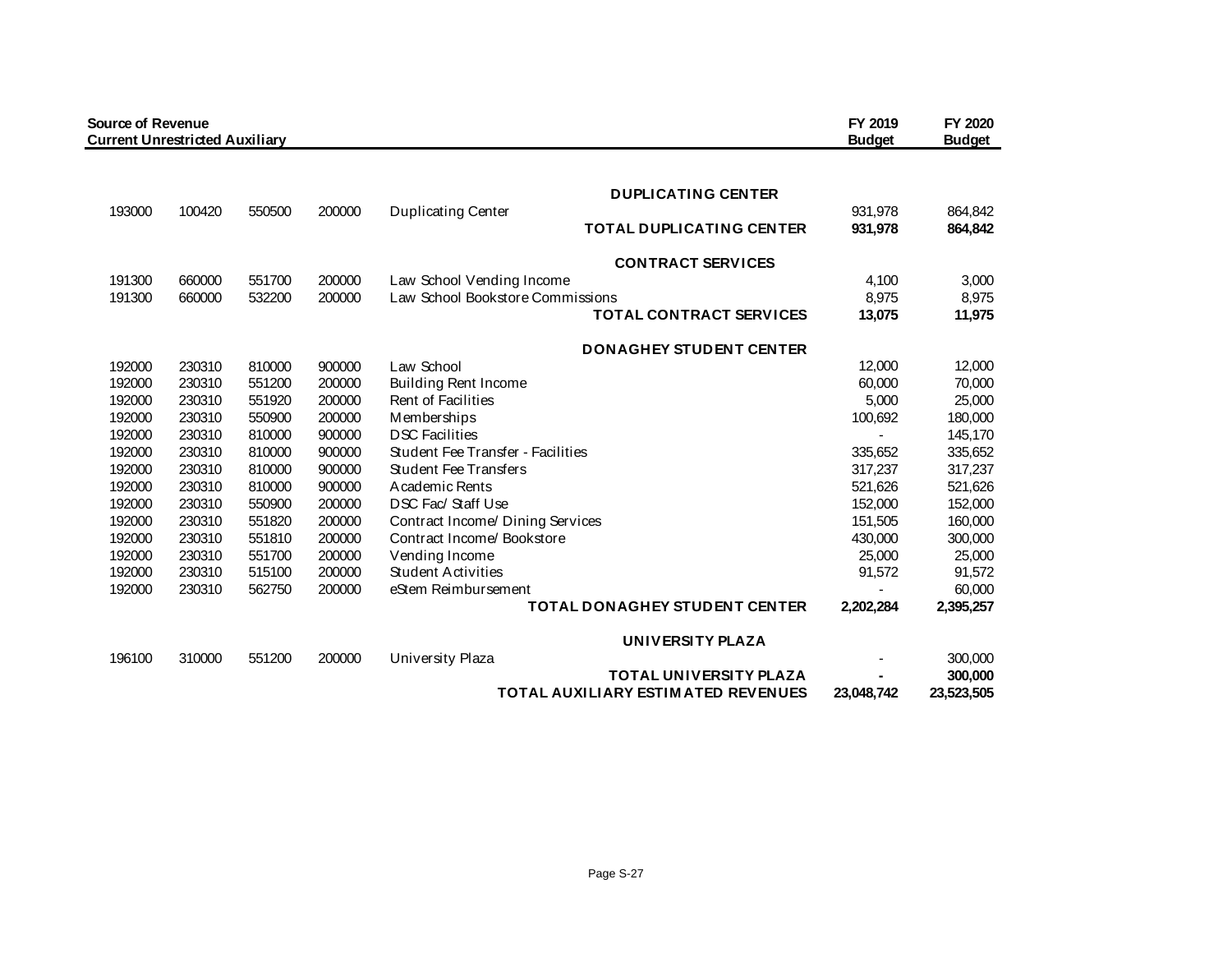| <b>Budget Allocation</b>              |            |             |             |                                                         | FY 2019       | FY 2020       |
|---------------------------------------|------------|-------------|-------------|---------------------------------------------------------|---------------|---------------|
| <b>Current Unrestricted Auxiliary</b> |            |             |             |                                                         | <b>Budget</b> | <b>Budget</b> |
| <b>FUND</b>                           | <b>ORG</b> | <b>ACCT</b> | <b>PROG</b> | <b>ATHLETICS</b>                                        |               |               |
| 190000                                | 160000     | 610000      | 522000      | Athletics - Director - Salaries                         | 724,476       | 487,630       |
| 190000                                | 160000     | 710000      | 522000      | Athletics - Director - Maintenance                      | 372,665       | 358,252       |
| 190000                                | 160010     | 610000      | 522000      | Athletics - Training - Salaries                         | 205,867       | 239,522       |
| 190000                                | 160010     | 710000      | 522000      | Athletics - Training - Maintenance                      | 41,975        | 41,975        |
| 190000                                | 160020     | 610000      | 522000      | Athletics - Strength and Conditioning - Salaries        | 120,139       | 151,095       |
| 190000                                | 160020     | 710000      | 522000      | Athletics - Strength and Conditioning - Maintenance     | 14,557        | 14,557        |
| 190000                                | 160030     | 610000      | 522000      | Athletics - Academic Support & Compliance - Salaries    |               | 245,110       |
| 190000                                | 160030     | 710000      | 522000      | Athletics - Academic Support & Compliance - Maintenance |               | 46,750        |
| 190000                                | 160100     | 820000      | 900000      | Athletics - Facilities Transfer to E&G                  | 27,857        | 27,857        |
| 190000                                | 160100     | 710000      | 522000      | Athletics - Facilities - Maintenance                    | 401,794       | 316,461       |
| 190000                                | 160150     | 610000      | 522000      | Athletics - Stephens Center - Salaries                  | 125,495       | 135,655       |
| 190000                                | 160150     | 710000      | 522000      | Athletics - Stephens Center - Maintenance               | 141,000       | 141,000       |
| 190000                                | 160200     | 610000      | 522000      | Athletics - Sales & Development - Salaries              | 118,110       | 184,150       |
| 190000                                | 160200     | 710000      | 522000      | Athletics - Sales & Development - Maintenance           | 192,000       | 162,000       |
| 190000                                | 160300     | 610000      | 522000      | Athletics - Sports Information - Salaries               | 66,476        | 66,476        |
| 190000                                | 160410     | 610000      | 522000      | Athletics - Men's Baseball - Salaries                   | 223,265       | 232,155       |
| 190000                                | 160410     | 710000      | 522000      | Athletics - Men's Baseball - Maintenance                | 243,750       | 301,342       |
| 190000                                | 160410     | 760000      | 525000      | Athletics - Men's Baseball - Scholarships               | 319,800       | 319,800       |
| 190000                                | 160420     | 610000      | 522000      | Athletics - Men's Basketball - Salaries                 | 806,119       | 745,585       |
| 190000                                | 160420     | 710000      | 522000      | Athletics - Men's Basketball - Maintenance              | 550,660       | 550,660       |
| 190000                                | 160420     | 760000      | 522000      | Athletics - Men's Basketball - Scholarships             | 266,856       | 271,956       |
| 190000                                | 160440     | 610000      | 522000      | Athletics - Men's Golf - Salaries                       | 78,613        | 78,613        |
| 190000                                | 160440     | 710000      | 522000      | Athletics - Men's Golf - Maintenance                    | 98,550        | 107,550       |
| 190000                                | 160440     | 760000      | 522000      | Athletics - Men's Golf - Scholarships                   | 105,000       | 105,000       |
| 190000                                | 160460     | 610000      | 522000      | Athletics - Men's Track - Salaries                      | 63,213        | 83,185        |
| 190000                                | 160460     | 710000      | 522000      | Athletics - Men's Track - Maintenance                   | 75,000        | 97,000        |
| 190000                                | 160460     | 760000      | 522000      | Athletics - Men's Track - Scholarships                  | 277,500       | 277,500       |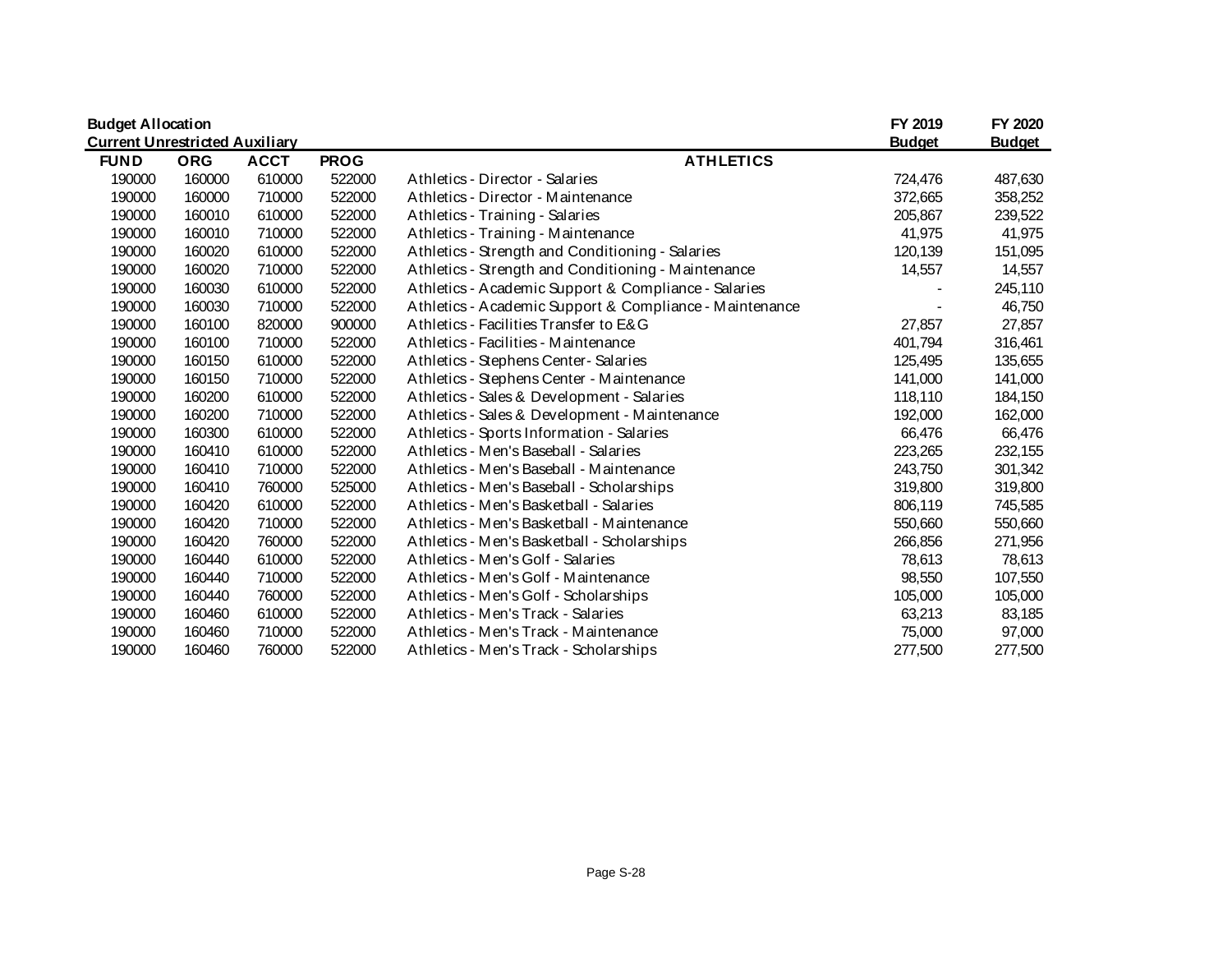| <b>Budget Allocation</b>              |            |             |             |                                               | FY 2019       | FY 2020       |
|---------------------------------------|------------|-------------|-------------|-----------------------------------------------|---------------|---------------|
| <b>Current Unrestricted Auxiliary</b> |            |             |             |                                               | <b>Budget</b> | <b>Budget</b> |
| <b>FUND</b>                           | <b>ORG</b> | <b>ACCT</b> | <b>PROG</b> | <b>ATHLETICS (Cont.)</b>                      |               |               |
| 190000                                | 160470     | 610000      | 522000      | Athletics - Men's Wrestling - Salaries        | 98,350        | 156,112       |
| 190000                                | 160470     | 710000      | 522000      | Athletics - Men's Wrestling - Maintenance     | 103,000       | 190,000       |
| 190000                                | 160470     | 760000      | 522000      | Athletics - Men's Wrestling - Scholarships    | 106,080       | 215,000       |
| 190000                                | 160610     | 610000      | 522000      | Athletics - Women's Basketball - Salaries     | 621,735       | 646,929       |
| 190000                                | 160610     | 710000      | 522000      | Athletics - Women's Basketball - Maintenance  | 451,095       | 531,095       |
| 190000                                | 160610     | 760000      | 522000      | Athletics - Women's Basketball - Scholarships | 311,103       | 387,603       |
| 190000                                | 160630     | 610000      | 522000      | Athletics - Women's Golf - Salaries           | 49,195        | 56,957        |
| 190000                                | 160630     | 710000      | 522000      | Athletics - Women's Golf - Maintenance        | 80,100        | 87,100        |
| 190000                                | 160630     | 760000      | 522000      | Athletics - Women's Golf - Scholarships       | 95,700        | 95,700        |
| 190000                                | 160640     | 610000      | 522000      | Athletics - Women's Soccer - Salaries         | 117,475       | 128,275       |
| 190000                                | 160640     | 710000      | 522000      | Athletics - Women's Soccer - Maintenance      | 144,150       | 178,100       |
| 190000                                | 160640     | 760000      | 522000      | Athletics - Women's Soccer - Scholarships     | 320,000       | 320,000       |
| 190000                                | 160650     | 610000      | 522000      | Athletics - Women's Swimming - Salaries       | 81,915        | 92,715        |
| 190000                                | 160650     | 710000      | 522000      | Athletics - Women's Swimming - Maintenance    | 97,937        | 131,937       |
| 190000                                | 160650     | 760000      | 522000      | Athletics - Women's Swimming - Scholarships   | 213,945       | 256,000       |
| 190000                                | 160670     | 610000      | 522000      | Athletics - Women's Track - Salaries          | 103,864       | 104,785       |
| 190000                                | 160670     | 710000      | 522000      | Athletics - Women's Track - Maintenance       | 74,500        | 97,000        |
| 190000                                | 160670     | 760000      | 522000      | Athletics - Women's Track - Scholarships      | 297,730       | 424,000       |
| 190000                                | 160680     | 610000      | 522000      | Athletics - Women's Volleyball - Salaries     | 133,163       | 148,715       |
| 190000                                | 160680     | 710000      | 522000      | Athletics - Women's Volleyball - Maintenance  | 152,700       | 126,200       |
| 190000                                | 160680     | 760000      | 522000      | Athletics - Women's Volleyball - Scholarships | 266,808       | 314,808       |
| 190000                                | 160810     | 610000      | 522000      | Athletics - Spirit Squads - Salaries          |               | 10,800        |
| 190000                                | 160810     | 710000      | 522000      | Athletics - Spirit Squads - Maintenance       | 59,000        | 49,000        |

**TOTAL AUXILIARIES - ATHLETICS 9,640,282 10,537,667**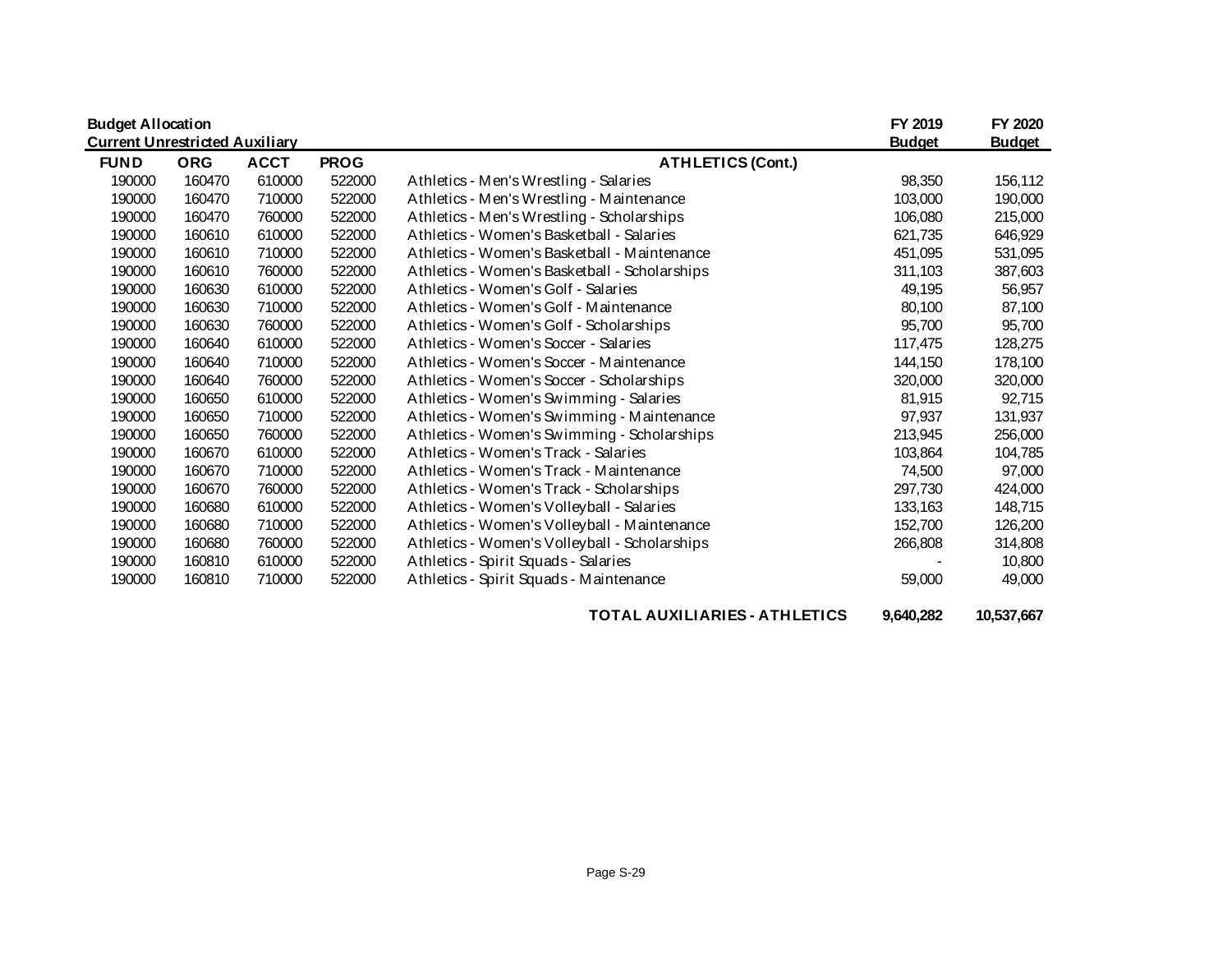| <b>Budget Allocation</b><br><b>Current Unrestricted Auxiliary</b> |            |             |             |                                              | FY 2019<br><b>Budget</b> | FY 2020<br><b>Budget</b> |
|-------------------------------------------------------------------|------------|-------------|-------------|----------------------------------------------|--------------------------|--------------------------|
| <b>FUND</b>                                                       | <b>ORG</b> | <b>ACCT</b> | <b>PROG</b> | <b>STUDENT ORGANIZATIONS</b>                 |                          |                          |
| 195025                                                            | 230130     | 710000      | 500000      | The Forum - Maintenance                      | 15,000                   | 15,000                   |
| 195045                                                            | 230130     | 610000      | 500000      | Student Experience Center - Salaries         | 163,479                  | 163,479                  |
| 195045                                                            | 230130     | 710000      | 500000      | Student Experience Center - Maintenance      | 117,135                  | 100,000                  |
| 195045                                                            | 230150     | 610000      | 500000      | Orientation Program - Salaries               | 52,030                   | 52,030                   |
| 195055                                                            | 660000     | 710000      | 500000      | Student Bar Association                      | 17,150                   | 17,820                   |
| 195060                                                            | 230130     | 710000      | 500000      | Student Organizations - Maintenance          | 40,000                   | 45,000                   |
| 195065                                                            | 230130     | 610000      | 500000      | University Program Council - Salaries        | 3,600                    | 7,956                    |
| 195065                                                            | 230130     | 710000      | 500000      | University Program Council - Maintenance     | 16,010                   | 18,000                   |
| 195050                                                            | 230130     | 610000      | 500000      | Student Government Association - Salaries    | 11,220                   | 11,220                   |
| 195050                                                            | 230130     | 710000      | 500000      | Student Government Association - Maintenance | 8,350                    | 14,615                   |
| 195035                                                            | 230130     | 610000      | 500000      | Intramurals - Salaries                       | 14,120                   | 22,200                   |
| 195035                                                            | 230130     | 710000      | 500000      | Intramurals - Maintenance                    |                          | 3,000                    |
|                                                                   |            |             |             | <b>TOTAL STUDENT ORGANIZATIONS</b>           | 458,094                  | 470,320                  |

#### **UALR HOUSING**

| 194000 | 230510 | 610000 | 510000 | Campus Living - Rental Houses - Salaries         | 34,295    | 53,029    |
|--------|--------|--------|--------|--------------------------------------------------|-----------|-----------|
| 194000 | 230510 | 710000 | 510000 | Campus Living - Rental Houses - Maintenance      | 13.785    | 22,064    |
| 194000 | 230520 | 610000 | 500000 | Campus Living - Residence Halls - Salaries       | 875.493   | 710.675   |
| 194000 | 230520 | 710000 | 500000 | Campus Living - Residence Halls - Maintenance    | 542.056   | 471,000   |
| 194000 | 230520 | 790710 | 500000 | Utility Project Allocated Project Charges        | 229,800   | 229,800   |
| 194000 | 230530 | 610000 | 500000 | Campus Living - University Village - Salaries    | 369.237   | 370.041   |
| 194000 | 230530 | 710000 | 500000 | Campus Living - University Village - Maintenance | 444.094   | 389,094   |
| 194000 | 230530 | 790710 | 500000 | Utility Project Allocated Project Charges        | 166.403   | 166,403   |
| 194100 | 230520 | 710000 | 500000 | Campus Living - Meal Plan - Maintenance          | 3,120,000 | 2,900,000 |
|        |        |        |        | <b>TOTAL UALR HOUSING</b>                        | 5,795,163 | 5,312,106 |

#### **DUPLICATING CENTER**

| 193000 | 100420 | 610000 | 510000 | Printing Services - Salaries    | 367.164 | 429.842 |
|--------|--------|--------|--------|---------------------------------|---------|---------|
| 193000 | 100420 | 710000 | 510000 | Printing Services - Maintenance | 504.814 | 375,000 |
|        |        |        |        | <b>TOTAL DUPLICATING CENTER</b> | 871.978 | 804.842 |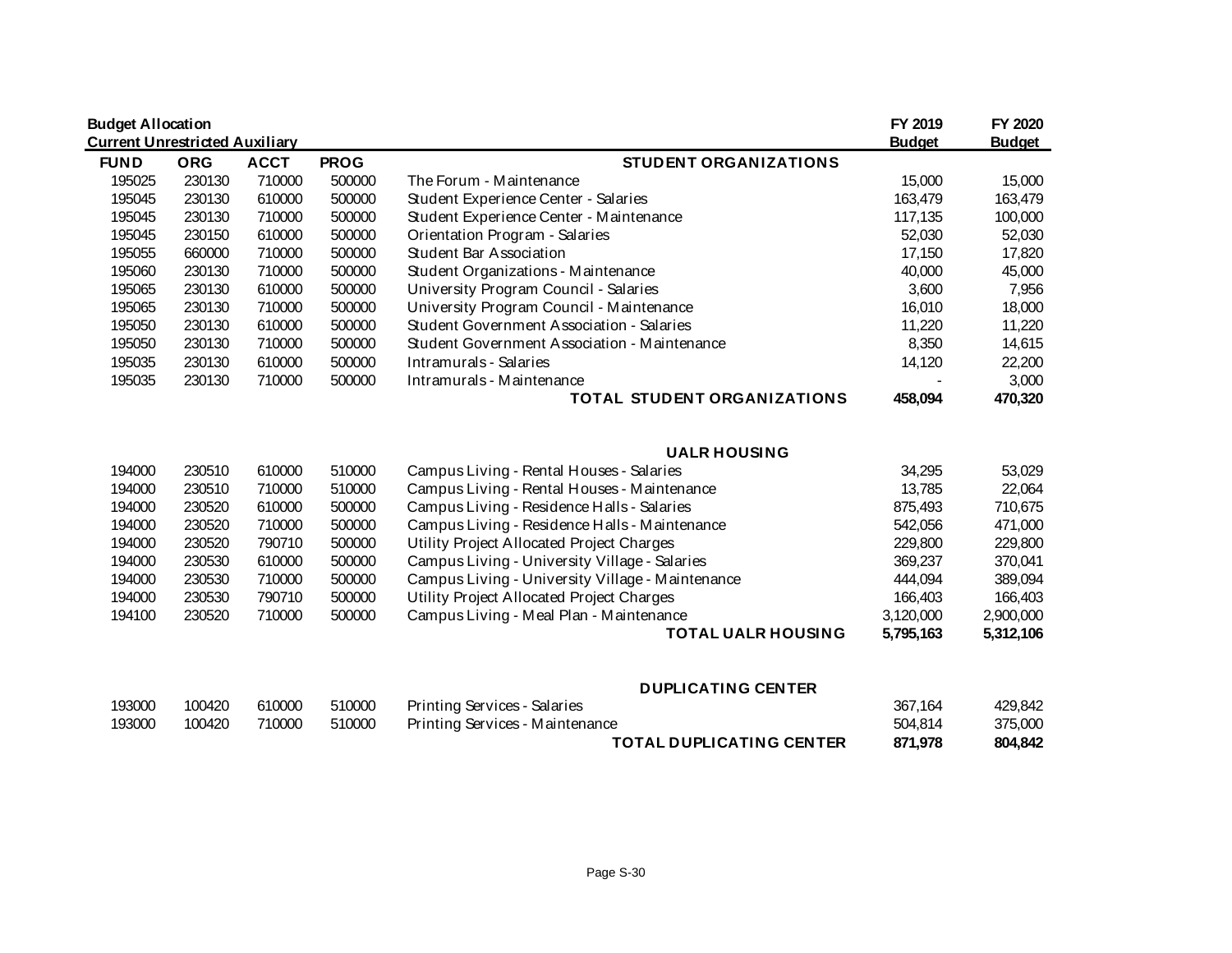| <b>Budget Allocation</b>              |            |             |             |                                                         | FY 2019       | FY 2020       |
|---------------------------------------|------------|-------------|-------------|---------------------------------------------------------|---------------|---------------|
| <b>Current Unrestricted Auxiliary</b> |            |             |             |                                                         | <b>Budget</b> | <b>Budget</b> |
| <b>FUND</b>                           | <b>ORG</b> | <b>ACCT</b> | <b>PROG</b> | <b>CONTRACT SERVICES</b>                                |               |               |
| 191300                                | 660000     | 710000      | 510000      | Law School Vending Maintenance                          | 4,100         | 3,000         |
| 191300                                | 660000     | 710000      | 510000      | Law School - Contract Maintenance                       | 8,975         | 8,975         |
|                                       |            |             |             | <b>TOTAL CONTRACT SERVICES</b>                          | 13,075        | 11,975        |
|                                       |            |             |             | <b>DONAGHEY STUDENT CENTER</b>                          |               |               |
| 192000                                | 230310     | 610000      | 500000      | Operations & Maintenance - Salaries                     | 768,974       | 729,576       |
| 192000                                | 230310     | 710000      | 500000      | Operations & Maintenance - Maintenance                  | 478,861       | 450,595       |
| 192000                                | 230310     | 790710      | 500000      | Utility Project Allocated Project Charges               | 264,065       | 264,065       |
| 192000                                | 230313     | 610000      | 500000      | Recreational Facilities - Salaries                      | 275,543       | 279,785       |
| 192000                                | 230313     | 710000      | 500000      | Recreational Facilities - Maintenance                   | 37,545        | 37,545        |
| 192000                                | 230311     | 710000      | 500000      | Donaghey Student Center - Dining Services - Maintenance | 14,250        | 10,000        |
|                                       |            |             |             | <b>TOTAL DONAGHEY STUDENT CENTER</b>                    | 1,839,238     | 1,771,567     |
|                                       |            |             |             | UNIVERSITY PLAZA                                        |               |               |
| 196100                                | 310000     | 710000      | 510000      | University Plaza - Maintenance                          |               | 170,000       |
| 196100                                | 310000     | 820000      | 900000      | University Plaza - Transfer Out to Athletics            |               | 350,000       |
|                                       |            |             |             | TOTAL DONAGHEY STUDENT CENTER                           |               | 520,000       |
|                                       |            |             |             | NON-MANDATORY TRANSFERS AND RESERVES                    |               |               |
| 192000                                | 210000     | 799999      | 510000      | Maintenance Reserves                                    | 150,986       | 150,986       |
| 193000                                | 120000     | 799999      | 510000      | Maintenance Reserves                                    | 60,000        | 60,000        |
| 194000                                | 230520     | 820000      | 900000      | West Hall Mandatory Reserve                             | 60,000        | 60,000        |
| 194000                                | 230530     | 820000      | 900000      | University Village Mandatory Reserve                    | 175,000       | 175,000       |
| 194000                                | 230530     | 799999      | 500000      | Contingency                                             | 58,007        | 58,007        |
|                                       |            |             |             | TOTAL NON-MANDATORY TRANSFERS AND RESERVES              | 503,993       | 503,993       |
|                                       |            |             |             | <b>MANDATORY TRANSFERS</b>                              |               |               |
| 192000                                | 230310     | 824000      | 800000      | Transfers to Debt Retirement - DSC                      | 212,060       | 211,296       |
| 194000                                | 230520     | 824000      | 800000      | Transfers to Debt Retirement - Apartments               | 1,113,525     | 1,109,850     |
| 194000                                | 230520     | 824000      | 800000      | Transfers to Debt Retirement - West                     | 1,602,234     | 1,596,454     |
| 194000                                | 230530     | 824000      | 800000      | Transfers to Debt Retirement - University Village       | 999,100       | 996,050       |
|                                       |            |             |             | <b>TOTAL MANDATORY TRANSFERS</b>                        | 3,926,919     | 3,913,650     |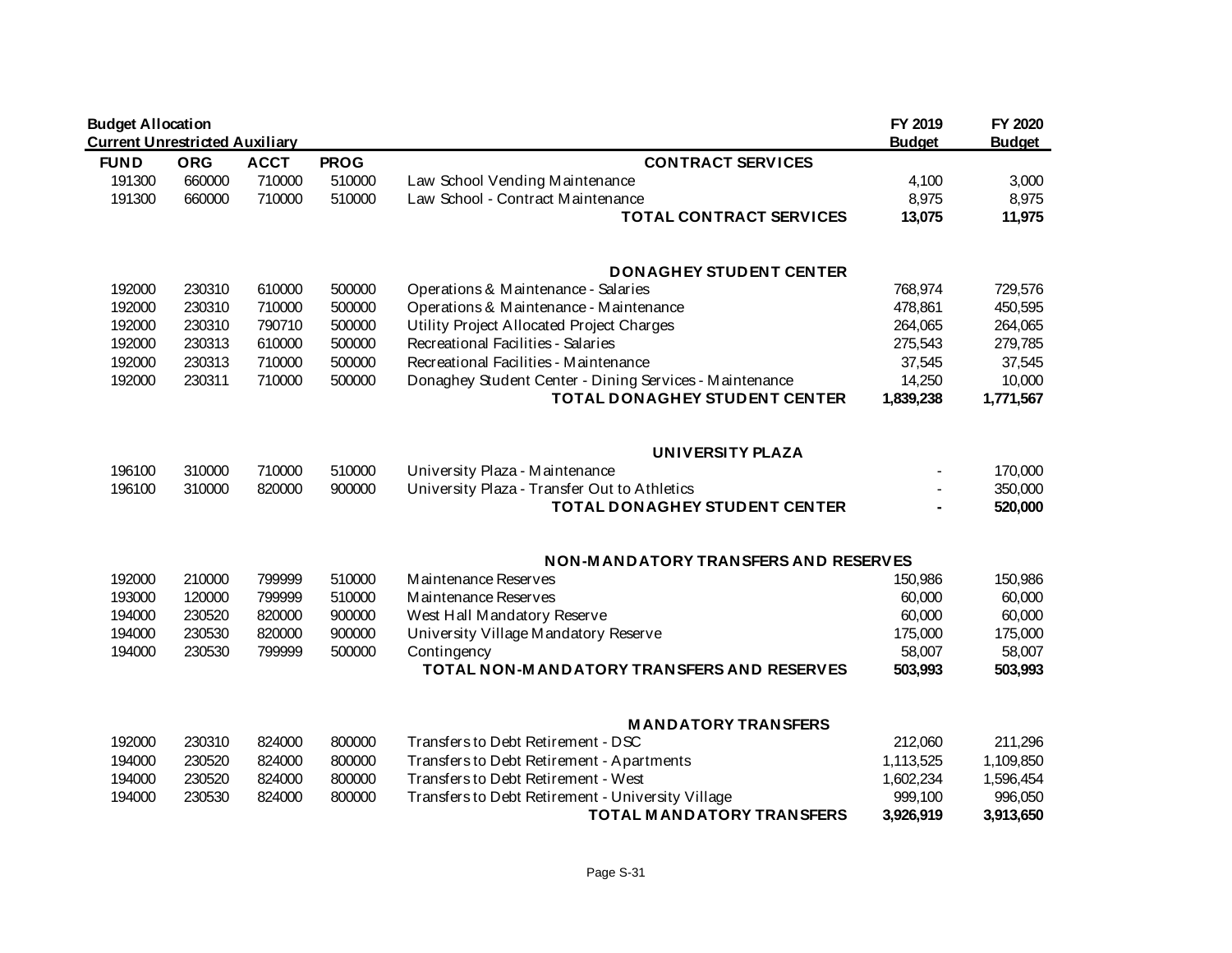| <b>Budget Allocation</b>              | FY 2019       | FY 2020       |
|---------------------------------------|---------------|---------------|
| <b>Current Unrestricted Auxiliary</b> | <b>Budget</b> | <b>Budget</b> |

#### **TOTAL CURRENT UNRESTRICTED AUXILIARY ALLOCATIONS 23,048,742 23,846,120**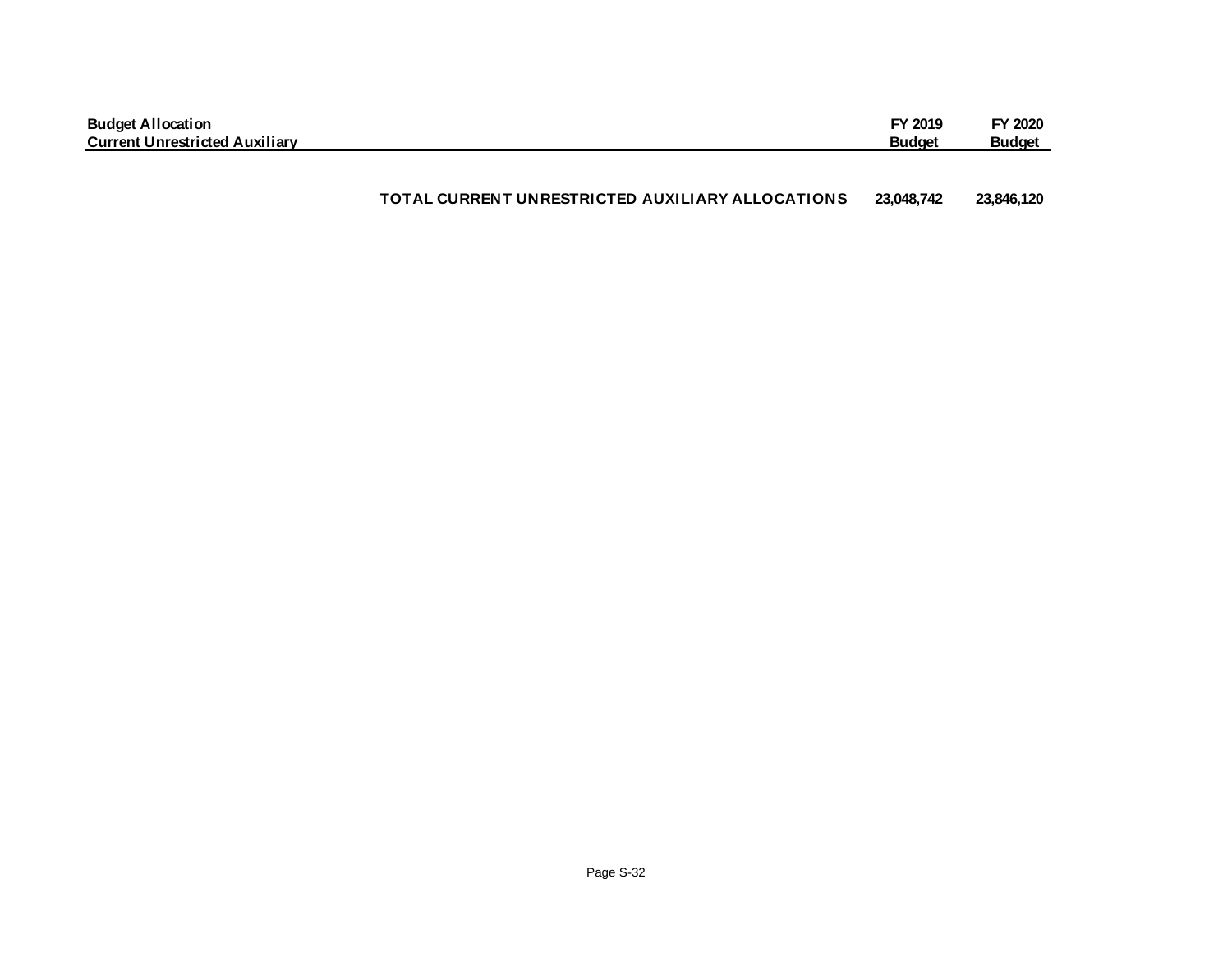| Organization  | Organization                                                                           |                |
|---------------|----------------------------------------------------------------------------------------|----------------|
| <b>Number</b> | <b>Name</b>                                                                            | <b>Number</b>  |
| 700000        | <b>Academic Affairs - Vice Chancellor and Provost</b>                                  | 244            |
| 000001        | <b>Academic Rents</b>                                                                  | $\overline{4}$ |
| 710000        | Academy for Teaching and Learning Excellence                                           | 253            |
| 620210        | Accounting                                                                             | 84             |
| 700000        | <b>Accreditation and Program Review</b>                                                | 250            |
| 810200        | <b>Admissions</b>                                                                      | 338            |
| 780000        | <b>Advising and Retention Initiatives</b>                                              | 258            |
| 210200        | African American Male Initiative                                                       | 320            |
| 611210        | Anthropology and Sociology                                                             | 151            |
| 641110        | <b>Applied Communication</b>                                                           | 158            |
| 620510        | Arkansas Economic Development Institute                                                | 87             |
| 620515        | Arkansas Economic Development Institute - Research, Education, Assessment and Capacity | 88             |
| 620810        | Arkansas Small Business and Technology Development Center                              | 94             |
| 610210        | Art and Design                                                                         | 169            |
| 610211        | Art and Design - Materials Fee                                                         | 170            |
| 160030        | Athletics - Academic Support and Compliance                                            | 346            |
| 160000        | <b>Athletics - Director</b>                                                            | 343            |
| 160100        | <b>Athletics - Facilities Transfer</b>                                                 | 347            |
| 160410        | <b>Athletics - Men's Baseball</b>                                                      | 351            |
| 160420        | <b>Athletics - Men's Basketball</b>                                                    | 352            |
| 160440        | Athletics - Men's Golf                                                                 | 353            |
| 160460        | <b>Athletics - Men's Track</b>                                                         | 354            |
| 160470        | Athletics - Men's Wrestling                                                            | 355            |
| 160200        | <b>Athletics - Sales and Development</b>                                               | 349            |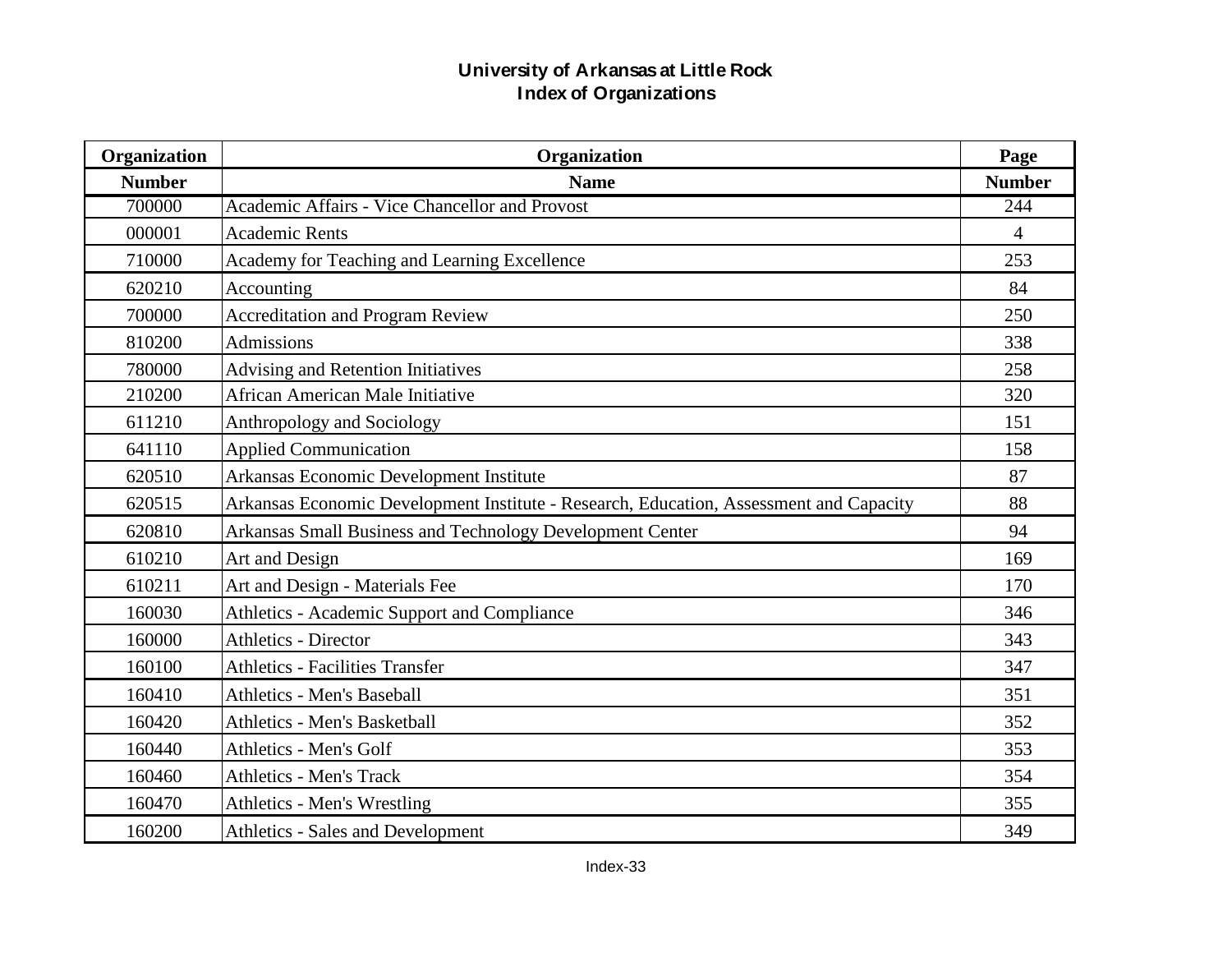| Organization  | Organization                                   | Page          |
|---------------|------------------------------------------------|---------------|
| <b>Number</b> | <b>Name</b>                                    | <b>Number</b> |
| 160810        | <b>Athletics - Spirit Squads</b>               | 362           |
| 160300        | <b>Athletics - Sports Information</b>          | 350           |
| 160300        | <b>Athletics - Sports Information Director</b> | 23            |
| 160150        | <b>Athletics - Stephens Center</b>             | 348           |
| 160020        | Athletics - Strength and Conditioning          | 345           |
| 160010        | <b>Athletics - Training</b>                    | 344           |
| 160610        | <b>Athletics - Women's Basketball</b>          | 356           |
| 160630        | <b>Athletics - Women's Golf</b>                | 357           |
| 160640        | <b>Athletics - Women's Soccer</b>              | 358           |
| 160650        | <b>Athletics - Women's Swimming</b>            | 359           |
| 160670        | <b>Athletics - Women's Track</b>               | 360           |
| 160680        | <b>Athletics - Women's Volleyball</b>          | 361           |
| 640210        | <b>Audiology and Speech Pathology</b>          | 117           |
| 120900        | <b>Benton Campus</b>                           | 272           |
| 650210        | <b>Biology</b>                                 | 180           |
| 650212        | Biology - Basic Animal Service Unit            | 181           |
| 100100        | <b>Board of Visitors</b>                       | 10            |
| 120100        | <b>Budget</b>                                  | 18            |
| 330300        | <b>Bursar</b>                                  | 59            |
| 620620        | <b>Business Information Systems</b>            | 91            |
| 230520        | Campus Living - Meal Plan                      | 376           |
| 230510        | <b>Campus Living - Rental Houses</b>           | 371           |
| 230520        | Campus Living - Residence Hall                 | 372           |
| 230530        | Campus Living - University Village             | 375           |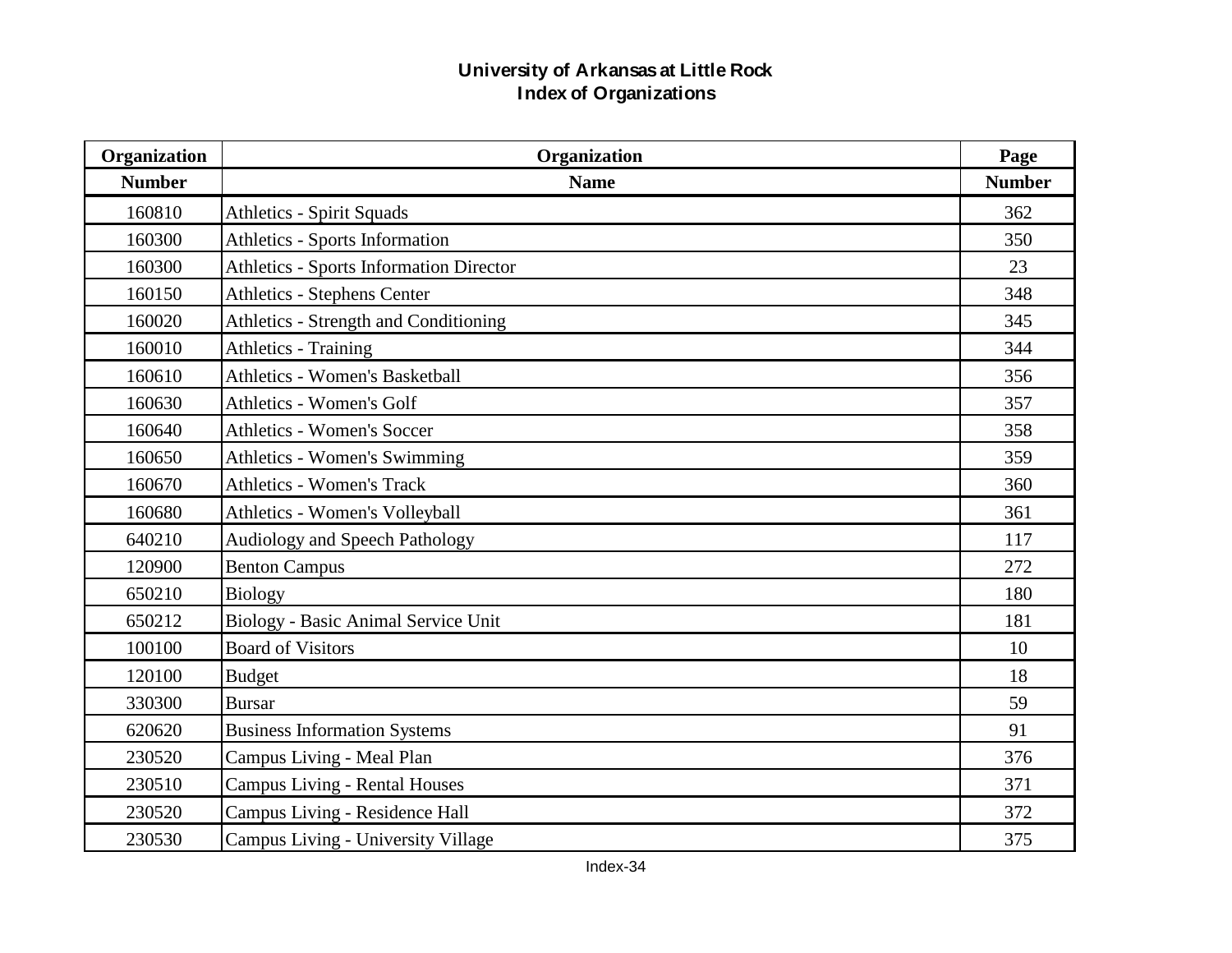| Organization  | Organization                                                                   |               |
|---------------|--------------------------------------------------------------------------------|---------------|
| <b>Number</b> | <b>Name</b>                                                                    | <b>Number</b> |
| 410100        | <b>Career Center</b>                                                           | 278           |
| 630210        | Center for Applied Studies in Education (CASE)                                 | 110           |
| 611910        | Center for Arkansas History and Culture                                        | 307           |
| 630710        | <b>Center for Literacy</b>                                                     | 115           |
| 100000        | Chancellor                                                                     | 8             |
| 230600        | <b>Chancellor's Leadership Corps</b>                                           | 329           |
| 210000        | Charles W. Donaldson Scholars Academy                                          | 319           |
| 650310        | Chemistry                                                                      | 182           |
| 430000        | <b>Children International</b>                                                  | 281           |
| 741000        | <b>Collections and Archives - Dean</b>                                         | 306           |
| 650100        | College of Arts, Letters and Sciences - Dean                                   | 168           |
| 650000        | College of Arts, Letters and Sciences - Lecturer/Summer School Reserve         | 166           |
| 620310        | College of Business - Business Administration Computer Lab                     | 85            |
| 620720        | College of Business - Center for Professional Sales                            | 93            |
| 620100        | College of Business - Dean                                                     | 83            |
| 620000        | College of Business - Lecturer/Summer School Reserve                           | 80            |
| 621100        | <b>College of Business - Student Services</b>                                  | 84            |
| 620910        | College of Business - Weekend MBA                                              | 97            |
| 630810        | College of Education and Health Professions - Advising and Support Center      | 108           |
| 630100        | College of Education and Health Professions - Dean                             | 109           |
| 630000        | College of Education and Health Professions - Lecturer/Summer School Reserve   | 106           |
| 640100        | College of Social Sciences and Communications - Dean                           | 146           |
| 640000        | College of Social Sciences and Communications - Lecturer/Summer School Reserve | 144           |
| 640213        | <b>Communication Science and Disorders</b>                                     | 119           |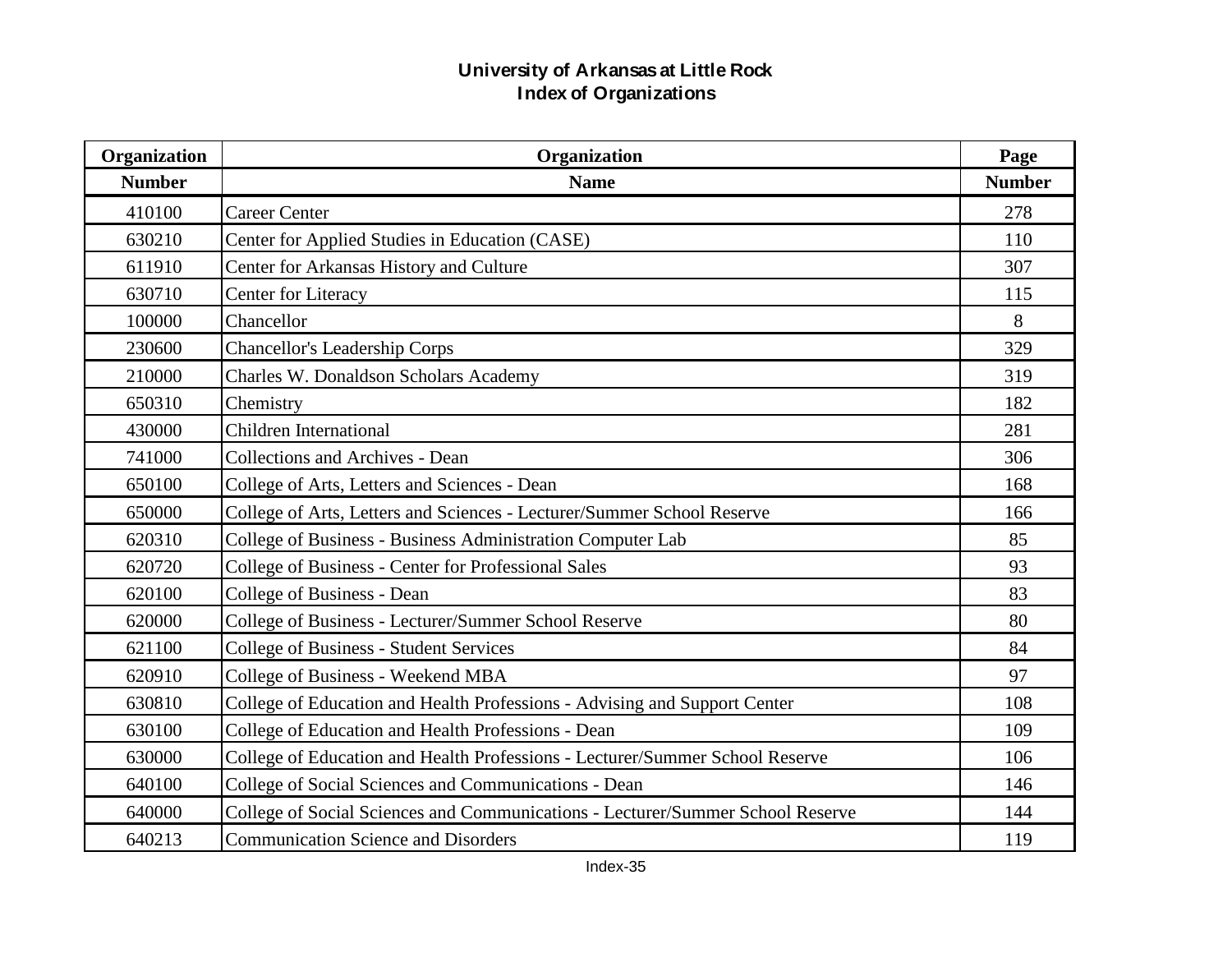| Organization  | Organization                                                                                |               |
|---------------|---------------------------------------------------------------------------------------------|---------------|
| <b>Number</b> | <b>Name</b>                                                                                 | <b>Number</b> |
| 100410        | <b>Communications and Marketing</b>                                                         | 21            |
| 720100        | Community, Careers and Extended Education                                                   | 274           |
| 670310        | <b>Computer Science</b>                                                                     | 227           |
| 700300        | <b>Concurrent Education</b>                                                                 | 255           |
| 670413        | <b>Construction Management and Civil Construction Engineering</b>                           | 229           |
| 240300        | <b>Counseling Services</b>                                                                  | 330           |
| 640310        | <b>Criminal Justice</b>                                                                     | 153           |
| 230200        | <b>Disability Resource Center</b>                                                           | 326           |
| 100600        | <b>Diversity Programs</b>                                                                   | 14            |
| 670100        | Donaghey College of Engineering and Information Technology - Dean                           | 225           |
| 670000        | Donaghey College of Engineering and Information Technology - Lecturer/Summer School Reserve | 223           |
| 720000        | Donaghey Scholars Program                                                                   | 283           |
| 230311        | Donaghey Student Center - Dining Services                                                   | 368           |
| 230310        | Donaghey Student Center - Operations                                                        | 365           |
| 230313        | Donaghey Student Center - Recreational Facilities                                           | 367           |
| 650410        | <b>Earth Sciences</b>                                                                       | 226           |
| 620410        | <b>Economics and Finance</b>                                                                | 86            |
| 120820        | eLearning and Scholarly Technology and Resources                                            | 268           |
| 760400        | <b>Emerging Analytics Center</b>                                                            | 298           |
| 670410        | <b>Engineering Technology</b>                                                               | 228           |
| 610410        | English                                                                                     | 172           |
| 810000        | <b>Enrollment Management</b>                                                                | 331           |
| 720200        | <b>Extended Education</b>                                                                   | 275           |
| 320310        | Facilities Management - Associate Vice Chancellor                                           | 30            |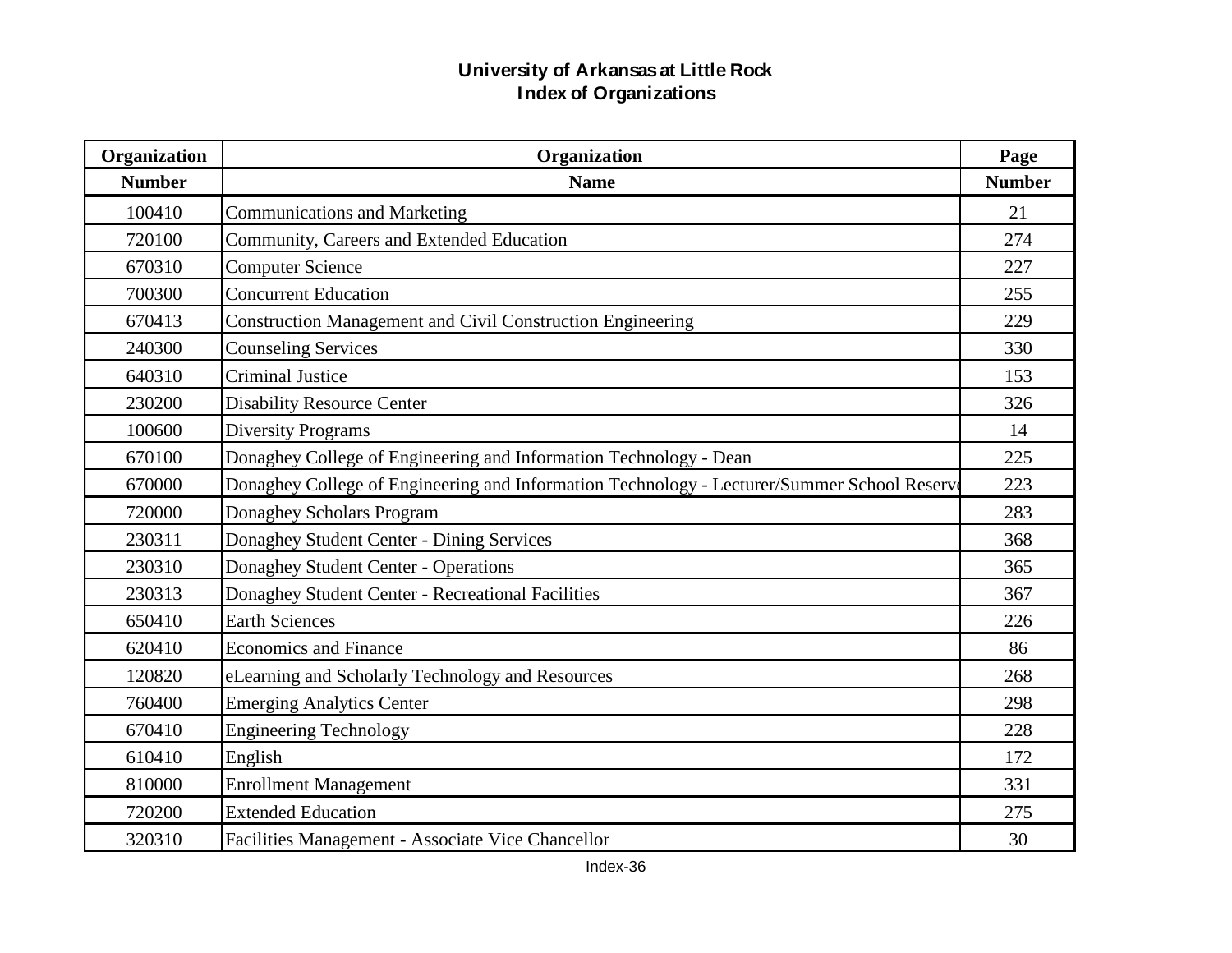| Organization  | Organization                                            |               |  |
|---------------|---------------------------------------------------------|---------------|--|
| <b>Number</b> | <b>Name</b>                                             | <b>Number</b> |  |
| 320480        | Facilities Management - BAS                             | 47            |  |
| 320410        | <b>Facilities Management - Central Stores</b>           | 42            |  |
| 320420        | Facilities Management - Construction and Planning       | 43            |  |
| 320320        | <b>Facilities Management - Custodial Services</b>       | 31            |  |
| 320330        | Facilities Management - Electrical                      | 33            |  |
| 320340        | Facilities Management - Engineering                     | 34            |  |
| 320430        | Facilities Management - Environmental Health and Safety | 44            |  |
| 320350        | Facilities Management - Grounds Maintenance             | 35            |  |
| 320360        | Facilities Management - Mechanical                      | 36            |  |
| 320380        | Facilities Management - Motor Pool                      | 39            |  |
| 320470        | <b>Facilities Management - Operations</b>               | 46            |  |
| 320000        | <b>Facilities Management - Regulatory</b>               | 26            |  |
| 320390        | Facilities Management - Structural                      | 40            |  |
| 320490        | <b>Facilities Management - Support Services</b>         | 48            |  |
| 320400        | Facilities Management - Warehouse                       | 41            |  |
| 330000        | Finance and Administration - Associate Vice Chancellor  | 55            |  |
| 310000        | Finance and Administration - Facilities Fee             | 25            |  |
| 310000        | Finance and Administration - Sustainability Committee   | 56            |  |
| 310000        | Finance and Administration - Vice Chancellor            | 24            |  |
| 810100        | <b>Financial Aid</b>                                    | 332           |  |
| 810100        | Financial Aid - Scholarships                            | 333           |  |
| 330100        | <b>Financial Services</b>                               | 57            |  |
| 000001        | <b>General Institution</b>                              | 1             |  |
| 630412        | <b>Gifted Programs</b>                                  | 116           |  |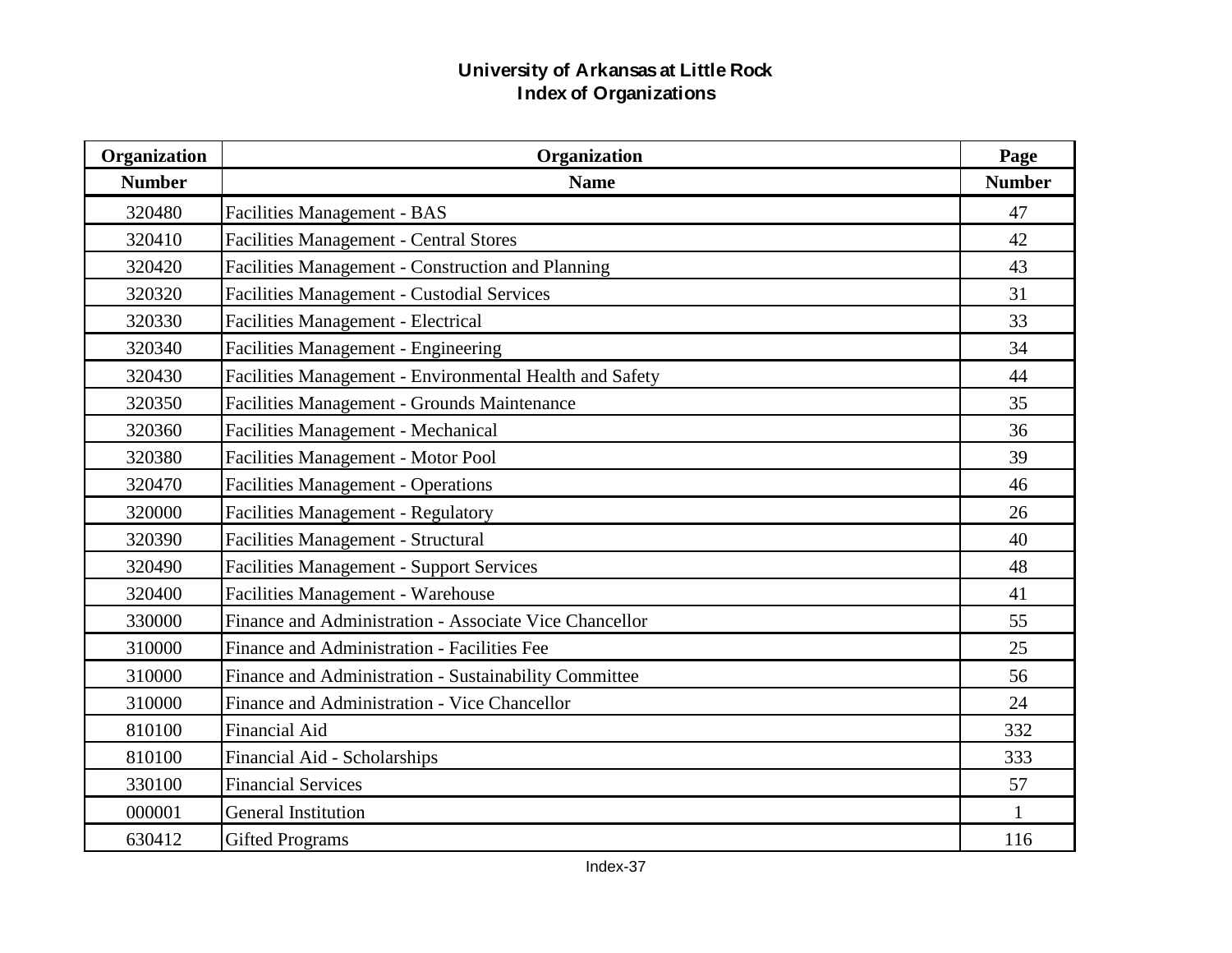| Organization  | Organization                                                      |     |
|---------------|-------------------------------------------------------------------|-----|
| <b>Number</b> | <b>Name</b>                                                       |     |
| 730500        | Graduate Institute of Technology                                  | 293 |
| 730100        | Graduate School - Dean                                            | 289 |
| 730000        | <b>Graduate School - Graduate Assistants</b>                      | 287 |
| 230400        | <b>Health Services</b>                                            | 327 |
| 610510        | History                                                           | 173 |
| 320100        | <b>Human Resources</b>                                            | 29  |
| 790000        | <b>Improvement and Assessment</b>                                 | 254 |
| 670610        | <b>Information Science</b>                                        | 231 |
| 670611        | <b>Information Technology Minor</b>                               | 232 |
| 510100        | <b>Information Technology Services</b>                            | 63  |
| 510012        | <b>Information Technology Services - Instructional Technology</b> | 62  |
| 640512        | <b>Institute of Government - Research</b>                         | 155 |
| 100300        | Institute on Race and Ethnicity                                   | 12  |
| 120700        | <b>Institutional Research and Analytics</b>                       | 285 |
| 510100        | <b>Integrated IT</b>                                              | 65  |
| 610612        | Intensive English Language Program                                | 270 |
| 810300        | <b>International Student Services</b>                             | 339 |
| 640710        | <b>KLRE/KUAR</b>                                                  | 157 |
| 660000        | Law School                                                        | 204 |
| 660100        | Law School - Dean                                                 | 215 |
| 660210        | Law School - Library                                              | 216 |
| 660211        | Law School - Technology Fee                                       | 218 |
| 000001        | Law School Administrative Support Fee                             | 1   |
| 330400        | <b>Mail Services</b>                                              | 60  |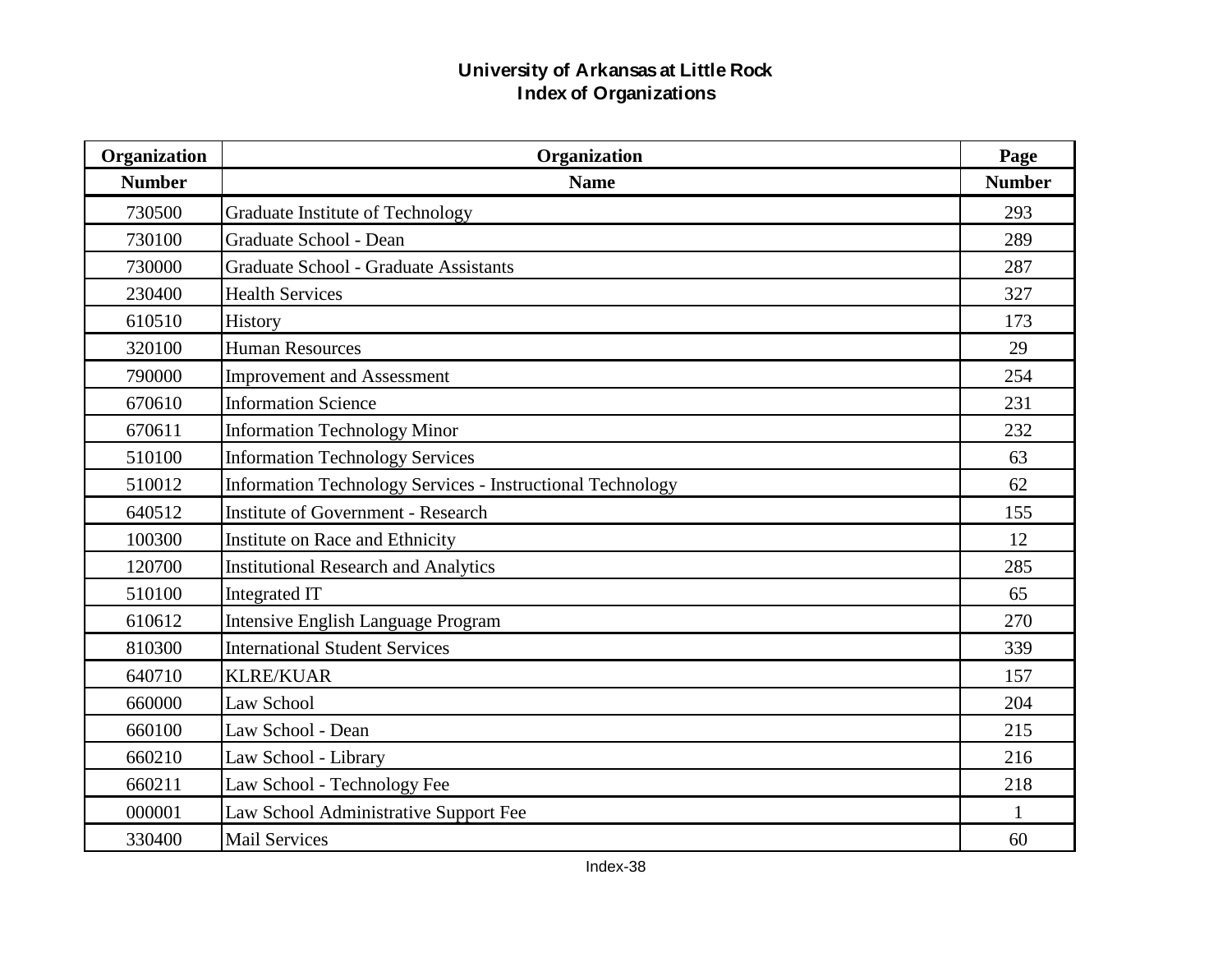| Organization  | Organization                                              |               |
|---------------|-----------------------------------------------------------|---------------|
| <b>Number</b> | <b>Name</b>                                               | <b>Number</b> |
| 120000        | <b>Maintenance Reserves</b>                               | 370           |
| 210000        | Maintenance Reserves - DSC                                | 364           |
| 620610        | Management                                                | 90            |
| 620710        | Marketing and Advertising                                 | 92            |
| 650510        | <b>Mathematics and Statistics</b>                         | 183           |
| 650511        | Mathematics and Statistics - Lab                          | 184           |
| 640810        | MidSOUTH                                                  | 120           |
| 810130        | <b>Military Student Success Center</b>                    | 337           |
| 610711        | Music                                                     | 175           |
| 610712        | Music - Lab                                               | 176           |
| 760300        | Nanotechnology                                            | 295           |
| 611212        | Nonprofit Leadership Studies                              | 152           |
| 650610        | Nursing                                                   | 132           |
| 000001        | Organized Act. and Special Purpose Administrative Support | $\mathbf{1}$  |
| 230150        | <b>Orientation Program</b>                                | 325           |
| 230150        | <b>Orientation Program - Auxiliary</b>                    | 379           |
| 740000        | <b>Ottenheimer Library</b>                                | 308           |
| 780410        | <b>PEAW</b>                                               | 265           |
| 610810        | Philosophy and Interdisciplinary Studies                  | 179           |
| 650710        | Physics and Astronomy                                     | 185           |
| 100420        | <b>Printing Services</b>                                  | 369           |
| 330200        | <b>Procurement Services</b>                               | 58            |
| 320000        | Property and Casualty Insurance                           | 27            |
| 611010        | Psychology                                                | 148           |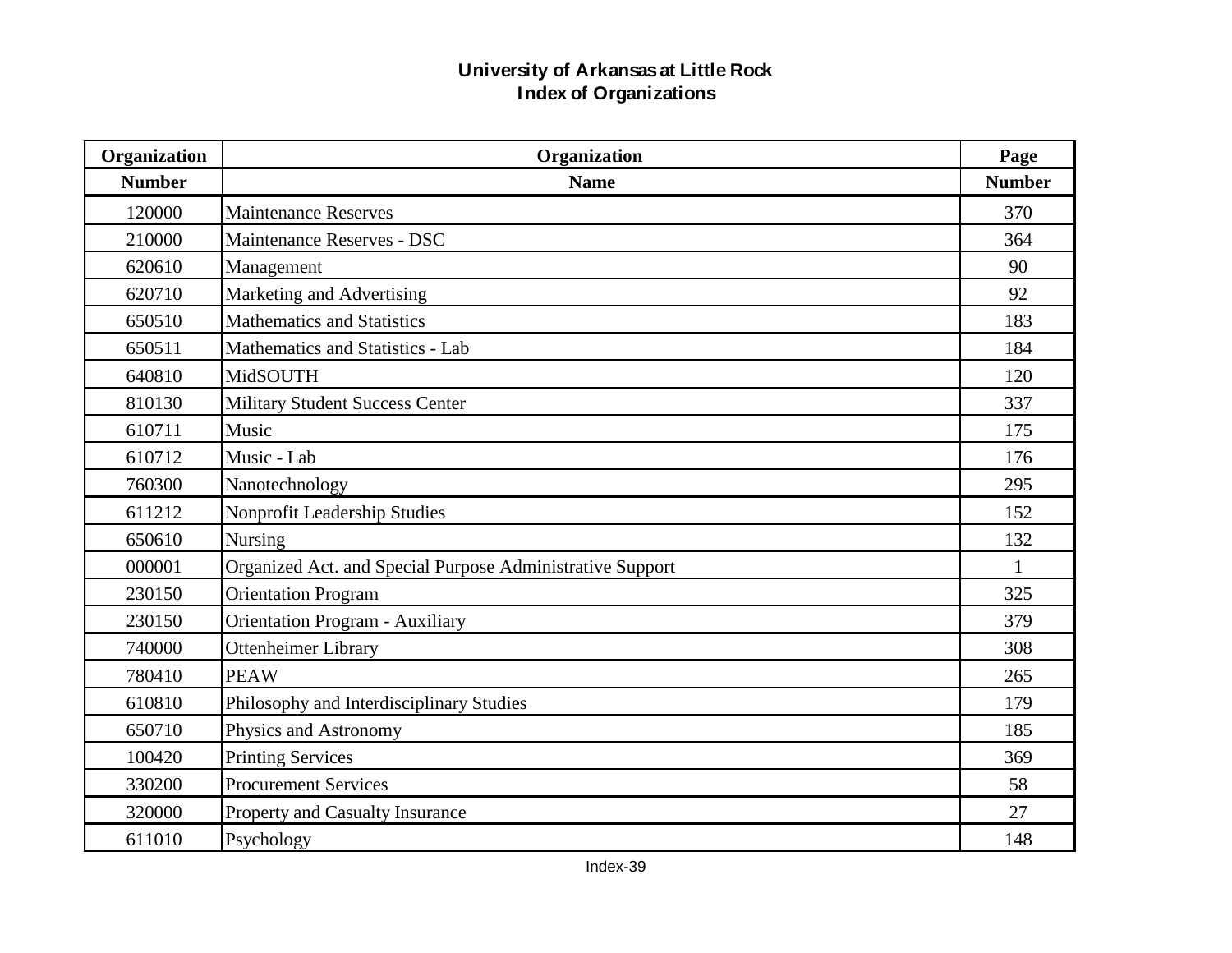| Organization  | Organization                                               | Page          |
|---------------|------------------------------------------------------------|---------------|
| <b>Number</b> | <b>Name</b>                                                | <b>Number</b> |
| 320500        | <b>Public Safety</b>                                       | 49            |
| 320510        | <b>Public Safety - Parking Management</b>                  | 54            |
| 320505        | <b>Public Safety - Stephens Center Security</b>            | 51            |
| 310200        | <b>Public Safety Fee</b>                                   | 53            |
| 510400        | <b>Quality Initiative</b>                                  | 66            |
| 810110        | <b>Records and Registration</b>                            | 256           |
| 730200        | <b>Research and Sponsored Programs</b>                     | 292           |
| 760500        | <b>Research Compliance</b>                                 | 294           |
| 611110        | Rhetoric and Writing                                       | 150           |
| 630310        | School of Counseling, Human Performance and Rehabilitation | 111           |
| 630510        | <b>School of Education</b>                                 | 113           |
| 641210        | <b>School of Mass Communication</b>                        | 159           |
| 610910        | <b>School of Public Affairs</b>                            | 147           |
| 640513        | School of Public Affairs - APAC                            | 156           |
| 640511        | School of Public Affairs - Master of Public Administration | 154           |
| 641010        | School of Social Work                                      | 131           |
| 760100        | Sequoyah National Research Center                          | 313           |
| 640212        | Speech and Hearing Clinic                                  | 118           |
| 100200        | <b>Staff Senate</b>                                        | 11            |
| 720505        | <b>STEM Education Center</b>                               | 134           |
| 320450        | <b>Stephens Center Maintenance</b>                         | 45            |
| 210000        | <b>Student Affairs - Vice Chancellor</b>                   | 317           |
| 230000        | <b>Student Development</b>                                 | 323           |
| 230110        | <b>Student Experience Center</b>                           | 324           |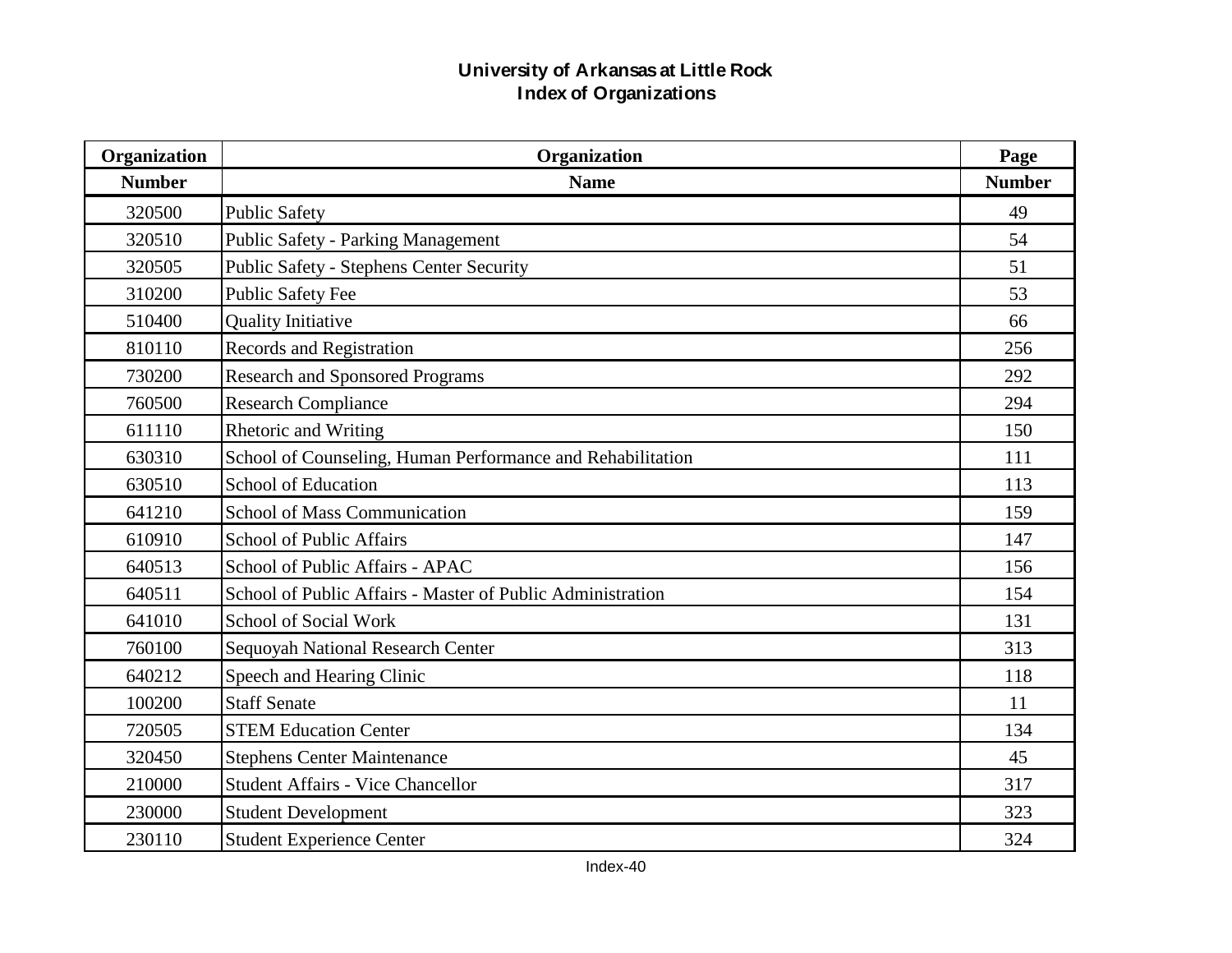| Organization  | Organization                                                |                |  |
|---------------|-------------------------------------------------------------|----------------|--|
| <b>Number</b> | <b>Name</b>                                                 | <b>Number</b>  |  |
| 230130        | <b>Student Experience Center - Auxiliary</b>                | 378            |  |
| 000001        | Student Fee Transfer - Men's and Women's Non-Revenue Sports | 5              |  |
| 000001        | Student Fee Transfer - Student Union Operations - Auxiliary | $\overline{3}$ |  |
| 230130        | <b>Student Organizations</b>                                | 381            |  |
| 630311        | <b>Student Teaching Fee</b>                                 | 112            |  |
| 630511        | <b>Student Teaching Lab</b>                                 | 114            |  |
| 780600        | <b>Study Abroad</b>                                         | 321            |  |
| 670510        | <b>Systems Engineering</b>                                  | 230            |  |
| 810120        | <b>Talent Search - Director</b>                             | 334            |  |
| 760310        | <b>Tech Launch</b>                                          | 297            |  |
| 240500        | <b>Testing Services</b>                                     | 266            |  |
| 230130        | The Forum                                                   | 377            |  |
| 610713        | <b>Theatre Arts and Dance</b>                               | 177            |  |
| 610714        | Theatre Arts and Dance - Productions                        | 178            |  |
| 100500        | Title IX                                                    | 13             |  |
| 810400        | <b>Transfer Support Services</b>                            | 257            |  |
| 780200        | <b>TRIO Higher Education Access Programs</b>                | 261            |  |
| 780400        | Trojan Academic Advising and Support Center                 | 264            |  |
| 740400        | <b>UA Little Rock Downtown</b>                              | 20             |  |
| 000002        | <b>UA System Infrastructure</b>                             | $\overline{7}$ |  |
| 180000        | University Advancement - Vice Chancellor                    | 19             |  |
| 410000        | <b>University Affairs</b>                                   | 15             |  |
| 460000        | <b>University District</b>                                  | 280            |  |
| 310000        | <b>University Plaza</b>                                     | 385            |  |